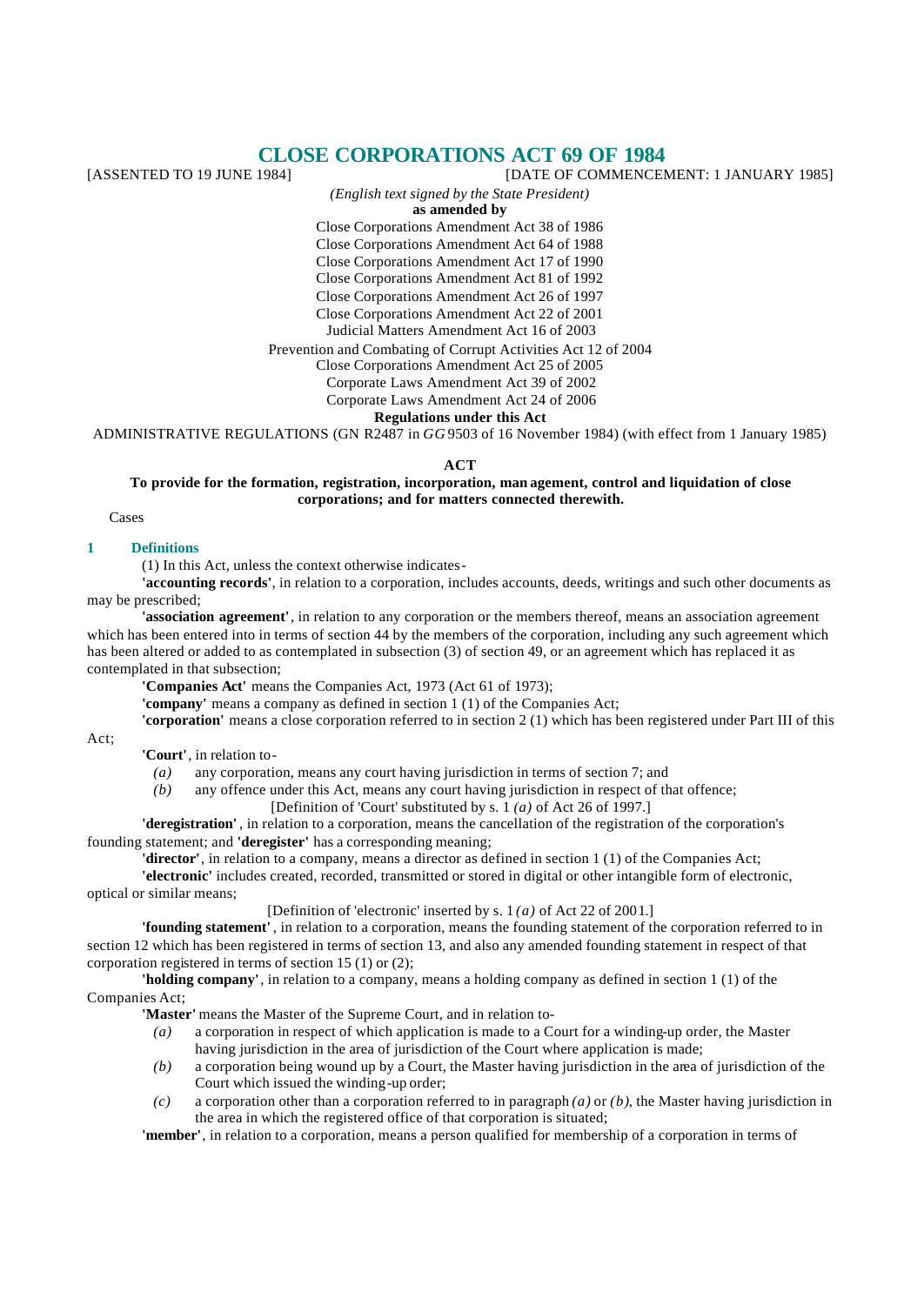section 29 and designated as a member in a founding statement of the corporation, including, subject to the provisions of this Act, a trustee, administrator, executor or curator, or other legal representative, referred to in paragraph *(c)* of subsection (2) of section 29, in respect of any such person who is insolvent, deceased, mentally disordered or otherwise incapable or incompetent to manage his or her affairs, but excluding any such person who has in terms of this Act ceased to be a member;

[Definition of 'member' amended by s. 4 of Act 25 of 2005.]

**'member's interest'** or **'interest'** , in relation to a member of a corporation, means the interest of the member in the corporation expressed in accordance with section  $12$  (e) as a percentage in the founding statement of the corporation;

**'Minister'**, in relation to any matter to be dealt with in the office of a Master in connection with the winding-up of a corporation, means the Minister of Justice and, in relation to any other matter, means the Minister of Trade and Industry; [Definition of 'Minister' substituted by s. 1 of Act 38 of 1986.]

**'name'**, in relation to a corporation, means the full registered name of that corporation, or a registered literal translation of that name into any one other official language of the Republic, or a registered shortened form of that name or any such translation thereof, referred to in section 12*(a)*;

[Definition of 'name' inserted by s. 1 *(b)* of Act 26 of 1997.]

**'officer'**, in relation to-

- *(a)* a corporation, means any manager or secretary thereof, whether or not such manager or secretary is also a member of the corporation;
- *(b)* a company, means an officer as defined in section 1 (1) of the Companies Act;
- **'prescribe'** means prescribe by regulation; and **'prescribed'** has a corresponding meaning;

**'Registrar'** means the Registrar of Close Corporations referred to in section 4; **'registration'**, in relation to-

- *(a)* any corporation, means the registration of the founding statement of the corporation referred to in section 12;
- *(b)* the founding statement or any amended founding statement of a corporation, means the registration thereof in terms of section 13 or section 15 (1) or (2), as the case may be;
- *(c)* any matter in connection with a corporation, or any member thereof, particulars of which are specified in terms of this Act in a founding statement of the corporation, means the specifying of particulars thereof in any such statement; and
- *(d)* any other matter in connection with which any duty or power in relation to the registration thereof is in terms of this Act imposed on or granted to the Registrar, means the registration there of by him or her in accordance with any applicable provision of this Act; and **'registered'** has a corresponding meaning; [Para. *(d)* amended by s. 4 of Act 25 of 2005.]

**'Registration Office'** means the Close Corporations Registration Office referred to in section 3;

**'regulation'** means any regulation made under this Act;

**'signature'** includes an electronic signature and an advanced electronic signature as defined in section 1 of the Electronic Communications and Transactions Act, 2002 (Act 25 of 2002);

[Defin ition of 'signature' inserted by s. 57 of Act 24 of 2006.]

**'subsidiary'**, in relation to a company, means a subsidiary as defined in section 1 (1) of the Companies Act; **'this Act'** includes the regulations.

(2) Subject to subsection (3), the performance of the acts denoted by any of the following words or expressions,

namely -

- *(a)* 'give notice';
- *(b)* 'issue, distribute, deliver or cause it to be done';
- *(c)* 'lodge';
- *(d)* 'lodge in the prescribed form';
- *(e)* 'lodge in the prescribed manner';
- *(f)* 'lodge under cover of';
- *(g)* 'notify in the prescribed form';
- *(h)* 'payment of prescribed fee';
- *(i)* 'publish',
- *(j)* 'registration'; and
- *(k)* 'written application',

and any word or expression derived therefrom, must be regarded as including all electronic methods of performing such acts.

# [Sub-s. (2) added by s. 1 *(b)* of Act 22 of 2001.]

(3) *(a)* Subsection (2) shall not apply to a section of this Act until the Registrar publishes a notice in the *Gazette* making it applicable to that section.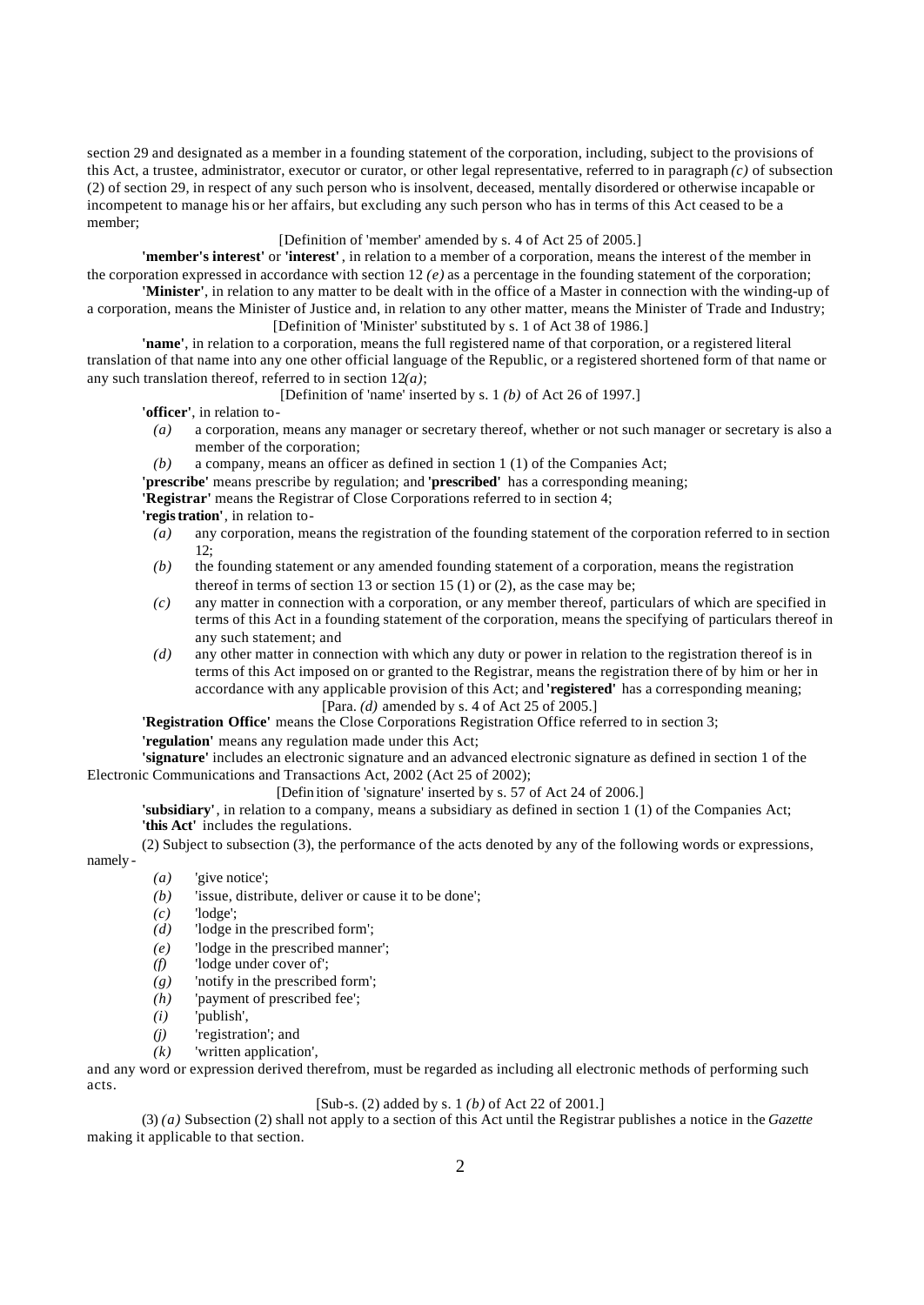*(b)* Different dates may be determined by the Registrar in respect of the application of subsection (2) to different sections of this Act.

[Sub-s. (3) added by s. 1 *(b)* of Act 22 of 2001.]

# **PART I**

# **FORMATION AND JURISTIC PERSONALITY OF CLOSE CORPORATIONS (s 2)**

# **2 Formation and juristic personality of close corporations**

(1) Any one or more persons, not exceeding ten, who qualify for membership of a close corporation in terms of this Act, may form a close corporation and secure its incorporation by complying with the requirements of this Act in respect of the registration of its founding statement referred to in section 12.

(2) A corporation formed in accordance with the provisions of this Act is on registration in terms of those provisions a juristic person and continues, subject to the provisions of this Act, to exist as a juristic person notwithstanding changes in its membership until it is in terms of this Act deregistered or dissolved.

(3) Subject to the provisions of this Act, the members of a corporation shall not merely by reason of their membership be liable for the liabilities or obligations of the corporation.

(4) A corporation shall have the capacity and powers of a natural person of full capacity in so far as a juristic person is capable of having such capacity or of exercising such powers.

## **PART II ADMINISTRATION OF ACT (ss 3 -11)**

# **3 Registration Office and register**

(1) For the registration of corporations under this Act there shall be an office in Pretoria called the Close Corporations Registration Office.

(2) Registers of names and registration numbers and such other matters concerning corporations as may be prescribed, shall be kept in the Registration Office.

## **4 Registrar**

(1) The Minister shall, subject to the laws governing the public service, appoint a Registrar of Close Corporations, who shall-

*(a)* exercise the powers and perform the duties assigned to the Registrar by this Act; and *(b)* subject to the directions of the Minister, be responsible for the administration of the R

subject to the directions of the Minister, be responsible for the administration of the Registration Office.

(2) The Minister may likewise appoint a Deputy Registrar and an Assistant Registrar, who shall, subject to the control of the Registrar, exercise any power or perform any duty conferred or imposed in terms of this Act on the Registrar, and whenever the Registrar is for any reason unable to perform his or her functions the Deputy Registrar shall act in his or her stead.

## [Sub-s. (2) amended by s. 4 of Act 25 of 2005.]

(3) The Registrar may delegate any of the powers and entrust any of the duties assigned to him or her by this Act to any officer or employee in t he public service.

[Sub-s. (3) amended by s. 4 of Act 25 of 2005.]

# **5 Inspection and copies of documents in Registration Office**

(1) Subject to the availability of the original document, any person may, on payment of the prescribed fee (including an additional fee if any document is not collected personally at the Registration Office)-

- *(a)* inspect any document kept under this Act by the Registrar in respect of any corporation; or
- *(b)* obtain a certificate from the Registrar as to the contents or part of the contents of any such document open to inspection; or
- *(c)* obtain a copy of or extract from any such document.
	- [Sub-s. (1) amended by s. 58 *(a)* of Act 24 of 2006.]

(1A) Any person may, on payment of the prescribed fee, t hrough any electronic medium approved by the

- Registrar-
	- *(a)* inspect any document which has been lodged with the Registrar under this Act and converted into electronic format;
		- *(b)* obtain a copy of or extract from any such converted document; or
	- *(c)* obtain a certificate from the Registrar as to the contents or part of the contents of any documentation kept by him or her in terms of this Act in respect of any corporation.

# [Para. *(c)* added by s. 58 *(d)* of Act 24 of 2006.]

[Sub-s. (1A) inserted by section 2 *(a)* of Act 22 of 2001.]

(2) If the Registrar is satisfied-

- *(a)* that any such inspection, certificate, copy or extract is required on behalf of a foreign government accredited to the Government of the Republic; and
- *(b)* that no fee is payable in the foreign country concerned in respect of a corresponding inspection, certificate, copy or extract required on behalf of the Government of the Republic,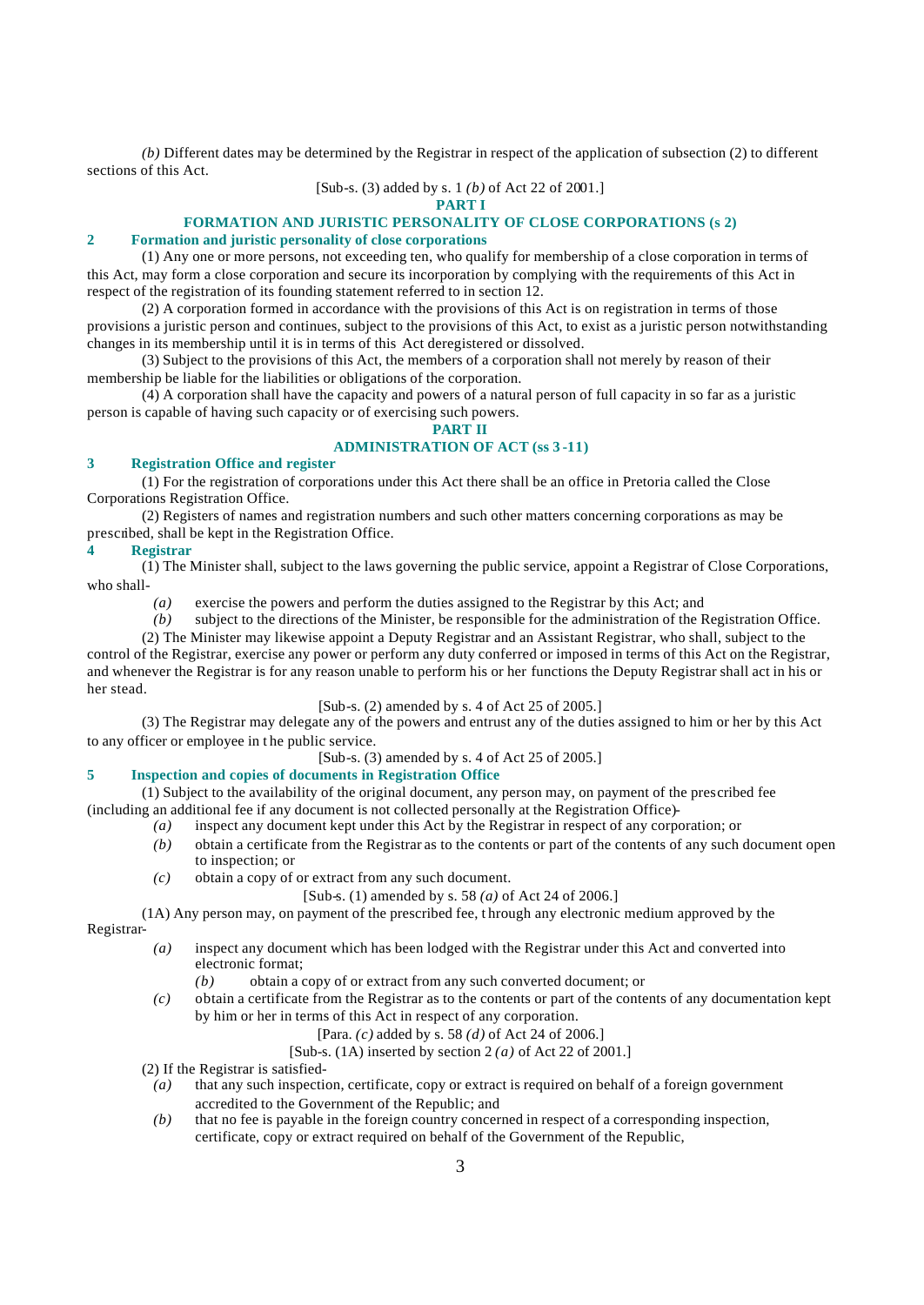no fee referred to in subsection (1) or (1A) shall be payable.

[Sub-s. (2) amended by s. 2 *(b)* of Act 22 of 2001.]

(3) If the Registrar is satisfied that any such inspection, certificate, copy or extract is required for purposes of research by or under the control of an institution for higher education, he or she may permit such inspection or furnish such certificate, copy or extract without payment of fees.

[Sub-s. (3) amended by s. 4 of Act 25 of 2005.]

# **6 Payment of fees**

(1) The payment of any fee, additional fee or other money payable to the Registrar in terms of this Act shall, subject to the provisions of subsection (3), be effected-

*(a)* and *(b)* ......

[Paras. *(a)* and *(b)* deleted by s. 7 of Act 39 of 2002.]

*(b*A*)* by means of such electronic form of transfer of money as the Registrar may approve; or

[Para. *(b*A*)* inserted by s. 3 *(a)* of Act 22 of 2001.]

*(c)* in such other manner as the Registrar may direct.

(2) No document, form, return or notice in respect of which any fee is payable or any payment is required to be done in terms of this Act, shall be complete unless proof of payment of the required fee or other money has been lodged with, or acknowledged as having been received by, the Registrar.

[Sub-s. (2) substituted by s. 3 *(b)* of Act 22 of 2001.]

(3) For the purposes of subsection (1) the decision of the Registrar as to the manner in which in any particular case, or category of cases determined by him or her, any fee, additional fee or other money is in terms of this Act to be paid, shall be final.

[Sub-s. (3) amended by s. 4 of Act 25 of 2005.]

(4) Any fees and other moneys payable in terms of this Act to the Registrar, shall be debts due to the State recoverable by the Minister in any competent court.

# **7 Courts having jurisdiction in respect of corporations**

Cases

For the purposes of this Act any High Court and any magistrate's court, within whose area of jurisdiction the registered office or the main place of business of the corporation is situated, shall have jurisdiction.

[S. 7 substituted by s. 1 of Act 64 of 1988 and by s. 2 of Act 26 of 1997.]

# **8 Security for costs in legal proceedings by corporations**

Cases

When a corporation in any legal proceedings is a plaintiff or applicant or brings a counterclaim or counterapplication, the court concerned may at any time during the proceedings if it appears that there is reason to believe that the corporation or, if it is being wound up, the liquidator thereof, will be unable to pay the costs of the defendant or respondent, or the defendant or respondent in reconvention, if he or she is successful in his or her defence, require security to be given for those costs, and may stay all proceedings till the security is given.

[S. 8 amended by s. 4 of Act 25 of 2005.]

**9 Transmission of copies of Court orders to Registrar and Master**

Cases

When a Court makes any order in terms of this Act in relation to any corporation, the Registrar or clerk of the Court shall without delay by registered post transmit a copy of the order to the Registrar and, if such order relates to the winding-up of any corporation, a copy thereof to the Master as well.

[S. 9 amended by s. 14 of Act 22 of 2001.]

# **10 Regulations and policy**

(1) The Minister may make regula tions-

- *(a)* providing for the conduct and administration of the Registration Office, and prescribing the practice and procedure to be observed therein;
- *(b)* prescribing the practice and procedure to be observed in the office of the Master in connection with the winding-up of corporations;
- *(c)* providing for the reproduction of any records relating to corporations in the Registration Office or the office of the Master by means of microfilm, microcard, miniature photographic process, the conversion into electronic format in such a way as to allow such records to be reconverted to their original form without changing their original contents or form or any other process deemed suitable by the Minister;
- *(d)* providing for the use for official purposes and the admissibility in evidence in any proceedings, whether in a court of law or otherwise, of any reproduction contemplated in paragraph *(c)*;
- *(e)* providing for the keeping and preservation of any records, or any reproductions thereof contemplated in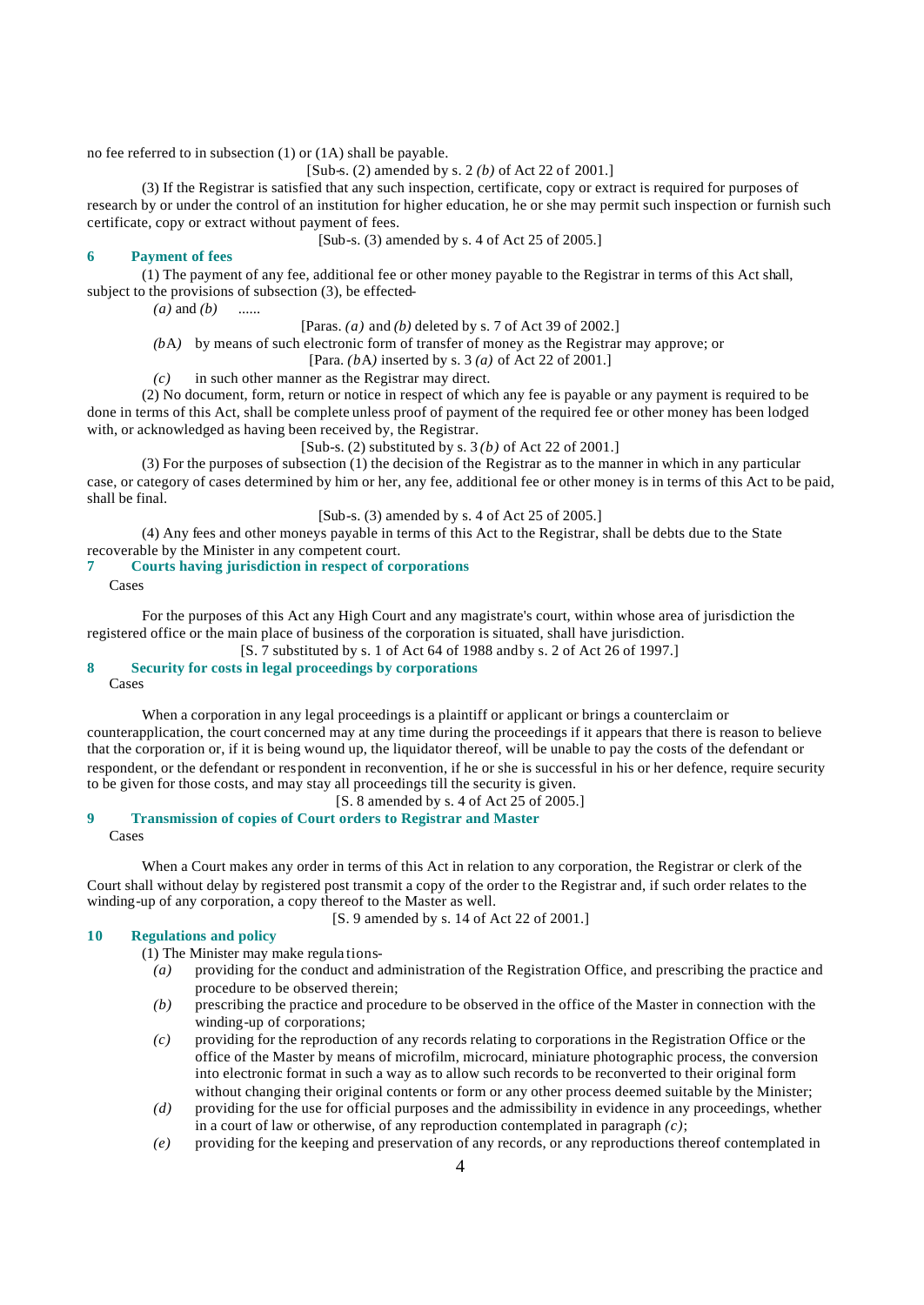paragraph  $(c)$ , in the Registration Office or the office of the Master, the removal from such offices of such records or reproductions and the preservation thereof in any other place, and prescribing the circumstances under which such records or reproductions may be destroyed;

- *(f)* prescribing how records required under this Act to be kept by a corporation may be kept, and prescribing the circumstances under which such records may be destroyed;
- *(g)* prescribing the procedure to be followed with respect to any matter in connection with the winding-up of corporations;
- *(h)* prescribing the form and the contents of any return, notice or document provided for by this Act;
- *(i)* prescribing when an additional copy or copies of documents to be lodged under this Act shall require to be lodged, and whether such additional copy or copies shall be in the form of a copy or copies certified in a defined manner or shall be in duplicate original form;
- *(j)* with the concurrence of the Minister of Finance, prescribing the matters in respect of which fees shall be payable, the persons by whom and to whom the fees shall be payable and the tariff of such fees;
- *(k)* providing for a table of fees, subject to taxation by the Master, which shall be payable to a liquidator as remuneration;
- *(l)* prescribing a tariff of remuneration payable to any person performing on behalf of a liquidator any act relating to the winding-up of a corporation which the liquidator is not required to perform personally, and prohibiting the charging or recovery of remuneration at a higher tariff than the tariff so prescribed;
- *(m)* providing for the appointment by the Registrar in specified circumstances of an inspector to investigate the affairs of a corporation, for the powers of an inspector in conducting any such investigation, for the duty of any member, officer, employee or accounting officer of a corporation to make available books and documents in his or her custody or under his or her control and to afford such assistance as an inspector may require in connection with any such investigation; for reporting by an inspector to the Registrar; for the making available by the Registrar of any such report to other persons; for the admissibility of any such report as evidence in legal proceedings; and for defraying the expenses of, and in connection with, any such investigation;
- *(n)* as to any other matter required or permitted by this Act to be prescribed; and
- *(o)* generally, as to any matter which he or she considers it necessary or expedient to prescribe in order that the purposes of this Act may be achieved.

(1A) *(a)* The Minister may determine policy for the appointment of a liquidator by the Master in order to promote consistency, fairness, transparency and the achievement of equality for persons previously disadvantaged by unfair discrimination.

 $(b)$  Any policy determined in accordance with the provisions of paragraph $(a)$  must be tabled in Parliament before publication in the *Gazette*.

(2) Regulations made under subsection (1) may prescribe penalties for any contravention thereof or failure to comply therewith, not exceeding a fine or imprisonment for a period of six months or both a fine and such imprisonment.

[S. 10 amended by s. 2 of Act 38 of 1986 and by s. 4 of Act 22 of 2001 and substituted by s. 20 of Act 16 of 2003.] **11 Functions of standing advisory committee on company law in relation to corporations**

(1) The standing advisory committee on company law, appointed in terms of section 18 of the Companies Act, may from time to time make recommendations to the Minister in regard to any amendments to this Act which may appear to it to be advisable, and shall advise the Minister on any matter pertaining to this Act referred to it by the Minister.

(2) The standing advisory committee shall constitute and maintain a standing sub-committee for the purpose of considering and of advising it on such matters relating to corporations as may be referred by it to the sub-committee.

(3) The provisions of-

- *(a)* the Companies Act and regulations made thereunder in relation to standing sub-committees of the standing advisory committee, and the members thereof, shall apply in respect of the standing subcommittee referred to in subsection (2) as if that sub-committee were constituted under subsection (4) of section 18 of the said Act; and
- *(b)* subsections (2) and (5) (in so far as they relate to the calling of persons to assist the standing advisory committee) of the said section 18 shall apply in respect of the standing advisory committee in the exercising by it of any power granted to it in terms of subsection (1) of this section.

#### **PART III**

## **REGISTRATION, DEREGISTRATION AND CONVERSION (ss 12-27)**

# **12 Founding statement**

Cases

Any person qualified for membership in terms of section 29 or, subject to section 28, any number of such persons who intend to form a corporation, shall draw up a founding statement in the prescribed form in one of the official languages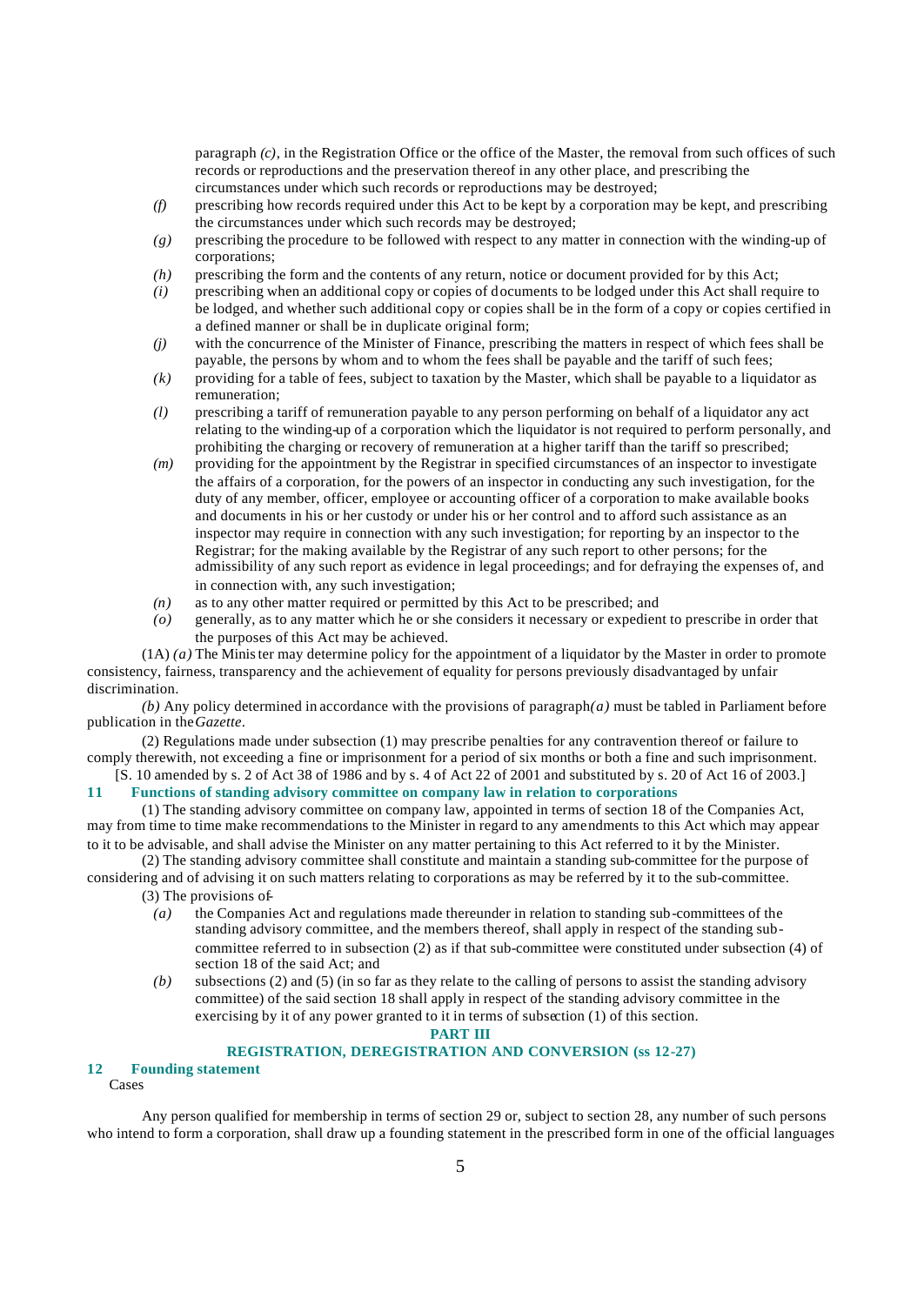of the Republic, which shall be signed by or on behalf of every person who is to become a member of the corporation upon its registration and which shall, subject to the provisions of this Act, contain the following particulars:

- *(a)* The full name of the corporation: Provided that a literal translation of that name into any one other official language of the Republic, or a shortened form of that name or such translation thereof, may in addition be given;
	- [Para. *(a)* substituted by s. 3 of Act 26 of 1997.]
- *(b)* the principal business to be carried on by the corporation;
- *(c)* (i) a postal address for the corporation; and
	- (ii) the address (not being the number of a post office box) of the office of the corporation referred to in section  $25(1)$ ;
- *(d)* the full name of each member, his or her identity number or, if he or she has no such number, the date of his or her birth, and his or her residential address;
	- [Para. *(d)* substituted by s. 1 of Act 81 of 1992 and amended by s. 4 of Act 25 of 2005.]
- *(e)* the size, expressed as a percentage, of each member's interest in the corporation;
- *(f)* particulars of the contribution of each member to the corporation in accordance with section 24 (1),
	- including- (i) any amounts of money; and
	- (ii) a description, and statement of the fair value, of any property (whether corporeal or incorporeal) or any service referred to in section 24 (1);
- *(g)* (i) the name and postal address of a qualified person who or firm which has consented in writing to his or her or its appointment as accounting officer of the corporation; and [Sub-para. (i) amended by s. 4 of Act 25 of 2005.]
	- (ii) the date of the end of the financial year of the corporation.

**13**

If a founding statement referred to in section 12 complying with the requirements of this Act is lodged with the Registrar in the manner prescribed, and if the business to be carried on by the corporation is lawful, the Registrar shall upon payment of the prescribed fee register such statement in his or her registers and shall give notice of the registration in the prescribed manner.

[S. 13 substituted by s. 3 of Act 38 of 1986, by s. 5 of Act 22 of 2001 and by s. 59 of Act 24 of 2006.] **14 Certificate of incorporation**

(1) Upon the registration of such founding statement the Registrar shall assign a registration number to the corporation concerned and endorse under his or her hand on the statement, or otherwise issue in writing, a certificate that the corporation is incorporated: Provided that the Registrar may change or amend such registration number in order to rectify duplications of such numbers or to achieve any other objective which it is necessary or expedient to achieve for the proper maintenance of the register of close corporations.

[Sub-s.  $(1)$  substituted by s. 6 of Act 22 of 2001.]

(2) A certificate of incorporation given by the Registrar in terms of subsection (1) or section 27 (4)  $(c)$ , or a copy thereof, as the case may be, shall upon its mere production, in the absence of proof of fraud or error, be conclusive evidence that all the requirements of this Act in respect of registration of the corporation concerned and of matters precedent and incidental thereto have been complied with, and that the corporation concerned is duly incorporated under this Act.

 $[Sub-s, (2)$  substituted by s. 4 of Act 38 of 1986.

# **15 Registration of amended founding statement**

Cases

(1) If any change is made or occurs in respect of any matter particulars of which are stated in a founding statement of a corporation in accordance with paragraph  $(b)$ ,  $(d)$ ,  $(e)$  or  $(f)$  of section 12, the corporation shall, subject to the provisions of section 29 (3) *(c)* and *(d)*, within 28 days after such change lodge with the Registrar for registration in his or her registers an amended founding statement, in the prescribed form together with the prescribed fee, signed by or on behalf of every member of the corporation and by or on behalf of any person who will become a member on such registration, and which contains particulars and the date of the change.

[Sub-s. (1) substituted by s. 2 *(a)* of Act 81 of 1992 and by s. 7 *(a)* of Act 22 of 2001.]

(2) If any change is made or occurs in respect of any matter particulars of which are so stated in accordance with paragraph  $(a)$ ,  $(c)$  or  $(g)$  of section 12, an amended founding statement shall in accordance with the requirements of subsection (1) be lodged with the Registrar for registration, and any such change shall only take effect when such statement has been so registered in the relevant registers, or upon a later date mentioned in such statement: Provided that a statement in the prescribed form which may als o be in such electronic format as the Registrar may allow and which upon registration thereof shall form part of the founding statement or amended founding statement, shall, instead of an amended founding statement, be lodged with the Registrar for registration if any such change is made or occurs in respect of-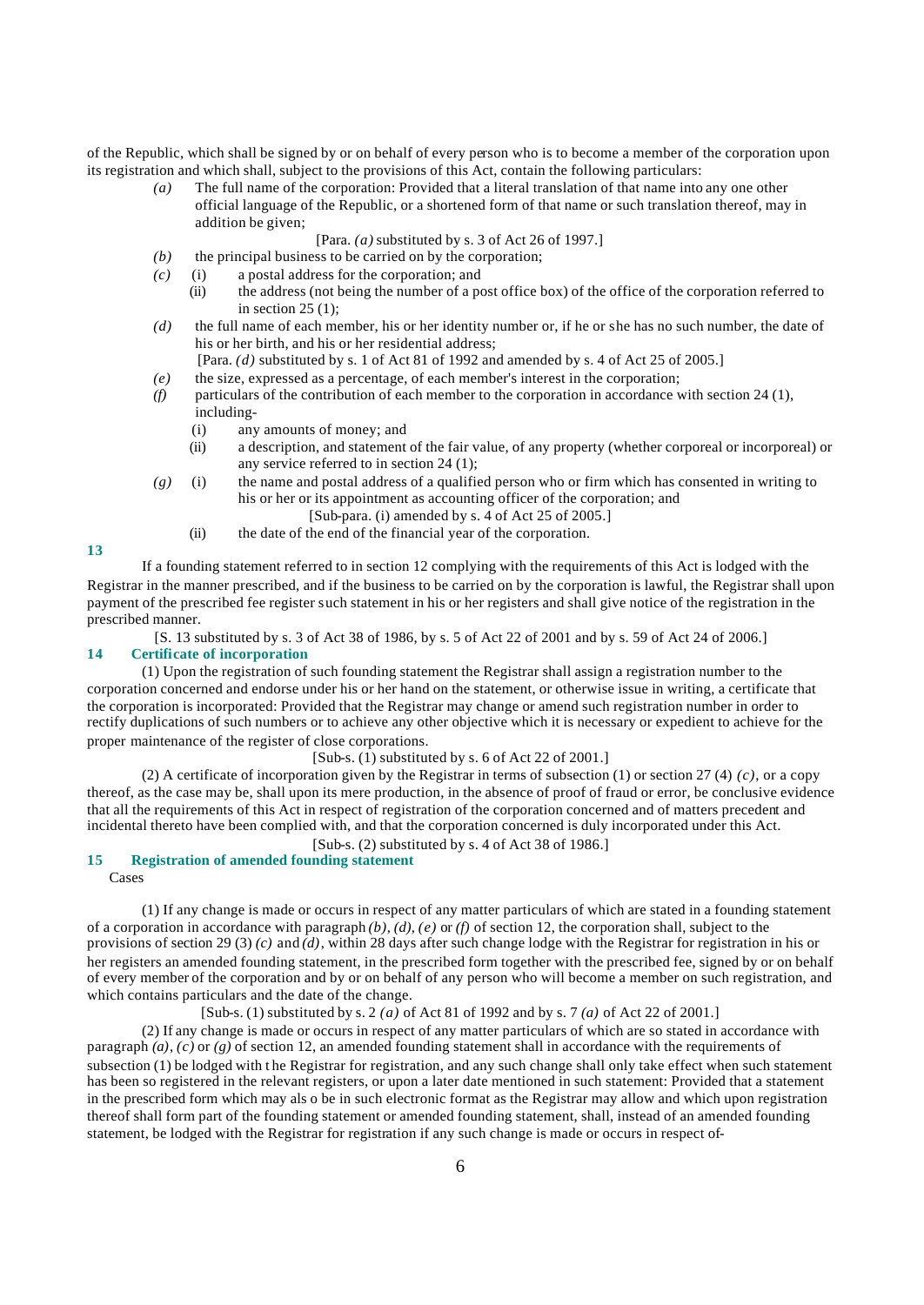- *(a)* any matter of which particulars are so stated in accordance with paragraph *(c)* of section 12, in which case the accounting officer may sign such statement on behalf of the members if the corporation has approved of the said change and the accounting officer so certifies in writing; or
- *(b)* the name or address of the duly appointed accounting officer, in which case the accounting officer may sign such statement on behalf of the members, and the said change shall take effect upon the date mentioned in the statement.

[Sub-s. (2) amended by s. 2 *(b)* of Act 81 of 1992 and by s. 60 *(a)* of Act 24 of 2006.]

(2A) If a founding statement is altered or something is added thereto by an order of court subs ection (1), in relation to the lodging of an amended founding statement therein referred to, shall apply with the necessary changes in respect of such founding statement.

[Sub-s. (2A) inserted by s. 5 *(a)* of Act 38 of 1986 and substituted by s. 60 *(b)* of Act 24 of 2006.]

(2B) Upon registration of any amended founding statement in accordance with the requirements of subsection (1), (2) or (2A), the Registrar shall issue a certificate to the effect that the amended founding statement has been registered.

# [Sub-s. (2B) inserted by s. 7 *(b)* of Act 22 of 2001.]

(3) *(a)* If a corporation fails to lodge an amended founding statement in terms of and in accordance with the provisions of subsection (1), (2) or (2A), as the case may be, the Registrar may on his or her own initiative or on application by any member or creditor of the corporation serve on the members of the corporation in accordance with section 25 (2) *(a)* a reminder by registered post to make good the default within 28 days of the date of the reminder. [Para. *(a)* substituted by s. 5 *(b)* of Act 38 of 1986 and amended by s. 14 of Act 22 of 2001 and by s. 4 of Act 25 of 2005.]

*(b)* If the members concerned fail to comply with any such reminder, the Registrar may direct those members by written notice, so served on the members by registered post, to make good the default within 28 days of the date of the notice.

## [Para. *(b)* amended by s. 14 of Act 22 of 2001.]

*(c)* If the members concerned fail to comply with any such direction, the Registrar may by further written notice so served on the members by registered post, impose on the members, or any of them, a penalty not exceeding five rand per day from the date upon which the reminder referred to in paragraph *(a)* was sent.

 $(d)$  When the Registrar has served a notice referred to in paragraph  $(c)$  on the members, he or she may not less than 21 days after the date of that notice forward a certified copy thereof to the clerk of the magistrate's court in whose area of jurisdiction the registered office of the corporation is situated, who shall record it, and thereupon such notice shall have the effect of a civil judgment of that magistrate's court against every such member for the amount of the penalty in question. [Para. *(d)* amended by s. 4 of Act 25 of 2005.]

*(e)* On application by one or more of the members concerned the court in question may reduce or rescind the penalty, or exempt any one or some of the members from the effect of the notice. **15A Annual return**

(1) In order to assist the Registrar to determine whether the information required to be disclosed in terms of this Act by a corporation has been disclosed and is still valid, every corporation shall not later than the end of the month following upon the month within which the anniversary of the date of its incorporation occurs, on payment of the prescribed fee, lodge with the Registrar a return in the prescribed form.

(2) A copy of the annual return contemplated in subsection (1) shall be kept at the registered office of the corporation, and the provisions of section 16 relating to the inspection of the founding statement and proof of its registration shall apply *mutatis mutandis* to the annual return by a corporation.

(3) Any corporation which has failed to lodge a return required by subsection (1) within the period prescribed therein, may thereafter lodge such return, subject to the payment to the Registrar of the prescribed additional fee in respect of each such failure: Provided that the Registrar may, upon good cause shown, waive payment of the fee concerned.

(4) The information required to be disclosed in terms of this Act as disclosed in the latest annual return of a corporation will, in the absence of any subsequent compliance with any relevant disclosure requirement of this Act, be regarded as the latest disclosed information in respect of the corporation concerned.

[Sub-s. (4) added by s. 61 of Act 24 of 2006.]

[S. 15A inserted by s. 8 of Act 39 of 2002.]

# **16 Keeping of copies of founding statements by corporations**

(1) A corporation shall keep a copy of its founding statement and any proof of its registration at the registered office of the corporation.

(2) A document referred to in subsection (1) shall during the business hours of the corporation be open to inspection by any person upon payment to the corporation, in the case of a person who is not a member of the corporation, of one rand or such lesser amount as the corporation may determine.

(3) A member or officer of a corporation who refuses access for the purposes of an inspection in terms of subsection (2) to a person entitled thereto, shall be guilty of an offence.

# **17 No constructive notice of particulars in founding statement and other documents**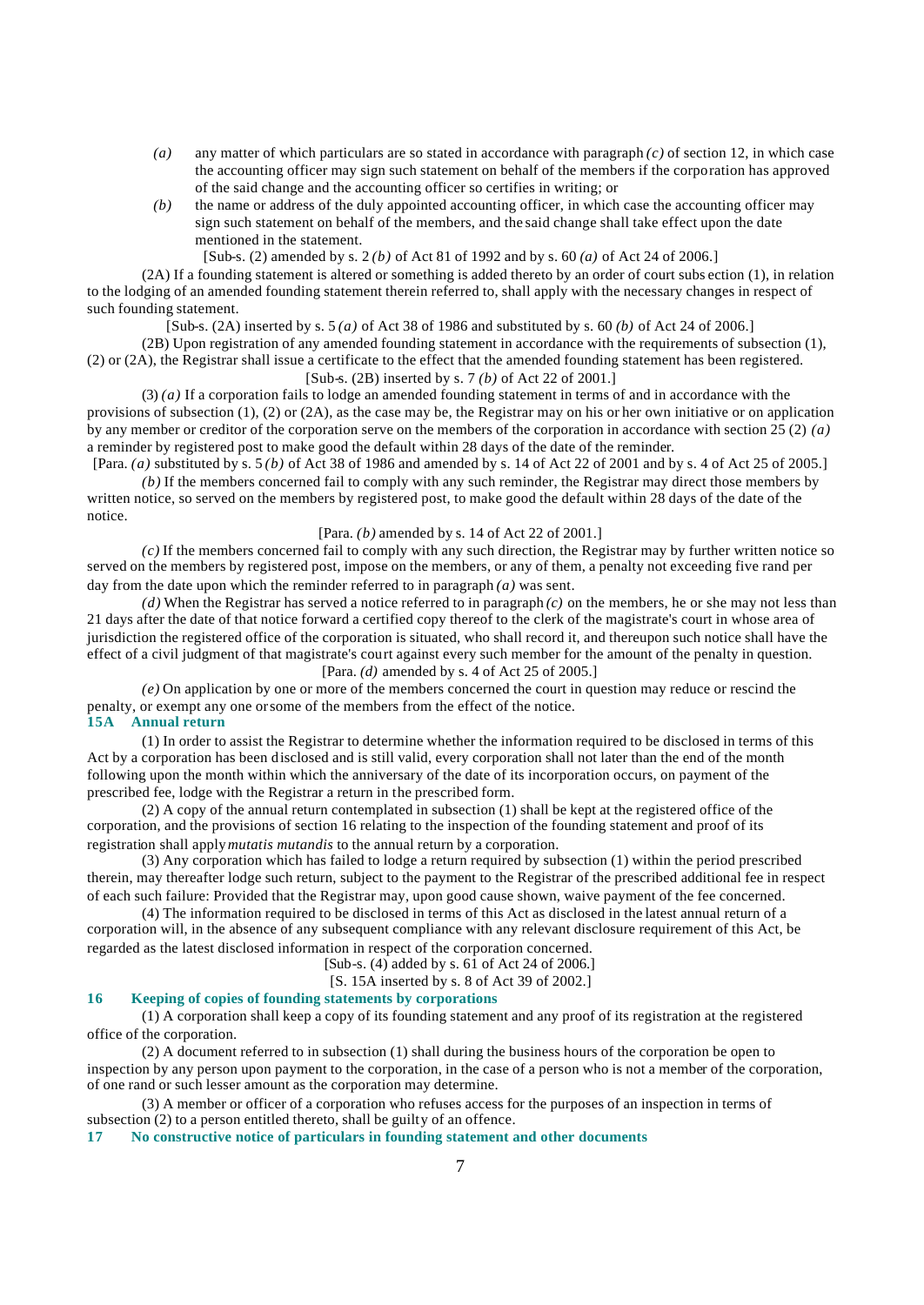No person shall be deemed to have knowledge of any particulars merely because such particulars are stated, or referred to, in any founding statement or other document regarding a corporation registered by the Registrar or lodged with him or her, or which is kept at the registered office of a corporation in accordance with the provisions of this Act. [S. 17 amended by s. 4 of Act 25 of 2005.]

**18 ......** [S. 18 repealed by s. 4 of Act 26 of 1997.]

## **19 Undesirable names and reservation of names**

(1) No founding statement containing a name for a corporation to be incorporated and no amended founding statement containing a new name for a corporation shall be registered if the name is in the opinion of the Registrar undesirable.

(2) Any person who intends to form a corporation or any corporation which intends to change its name shall, on the prescribed form and on payment of the prescribed fee, apply to the Registrar for the reservation of a name: Provided that a company being converted into a corporation in terms of this Act shall not be required to so reserve its name if the name remains identical.

(3) A reservation contemplated in subsection (2) shall be valid from the date of approval by the Registrar for a period not exceeding two months.

[S. 19 substituted by s. 5 of Act 26 of 1997.]

## **20 Order to change name**

Cases

(1) If within a period of one year after the registration of a founding statement of a corporation it appears to the Registrar that a name mentioned in the founding statement is undesirable, he or she shall order the corporation concerned to change such name.

[Sub-s. (1) amended by s. 4 of Act 25 of 2005.]

- (2) Any interested person may-
	- *(a)* within a period of one year referred to in subsection (1), on payment of the prescribed fee apply in writing to the Registrar for an order directing the corporation to change its name on the ground of undesirability or that such name is calculated to cause damage to the applicant; or
- *(b)* within a period of two years after the registration of a founding statement apply to a Court for an order directing the corporation to change its name on the ground of undesirability or that such name is calculated to cause damage to the applicant, and the Court may on such application make such order as it deems fit.

[Sub-s. (2) substituted by s. 3 *(a)* of Act 81 of 1992.]

(3) The Registrar may, after application has been made in terms of paragraph *(a)* of subsection (2), in writing order the corporation concerned to change its name if, in the opinion of the Registrar, it is or has become undesirable.

(3A) Any person feeling aggrieved by any decision or order of the Registrar under this section may, within one month after the date of such decision or order, apply to a competent provincial or local division of the Supreme Court for relief, and the Court may consider the merits of any such matter, receive further evidence and make any order it deems fit.

[Sub-s. (3A) inserted by s. 3 *(b)* of Act 81 of 1992.]

(3B) No prescribed fee mentioned in section 15 (1) shall be payable in respect of the registration of an amended founding statement by virtue of an order under subsection (1) or (3) of this section.

[Sub-s. (3B) inserted by s. 3 *(b)* of Act 81 of 1992 and substituted by s. 8 of Act 22 of 2001.]

(4) A corporation which fails within any period mentioned in an order under subsection (1) or (3) to comply with any such order, shall be guilty of an offence.

(5) No provision of this Act shall be construed as affecting the rights of any person at common law to bring an action against any corporation for passing off any business, goods or services as those of another person.

# **21 Effect of change of name**

(1) A change in terms of this Act of a name of a corporation shall not affect any right or obligation of the corporation or any legal proceedings instituted by or against the corporation, and any legal proceedings that could have been continued or commenced by or against the corporation prior to the change of name may, notwithstanding such change of name, after the change be continued or commenced by or against the corporation, as the case may be.

(2) Upon the production by a corporation of a certified copy of a founding statement reflecting a change of name of that corporation to any registrar or other officer charged with the maintenance of a register under any law, and on compliance with all the requirements pursuant to any such law as to the form of application (if any) and the payment of any required fee, such registrar or other officer shall make in his or her register all such alterations as are necessary, by reason of the change of name in respect of the corporation.

[Sub-s. (2) amended by s. 4 of Act 25 of 2005.]

**22 Formal requirements as to names and registration numbers**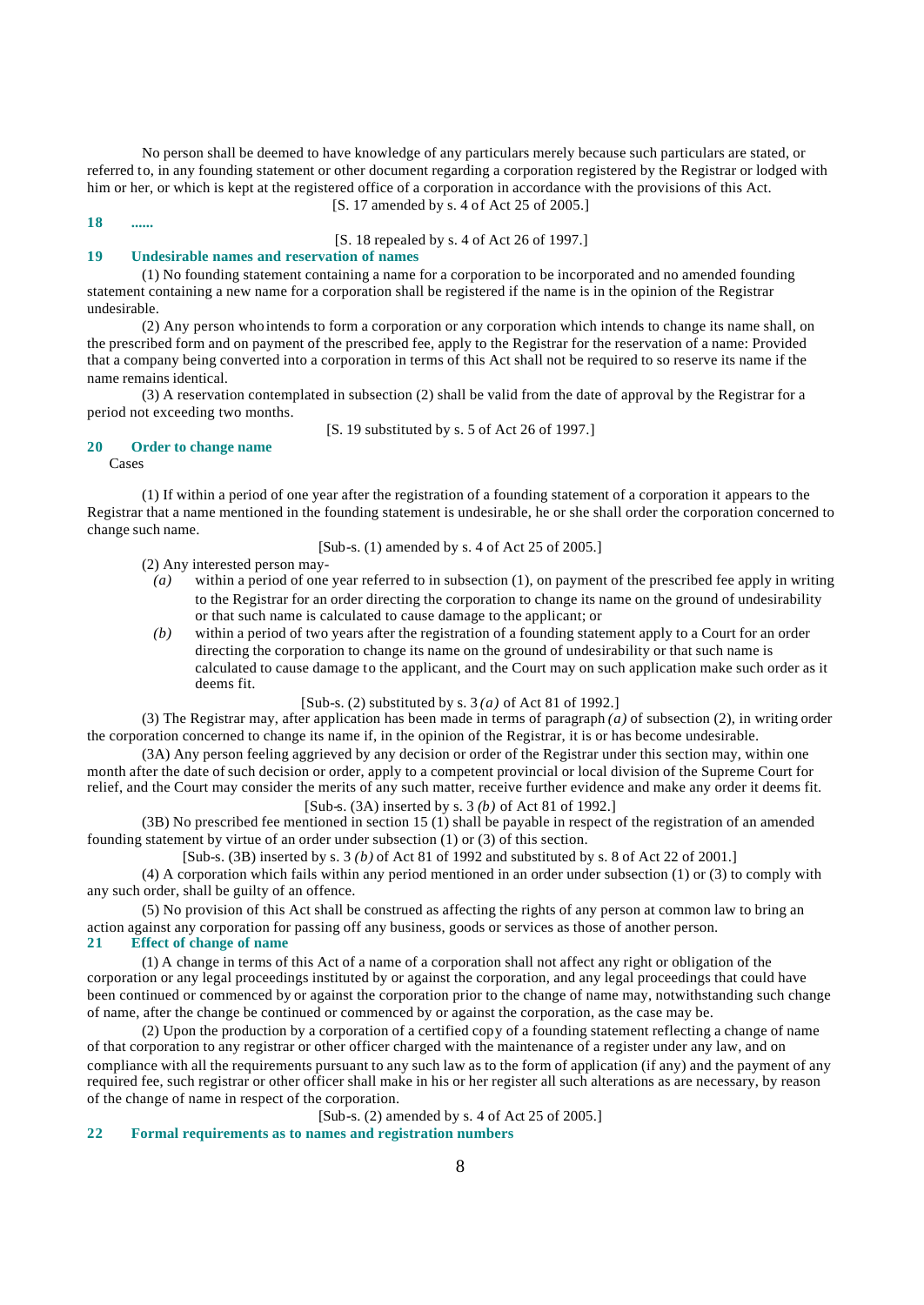(1) The abbreviation CC, in capital letters, or its equivalent in any other official language, shall be subjoined to the name used by a corporation.

### [Sub-s. (1) substituted by s. 6 *(a)* of Act 26 of 1997.]

(2) A corporation shall refer to the registration number of the corporation on all prescribed documents and correspondence sent by the corporation to the Registration Office.

(3) If a corporation is being wound up, the statement 'In Liquidation' or 'In Voluntary Liquidation', as the case may be, shall for the duration of such winding-up be subjoined to the name used by the corporation.

# [Sub-s. (3) substituted by s. 6 *(b)* of Act 26 of 1997.]

(4) Any corporation which fails to comply with the provisions of subsection (3) shall be guilty of an offence.

[Sub-s. (4) inserted by s. 6 *(c)* of Act 26 of 1997.]

# **22A Improper references to incorporation in terms of Act**

#### Any person carrying on business under a name or title-

- *(a)* to which an abbreviation contemplated in section 22 (1) is subjoined; or
- *(b)* of which the words 'close corporation' or its equivalent in any other official language or any abbreviation thereof form part in a way which indicates incorporation as a close corporation in terms of this Act, shall, unless duly incorporated as a close corporation in terms of this Act, be guilty of an offence.

[S. 22A inserted by s. 4 of Act 81 of 1992 and substituted by s. 7 of Act 26 of 1997.]

#### **23 Use and publication of names**

Cases

- (1) Every corporation-
	- *(a)* shall display its registered full name (or a registered literal translation thereof into any one other official language of the Republic) and registration number in a conspicuous position and in characters easily legible on the outside of its registered office and every office or place in which its business is carried on; [Para. *(a)* substituted by s. 8 *(a)* of Act 26 of 1997.]
	- *(b)* shall have that name (or such translation thereof) and registration number mentioned in legible characters in all notices and other official publications of the corporation, including notices or other offical publications in electronic format, and in all bills of exchange, promissory notes, endorsements, cheques and orders for money, goods or services purporting to be signed by or on behalf of the corporation, and all letters, delivery notes, invoices, receipts and letters of credit of the corporation; and [Para. *(b)* substituted by s. 5 of Act 81 of 1992 and by s. 9 of Act 22 of 2001.]
	- *(c)* shall use a registered shortened form of that name only in conjunction with that name or such literal translation thereof.
- (2) If any member of, or any other person on behalf of, a corporation-
	- *(a)* issues or authorizes the issue of any such notice or official publication of the corporation, or signs or authorizes to be signed on behalf of the corporation any such bill of exchange, promissory note, endorsement, cheque or order for money, goods or services; or
	- *(b)* issues or authorises the issue of any such letter, delivery note, invoice, receipt or letter of credit of the corporation,

# [Para. *(b)* substituted by s. 8 *(b)* of Act 26 of 1997.]

without the name of the corporation, or such registered literal translation thereof, and its registration number being mentioned therein in accordance with subsection  $(1)(b)$ , he or she shall be guilty of an offence, and shall further be liable to the holder of the bill of exchange, promissory note, cheque or order for money, goods or services for the amount thereof, unless the amount is duly paid by the corporation.

# $[Sub-s, (2)$  amended by s. 4 of Act 25 of 2005.

(3) Any corporation which fails to comply with any provision of subsection (1) shall be guilty of an offence. **24 Contributions by members**

(1) Every person who is to become a member of a corporation upon its registration, shall make to the corporation an initial contribution of money, of property (whether corporeal or incorporeal), or of services rendered in connection with and for the purposes of the formation and incorporation of the corporation, and particulars of such contribution shall be stated in the founding statement of the corporation referred to in section 12, as required by paragraph *(f)* of that section.

(2) The amount or value of the members' contributions, or of the contribution of any one or more members, may from time to time by agreement among all the members-

- *(a)* be increased by additional contributions of money or property (whether corporeal or incorporeal) to the corporation by existing members or, in terms of section  $33 (1)(b)$ , by a person becoming a member of a registered corporation; or
- *(b)* be reduced, provided that a reduction by way of a repayment to any member shall comply with the provisions of section 51 (1).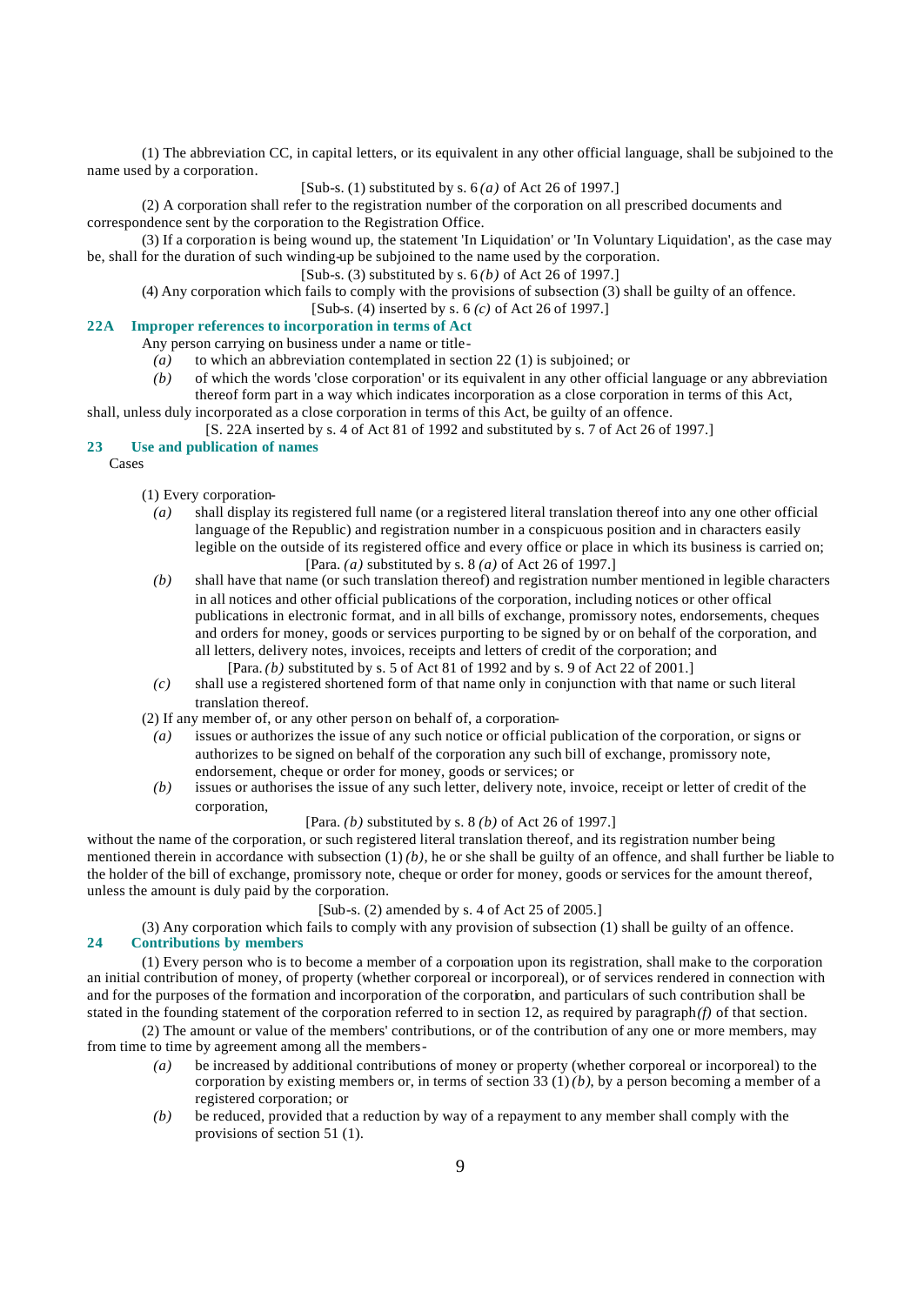(3) Particulars of any increase or reduction of a member's contribution in terms of subsection (2) shall be furnished in an amended founding statement referred to in section 15 (1).

(4) Money or property referred to in subsection (1) or (2) *(a)* shall, in order to vest ownership thereof in the corporation, be paid, delivered or transferred, as the case may be, to the corporation within a period of 90 days-

- *(a)* after the date of registration of the corporation, in the case of an initial contribution referred to in subsection (1); or
- *(b)* after the date of the registration of an amended founding statement in connection with any additional contribution referred to in subsection (2) *(a)*.

(5) An undertaking by a member to make an initial or an additional contribution to a corporation shall be enforceable by the corporation in legal proceedings.

#### **25 Postal address and registered office**

Cases

(1) Every corporation shall have in the Republic a postal address and an office to which, subject to subsection (2), all communications and notices to the corporation may be addressed.

(2) Any-

*(a)* notice, order, communication or other document which is in terms of this Act required or permitted to be served upon any corporation or memb er thereof, shall be deemed to have been served if it has been delivered at the registered office, or has been sent by registered post to the registered office or postal address, of the corporation; and

[Para. *(a)* amended by s. 14 of Act 22 of 2001.]

*(b)* process which is required to be served upon any corporation or member thereof shall, subject to applicable provisions in respect of such service in any law, be served by so delivering or sending it.

#### **26 Deregistration**

Cases

(1) If a corporation has failed, for a period of more than six months, to lodge an annual return in compliance with section 15A or if the Registrar has reasonable cause to believe that a corporation is not carrying on business or is not in operation, the Registrar shall serve on the corporation at its postal address a letter by registered post in which the corporation is notified thereof and informed that if the Registrar is not within 60 days from the date of the letter informed in writing that the corporation is carrying on business or is in operation, the corporation will, unless good cause is shown to the contrary, be deregistered.

[Sub-s. (1) amended by s. 14 of Act 22 of 2001, substituted by s. 9 of Act 39 of 2002 and amended by s. 4 of Act 25 of 2005.]

(2) After the expiration of the period of 60 days mentioned in a letter referred to in subsection (1), or upon receipt from the corporation of a written statement signed by or on behalf of every member to the effect that the corporation has ceased to carry on business and has no assets or liabilities, the Registrar may, unless good cause to the contrary has been shown by the corporation, deregister that corporation.

(3) Where a corporation has been deregistered, the Registrar shall give notice of such deregistration and the date thereof in the prescribed manner.

[Sub-s. (3) substituted by s. 62 *(a)* of Act 24 of 2006.]

(4) The deregistration of a corporation shall not affect any liability of a member of the corporation to the corporation or to any other person, and such liability may be enforced as if the corporation were not deregistered.

(5) If a corporation is deregistered while having outstanding liabilities, the persons who are members of such corporation at the time of deregistration shall be jointly and severally liable for such liabilities.

[Sub-s.  $(5)$  substituted by s.  $6(1)$  of Act 38 of 1986.]

(6) The Registrar may on application by any interested person, if he or she is satisfied that a corporation was at the time of its deregistration carrying on business or was in operation, or that it is otherwise just that the registration of the corporation be restored, restore the said registration: Provided that if a corporation has been deregistered due to its failure to lodge an annual return in compliance with section 15A, the Registrar may only so restore the registration of the corporation after it has lodged the outstanding annual return and paid the outstanding prescribed fee in respect thereof.

[Sub-s. (6) amended by s. 4 of Act 25 of 2005 and by s. 62 *(b)* of Act 24 of 2006.]

 $(7)^{i}$ <sup>\*</sup> The Registrar shall give notice of the restoration of the registration of a corporation and the date thereof in the prescribed manner and as from such date the corporation shall continue to exist and be deemed to have continued in existence as from the date of deregistration as if it were not deregistered.

## [Sub-s. (7) substituted by s. 1 of Act 25 of 2005 and by s. 62 *(c)* of Act 24 of 2006.]

**27 Conversion of companies into corporations**

Cases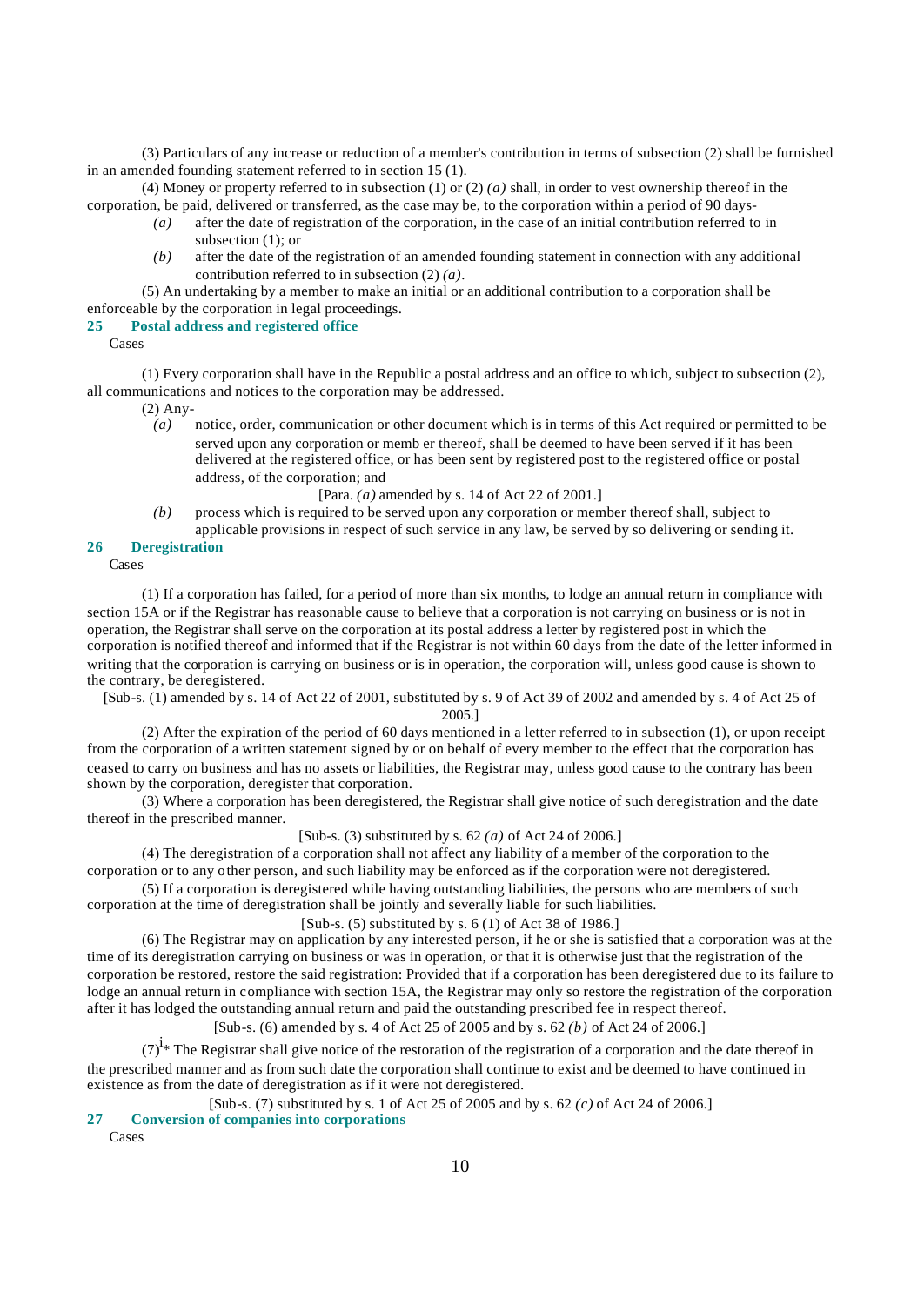(1) Any company having ten or fewer members all of whom qualify for membership of a corporation in terms of section 29 of this Act, may be converted into a corporation, provided that every member of the company becomes a member of the corporation.

(2) In respect of a conversion referred to in subsection (1), there shall be lodged with the Registrar-

- *(a)* an application for conversion, in the prescribed form, signed by all the members of the company, containing a statement that upon conversion the assets of the corporation, fairly valued, will exceed its liabilities, and that after conversion the corporation will be able to pay its debts as they become due in the ordinary course of its business;
- *(b)* a statement in writing by the auditor of the company that he or she has no reason to believe that a material irregularity contemplated in subsection (3) of section 26 of the Public Accountants' and Auditors' Act, 1951 (Act 51 of 1951), has taken place or is taking place in relation to the company or, where steps have been taken in terms of that subsection, that such steps and other proceedings in terms of the subsection have been completed; and

#### [Para. *(b)* amended by s. 4 of Act 25 of 2005.]

*(c)* a founding statement referred to in section 12 lodged in accordance with section 13.

(3) For the purposes of the founding statement referred to in subsection (2) *(c)*-

- *(a)* there shall, in regard to the requirements of section 12 *(f)*, be a statement of the aggregate of the contributions of the members, which shall be for an amount not greater than the excess of the fair value of the assets to be acquired by the corporation over the liabilities to be assumed by the corporation by reason of the conversion: Provided that the corporation may treat any portion of such excess not reflected as members' contributions, as amounts which may be distributed to its members;
- *(b)* the members' interests stated in terms of section 12 *(e)* need not necessarily be in proportion to the number of shares in the company held by the respective members at the time of the conversion.

(4) If the provisions of subsection (2) have been complied with, the Registrar shall, if he or she is satisfied that the company concerned has complied materially with the requirements of the Companies Act-

- *(a)* register the founding statement in accordance with the provisions of section 13;
- *(b)* satisfy himself or herself that, simultaneously with such registration, the registration of the memorandum and the articles of association of the company concerned is cancelled in accordance with the provisions of the Companies Act;
- *(c)* endorse on the founding statement, or otherwise issue in writing, a certificate of incorporation as provided by section 14 (1): Provided that such certificate shall state the fact that the corporation has been converted from a company and shall mention the name and registration number of the former company; and [Para.  $(c)$  substituted by s. 7 of Act 38 of 1986 and amended by s. 10 of Act 22 of 2001.]
- *(d)* give notice in the prescribed manner of the conversion.

[Para. *(d)* substituted by s. 63 of Act 24 of 2006.]

[Sub-s. (4) amended by s. 6 of Act 81 of 1992 and by s. 4 of Act 25 of 2005.]

 $(5)$  (a) On the registration of a corporation converted from a company, the assets, rights, liabilities and obligations of the company shall vest in the corporation.

*(b)* Any legal proceedings instituted by or against the company before the registration may be continued by or against the corporation, and any other thing done by or in respect of the company shall be deemed to have been done by or in respect of the corporation.

- *(c)* The conversion of a company into a corporation shall in particular not affect-
	- (i) any liability of a director or officer of the company to the company on the ground of breach of trust or
	- negligence, or to any other person pursuant to any provision of the Companies Act; or
	- (ii) any liability of the company, or of any other person, as surety.

*(d)* The juristic person which prior to the conversion of a company into a corporation existed as a company, shall notwithstanding the conversion continue to exist as a juristic person but in the form of a corporation.

[Para. *(d)* added by s. 2 (1) of Act 64 of 1988.]

(6) The corporation shall forthwith after its conversion from a company, give notice in writing of the conversion to all creditors of the company at the time of conversion, and to all other parties to contracts or legal proceedings in which the company was involved at the time of the conversion.

(7) Upon the production by a corporation which has been converted from a company of a certified copy of its founding statement referred to in subsection  $(4)(a)$ , to any registrar or other officer charged with the maintenance of a register under any law, and on compliance with all the requirements pursuant to any such law as to the form of application (if any) and the payment of any required fee, such registrar or officer shall make in his or her register all such alterations as are necessary by reason of the conversion of the company into a corporation: Provided that no transfer or stamp duties shall be payable in respect of such alterations in registers.

[Sub-s. (7) amended by s. 4 of Act 25 of 2005.]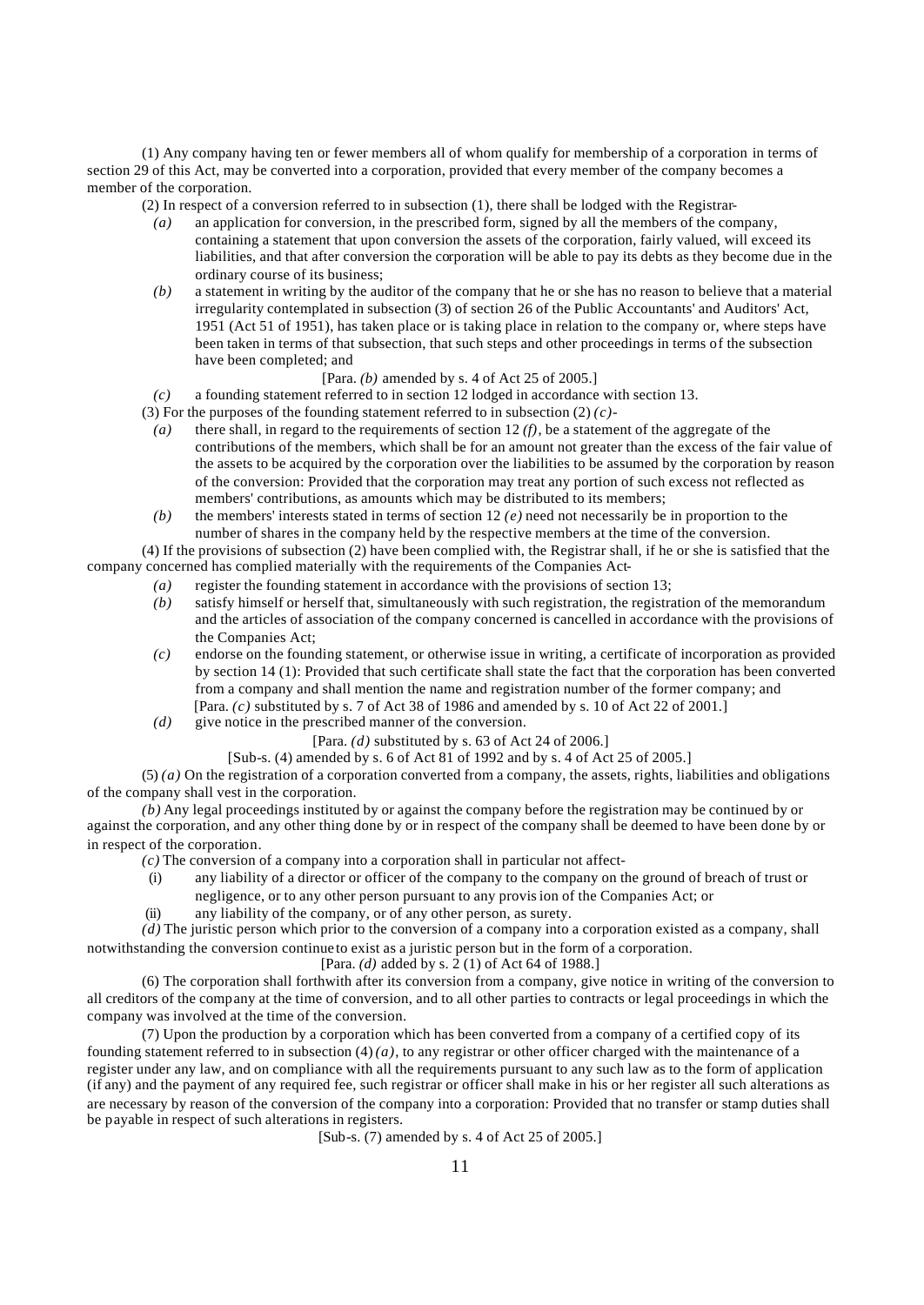(8) If the accounting officer mentioned in the founding statement of a converted corporation is not the person who or firm which has acted as auditor for the company, the appointment of that person or firm shall lapse upon the conversion into a corporation.

(9) If a corporation is converted into a company in accordance with the provisions of the Companies Act, the registration of the founding statement of the corporation shall be cancelled simultaneously with the registration of the memorandum and articles of association of the company in terms of that Act.

# **PART IV**

# **MEMBERSHIP (ss 28-41)**

#### **28 Number of members**

A corporation may at its incorporation have one or more members, but at no time shall the number of members exceed ten.

#### **29 Requirements for membership**

Cases

(1) Subject to subsection (1A) or (2) *(b)* and *(c)*, only natural persons may be members of a corporation and no juristic person or trustee of a trust *inter vivos* in that capacity shall directly or indirectly (whether through the instrumentality of a nominee or otherwise) hold a member's interest in a corporation.

[Sub-s. (1) substituted by s. 3 (1) of Act 64 of 1988 and by s. 2 of Act 25 of 2005.]

(1A) A natural or juristic person in the capacity of a trustee of a trust *inter vivos* may be a member of a corporation: Provided that-

- *(a)* no juristic person shall directly or indirectly be a beneficiary of that trust;
- *(b)* the member concerned shall, as between himself or herself and the corporation, personally have all the obligations and rights of a member;
- *(c)* the corporation shall not be obliged to observe or have any obligation in respect of any provision of or affecting the trust or any agreement between the trust and the member concerned of the corporation; and
- *(d)* if at any time the number of natural persons at that time entitled to receive any benefit from the trust shall, when added to the number of members of the corporation at that time, exceed 10, the provisions of, and exemption under, this subsection shall cease to apply and shall not again become applicable notwithstanding any diminution in the number of members or beneficiaries.

[Sub-s. (1A) inserted by s. 1 of Act 17 of 1990 and substituted by s. 2 of Act 25 of 2005.]

(2) The following persons shall qualify for membership of a corporation:

- *(a)* Any natural person entitled to a member's interest;
- *(b)* a natural or juristic person, *nomine officii,* who is a trustee of a testamentary trust entitled to a member's interest, provided that-
	- (i) no juristic person is a beneficiary of such trust; and
	- (ii) if the trustee is a juristic person, such juristic person is not directly or indirectly controlled by any beneficiary of the trust; and
- *(c)* a natural or juristic person, *nomine officii,* who, in the case of a member who is insolvent, deceased, mentally disordered or otherwise incapable or incompetent to manage his or her affairs, is a trustee of his or her insolvent estate or an administrator, executor or curator in respect of such member or is otherwise a person who is his or her duly appointed or authorized legal representative.

# [Para. *(c)* amended by s. 4 of Act 25 of 2005.]

(3) *(a)* The membership of any person qualified therefor in terms of subsection (2) shall commence on the date of the registration of a founding statement of the corporation containing the particulars required by section 12 in regard to such person and his or her member's interest.

# [Para. *(a)* amended by s. 4 of Act 25 of 2005.]

*(b)* Where any person is to become a member of a registered corporation the existing member or members of the corporation shall ensure that the requirements of section 15 (1) regarding the lodging of an amended founding statement with the Registrar are complied with.

*(c)* A trustee of an insolvent estate, administrator, executor or curator, or other legal representative, referred to in subsection  $(2)$   $(c)$ , in respect of any member of a corporation, who is not obliged or who does not intend to transfer the interest of the member in the corporation in accordance with the provisions of this Act within 28 days of his or her assuming office to any other person, shall within that period, or any extended period allowed by the Registrar on application by him or her, request the existing member or members of the corporation to lodge with the Registrar in accordance with section 15 (1) an amended founding statement designating him or her, *nomine officii,* as representative of the member of the corporation in question.

#### [Para. *(c)* amended by s. 4 of Act 25 of 2005.]

*(d)* Where the corporation has no other member, any such representative himself or herself shall, in the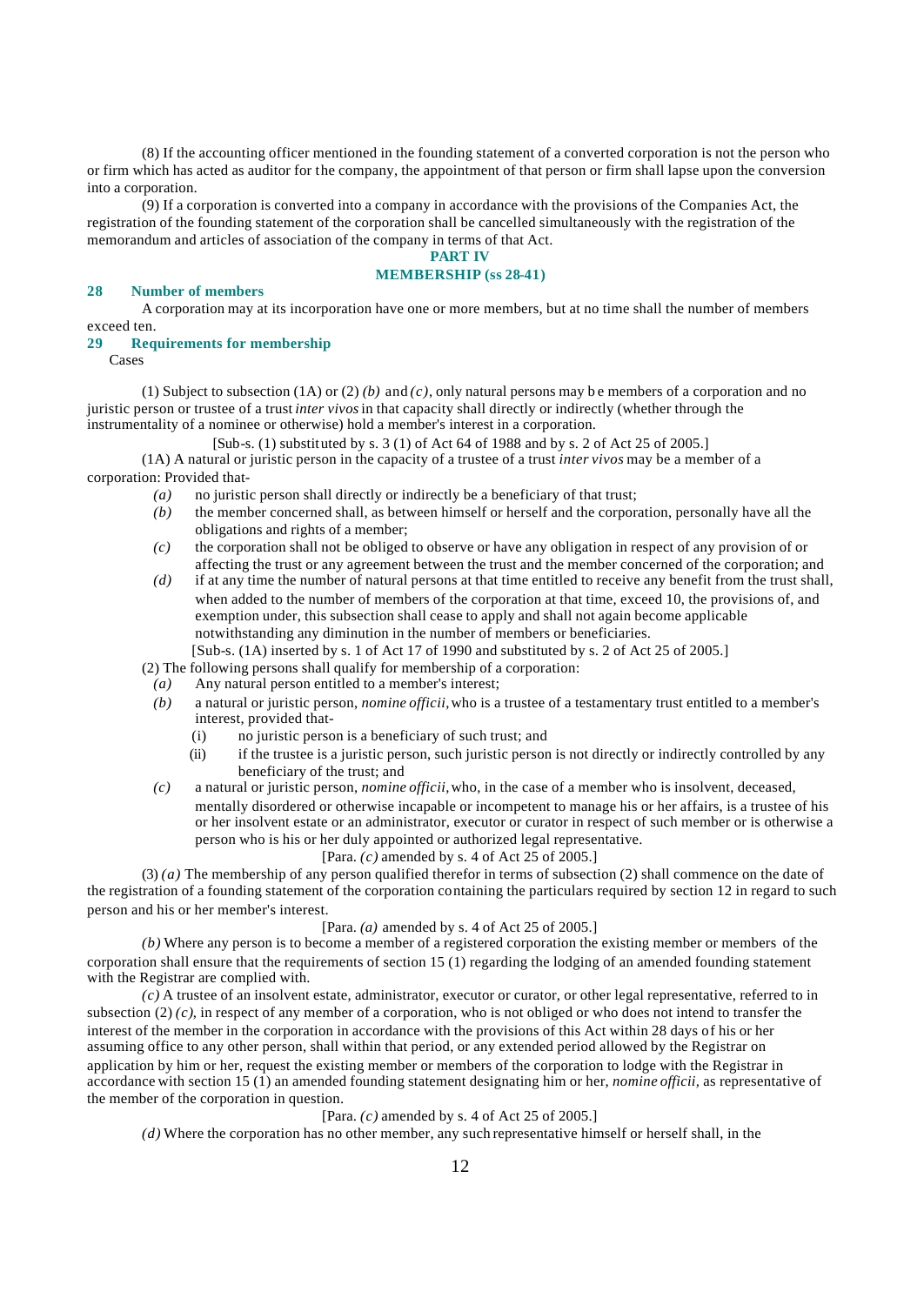circumstances contemplated in paragraph *(c)*, act on behalf of the corporation in accordance with the provisions of section 15 (1), read with the said paragraph *(c)*.

# [Para. *(d)* amended by s. 4 of Act 25 of 2005.]

*(e)* The provisions of paragraphs *(c)* and *(d)* shall not affect the power of such representative, as from the date of his or her assuming office, and whether or not any such amended founding statement has been lodged, to represent the member concerned in all matters in which he or she himself or herself as a member could have acted, until the interest of that member in the corporation has in accordance with the provisions of this Act been transferred to any other qualified person.

# [Para. *(e)* amended by s. 4 of Act 25 of 2005.]

(4) A corporation is not concerned with the execution of any trust in respect of any member's interest in the corporation.

#### **30 Nature of member's interest**

Cases

(1) The interest of any member in a corporation shall be a single interest expressed as a percentage and shall be moveable property which shall be transferable in the manner provided by this Act.

 $[Sub-s. (1)$  substituted by s. 9 of Act 26 of 1997.]

(2) Two or more persons shall not be joint holders of the same member's interest in a corporation.

# **31 Certificate of member's interest**

Cases

Each member of a corporation shall be issued with a certificate, signed by or on behalf of every member of that corporation, and stating the current percentage of such member's interest in the corporation.

# **32 Representation of members**

(1) A minor who is a member of a corporation, other than a minor whose guardian has lodged a written consent referred to in section 47 (1) *(a)* (ii), shall be represented in the corporation by his or her guardian. [Sub-s. (1) amended by s. 4 of Act 25 of 2005.]

 $(2)$  ......

[Sub-s. (2) deleted by s. 11 of Act 22 of 2001.]

(3) A member subject to any other legal disability shall be represented in the corporation by his or her duly appointed or authorized legal representative referred to in paragraph *(c)* of subsection (2) of section 29.

[Sub-s. (3) amended by s. 4 of Act 25 of 2005.]

# **33 Acquisition of member's interest by new member**

(1) A person becoming a member of a registered corporation shall acquire his or her member's interest required for membership-

- *(a)* from one or more of the existing members or his or her or their deceased or insolvent estates; or
- *(b)* pursuant to a contribution made by such person to the corporation, in which case the percentage of his or her member's interest is determined by agreement between him or her and the existing members, and the percentages of the interests of the existing members in the corporation shall be reduced in accordance with the provisions of section 38 *(b)*.

[Sub-s. (1) amended by s. 4 of Act 25 of 2005.]

(2) The contribution referred to in subsection (1) *(b)* may consist of an amount of money, or of any property

(whether corporeal or incorporeal) of a value agreed upon by the person concerned and the existing members.

# **34 Disposal of interest of insolvent member**

 $(1)$  Notwithstanding any provision to the contrary in any association agreement or other agreement between

members, a trustee of the insolvent estate of a member of a corporation may, in the discharge of his or her duties, sell that member's interest-

- *(a)* to the corporation, if there are one or more members other than the insolvent member;
- *(b)* to the members of the corporation other than the insolvent member, in proportion to their member's interests or as they may otherwise agree upon; or
- *(c)* subject to the provisions of subsection (2), to any other person who qualifies for membership of a corporation in terms of section 29.

# [Sub-s. (1) amended by s. 4 of Act 25 of 2005.]

(2) If the corporation concerned has one or more members other than the insolvent, the following provisions shall apply to a sale in terms of subsection  $(1)(c)$  of the insolvent member's interest:

- *(a)* The trustee shall deliver to the corporation a written statement giving particulars of the name and address of the proposed purchaser, the purchase price and the time and manner of payment thereof;
- *(b)* for a period of 28 days after the receipt by the corporation of the written statement the corporation or the members, in such proportions as they may agree upon, shall have the right, exercisable by written notice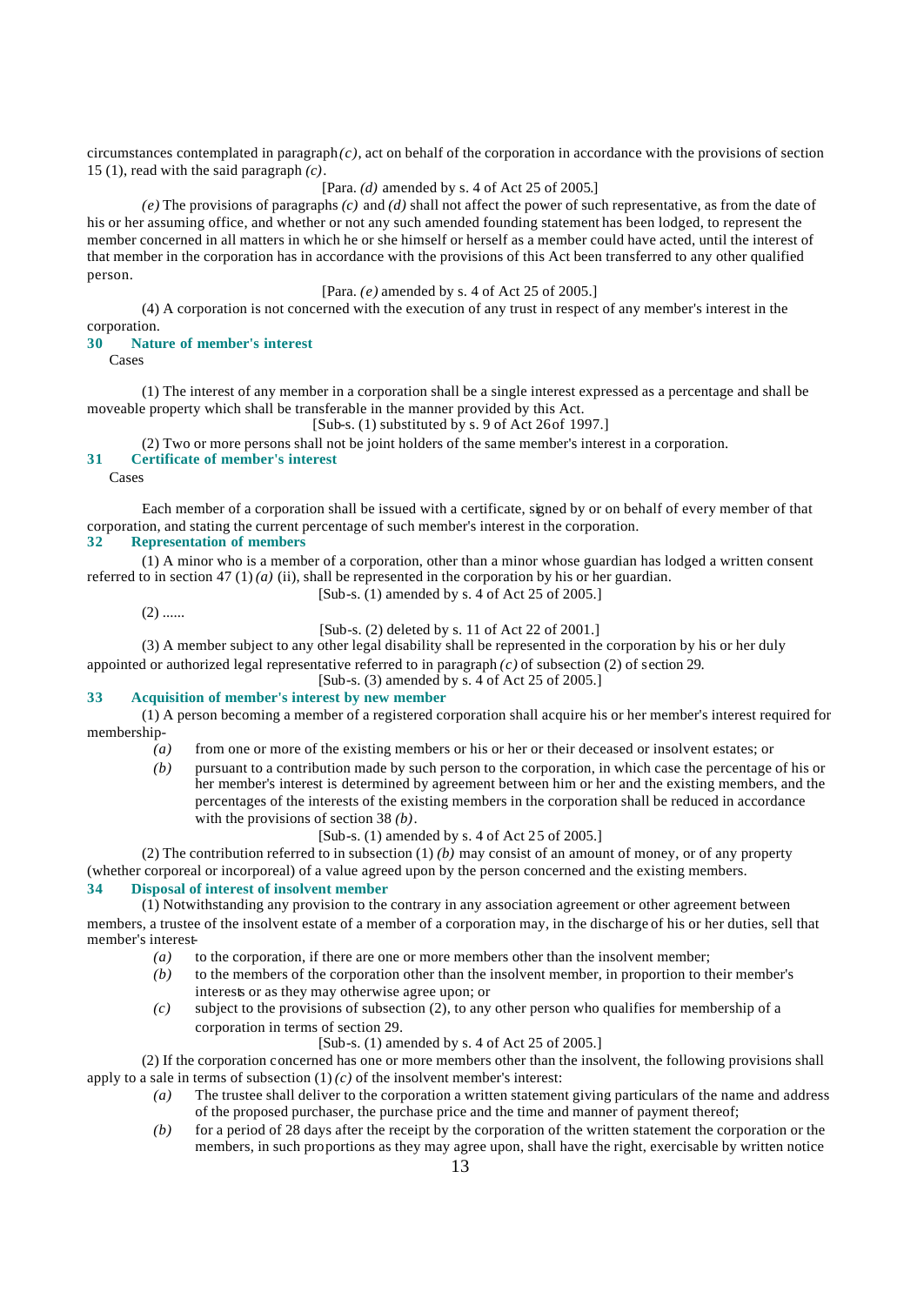to the trustee, to be substituted as purchasers of the whole, and not a part only, of the insolvent member's interest at the price and on the terms set out in the trustee's written statement; and

*(c)* if the insolvent member's interest is not purchased in terms of paragraph *(b)*, the sale referred to in the trustee's written statement shall become effective and be implemented.

# **34A Attac hment and sale in execution of member's interest**

Cases

The provisions of section 34 shall apply *mutatis mutandis* to any attachment and sale in execution of a member's interest in a corporation.

[S. 34A substituted by s. 10 of Act 26 of 1997.]

## **35 Disposal of interest of deceased member**

Subject to any other arrangement in an association agreement, an executor of the estate of a member of a corporation who is deceased shall, in the performance of his or her duties-

- *(a)* cause the deceased member's interest in the corporation to be transferred to a person who qualifies for membership of a corporation in terms of section 29 and is entitled thereto as legatee or heir or under a redistribution agreement, if the remaining member or members of the corporation (if any) consent to the transfer of the member's interest to such person; or
- *(b)* if any consent referred to in paragraph *(a)* is not given within 28 days after it was requested by the executor, sell the deceased member's interest-
	- (i) to the corporation, if there is any other member or members than the deceased member;
	- (ii) to any other remaining member or members of the corporation in proportion to the interests of those members in the corporation or as they may otherwise agree upon; or
	- (iii) to any other person who qualifies for membership of a corporation in terms of section 29, in which case the provisions of subsection (2) of section 34 shall *mutatis mutandis* apply in respect of any such sale.
		- [S. 35 amended by s. 4 of Act 25 of 2005.]

# **36 Cessation of membership by order of Court**

Cases

(1) On application by any member of a corporation a Court may on any of the following grounds order that any member shall cease to be a member of the corporation:

*(a)* Subject to the provisions of the association agreement (if any), that the member is permanently incapable, because of unsound mind or any other reason, of performing his or her part in the carrying on of the business of the corporation;

# [Para. *(a)* amended by s. 4 of Act 25 of 2005.]

- *(b)* that the member has been guilty of such conduct as taking into account the nature of the corporation's business, is likely to have a prejudicial effect on the carrying on of the business;
- *(c)* that the member so conducts himself or herself in matters relating to the corporation's business that it is not reasonably practicable for the other member or members to carry on the business of the corporation with him or her; or

## [Para. *(c)* amended by s. 4 of Act 25 of 2005.]

*(d)* that circumstances have arisen which render it just and equitable that such member should cease to be a member of the corporation:

Provided that such application to a Court on any ground mentioned in paragraph *(a)* or *(d)* may also be made by a member in respect of whom the order shall apply.

- (2) A Court granting an order in terms of subsection (1) may make such further orders as it deems fit in regard to-<br>
(a) the acquisition of the member's interest concerned by the corporation or by members other than the
- *(a)* the acquisition of the member's interest concerned by the corporation or by members other than the member concerned; or
- *(b)* the amounts (if any) to be paid in respect of the member's interest concerned or the claims against the corporation of that member, the manner and times of such payments and the persons to whom they shall be made; or
- *(c)* any other matter regarding the cessation of membership which the Court deems fit.

# **37 Other dispositions of members' interests**

Every disposition by a member of a corporation of his or her interest, or a portion thereof, in the corporation, other than a disposition provided for in section 34, 35 or 36, whether to the corporation, any othe r member or any other person qualifying for membership in terms of section 29, shall be done-

- *(a)* in accordance with the association agreement (if any); or
- *(b)* with the consent of every other member of the corporation:

Provided that no member's interest shall be acquired by the corporation unless it has one or more other members.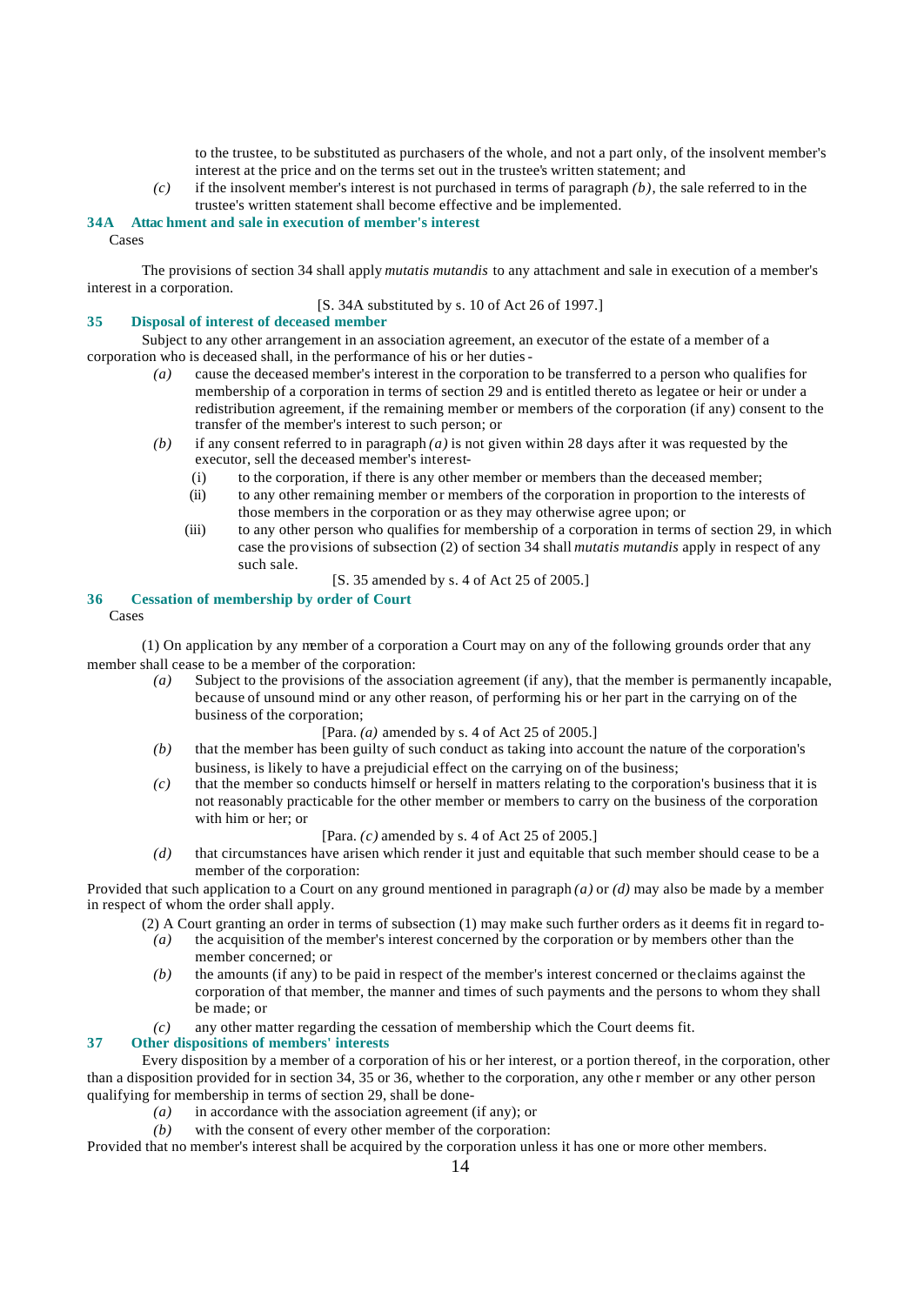[S. 37 amended by s. 4 of Act 25 of 2005.]

# **38 Maintenance of aggregate of members' interests**

The aggregate of the members' interests in a corporation expressed as a percentage shall at all times be one hundred per cent, and for that purpose-

- *(a)* any transfer of the whole, or a portion, of a member's interest shall be effected by the cancellation or the reduction, as the case may be, of the interest of the member concerned and the allocation in the name of the transferee, if not already a member, of a member's interest of the percentage concerned, or the addition to the interest of an existing member of the percentage concerned;
- *(b)* when a person becomes a member of a registered corporation pursuant to a contribution made by him or her to the corporation, the percentage of his or her member's interest shall be agreed upon by him or her and the existing members, and the percentages of the interests of the existing members shall be reduced proportionally or as they may otherwise agree; and
	- [Para. *(b)* amended by s. 4 of Act 25 of 2005.]
- *(c)* any member's interest acquired by the corporation shall be added to the respective interests of the other members in proportion to their existing interests or as they may otherwise agree.

# **39 Payment by corporation for members' interests acquired**

Cases

only-

(1) Payment by a corporation in respect of its acquisition of a member's interest in the corporation shall be made

- *(a)* with the previously obtained written consent of every member of the corporation, other than the member whose interest is acquired, for the specific payment;
- *(b)* if, after such payment is made, the corporation's assets, fairly valued, exceed all its liabilities;
- *(c)* if the corporation is able to pay its debts as they become due in the ordinary course of its business; and
- *(d)* if such payment will in the particular circumstances not in fact render the corporation unable to pay its debts as they become due in the ordinary course of its business.
- (2) For the purposes of subsection (1) 'payment' shall include the delivery or transfer of any property.

# **40 Financial assistance by corporation in respect of acquisition of members' interests**

#### Cases

A corporation may give financial assistance (whether directly or indirectly and whether by means of a loan, guarantee, the provision of security or otherwise) for the purpose of, or in connection with, any acquisition of a member's interest in that corporation by any person, only-

- *(a)* with the previously obtained written consent of every member of the corporation for the specific assistance;
- *(b)* if, after such assistance is given, the corporation's assets, fairly valued, exceed all its liabilities;
- *(c)* if the corporation is able to pay its debts as they become due in the ordinary course of its business; and
- *(d)* if such assistance will in the particular circumstances not in fact render the corporation unable to pay its debts as they become due in the ordinary course of its business.

## **41 Publication of names of members**

(1) A corporation shall not issue or send to any person any business letter, whether in electronic or any other format, bearing a registered name of the corporation, unless the forenames (or the initials) and surname of every member thereof are stated thereon.

# [Sub-s. (1) substituted by s. 12 of Act 22 of 2001.]

(2) Any corporation which contravenes any provision of subsection (1) shall be guilty of an offence.

# **PART V**

# **INTERNAL RELATIONS (ss 42-52)**

**42 Fiduciary position of members**

Cases

(1) Each member of a corporation shall stand in a fiduciary relationship to the corporation.

(2) Without prejudice to the generality of the expression 'fiduciary relationship', the provisions of subsection (1) imply that a member-

- *(a)* shall in relation to the corporation act honestly and in good faith, and in particular-
	- (i) shall exercise such powers as he or she may have to manage or represent the corporation in the interest and for the benefit of the corporation; and
		- [Sub-para. (i) amended by s. 4 of Act 25 of 2005.]
	- (ii) shall not act without or exceed the powers aforesaid; and
- *(b)* shall avoid any material conflict between his or her own interests and those of the corporation, and in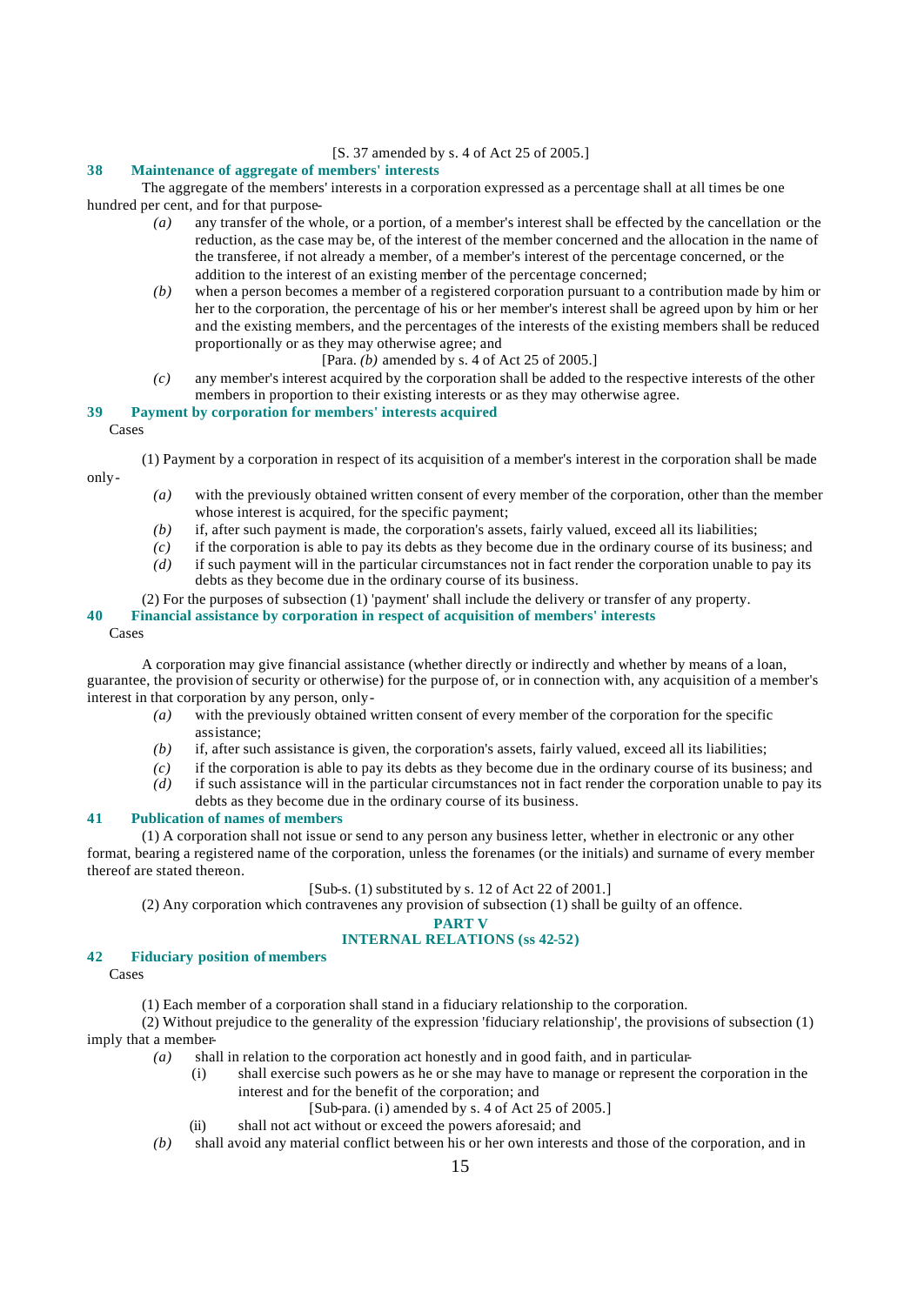particular-

- (i) shall not derive any personal economic benefit to which he or she is not entitled by reason of his or her membership of or service to the corporation, from the corporation or from any other person in circumstances where that benefit is obtained in conflict with the interests of the corporation;
- (ii) shall notify every other member, at the earliest opportunity practicable in the circumstances, of the nature and extent of any direct or indirect material interest which he or she may have in any contract of the corporation; and
- (iii) shall not compete in any way with the corporation in its business activities. [Para. *(b)* amended by s. 4 of Act 25 of 2005.]

(3) *(a)* A member of a corporation whose act or omission has breached any duty arising from his or her fiduciary relationship shall be liable to the corporation for-

- (i) any loss suffered as a result thereof by the corporation; or
- (ii) any economic benefit derived by the member by reason thereof.
	- [Para. *(a)* amended by s. 4 of Act 25 of 2005.]

*(b)* Where a member fails to comply with the provisions of subparagraph (ii) of paragraph *(b)* of subsection (2) and it becomes known to the corporation that the member has an interest referred to in that subparagraph in any contract of the corporation, the contract in question shall, at the option of the corporation, be voidable: Provided that where the corporation chooses not to be bound a Court may on application by any interested person, if the Court is of the opinion that in the circumstances it is fair to order that such contract shall nevertheless be binding on the parties, give an order to that effect, and may make any further order in respect thereof which it may deem fit.

(4) Except as regards his or her duty referred to in subsection  $(2)(a)(i)$ , any particular conduct of a member shall not constitute a breach of a duty arising from his or her fiduciary relationship to the corporation, if such conduct was preceded or followed by the written approval of all the members where such members were or are cognisant of all the material facts.

[Sub-s. (4) amended by s. 4 of Act 25 of 2005.]

# **43 Liability of members for negligence**

(1) A member of a corporation shall be liable to the corporation for loss caused by his or her failure in the carrying on of the business of the corporation to act with the degree of care and skill that may reasonably be expected from a person of his or her knowledge and experience.

[Sub-s. (1) amended by s. 4 of Act 25 of 2005.]

(2) Liability referred to in subsection (1) shall not be incurred if the relevant conduct was preceded or followed by the written approval of all the members where such members were or are cognisant of all the material facts. **44 Association agreements**

Cases

(1) The members of a corporation having two or more members may at any time enter into a written association agreement signed by or on behalf of each member, which regulates-

- *(a)* any matter which in terms of this Act may be set out or agreed upon in an association agreement; and
- *(b)* any other matter relating to the internal relationship between the members, or the members and the corporation, in a manner not inconsistent with the provisions of this Act.

(2) A corporation shall keep any association agreement at the registered office of the corporation where any member may inspect it and may make extracts therefrom or copies thereof.

(3) Whether or not an association agreement exists, any other agreement, express or implied, between all the members of a corporation on any matter that may be regulated by an association agreement shall be valid, provided that such express or implied agreement-

- *(a)* is not inconsistent with any provision of an association agreement;
- *(b)* does not affect any person other than the corporation or a member who is a party to it; and
- *(c)* ceases to have any effect when any party to it ceases to be a member of the corporation.

(4) Subject to the provisions of this Act, an association agreement or an agreement referred to in subsection (3) shall bind the corporation to every member in his or her capacity as a member of that corporation and, in such capacity, every member to the corporation and to every other member.

[Sub-s. (4) amended by s. 4 of Act 25 of 2005.]

(5) A new member of a corporation shall be bound by an existing association agreement between the other members as if he or she has signed it as a party thereto.

[Sub-s. (5) amended by s. 4 of Act 25 of 2005.]

(6) Any amendment to, or the dissolution of, an association agreement shall be in writing and signed by or on behalf of each member, including a new member referred to in subsection (5).

**45 No access to or constructive notice of association agreements**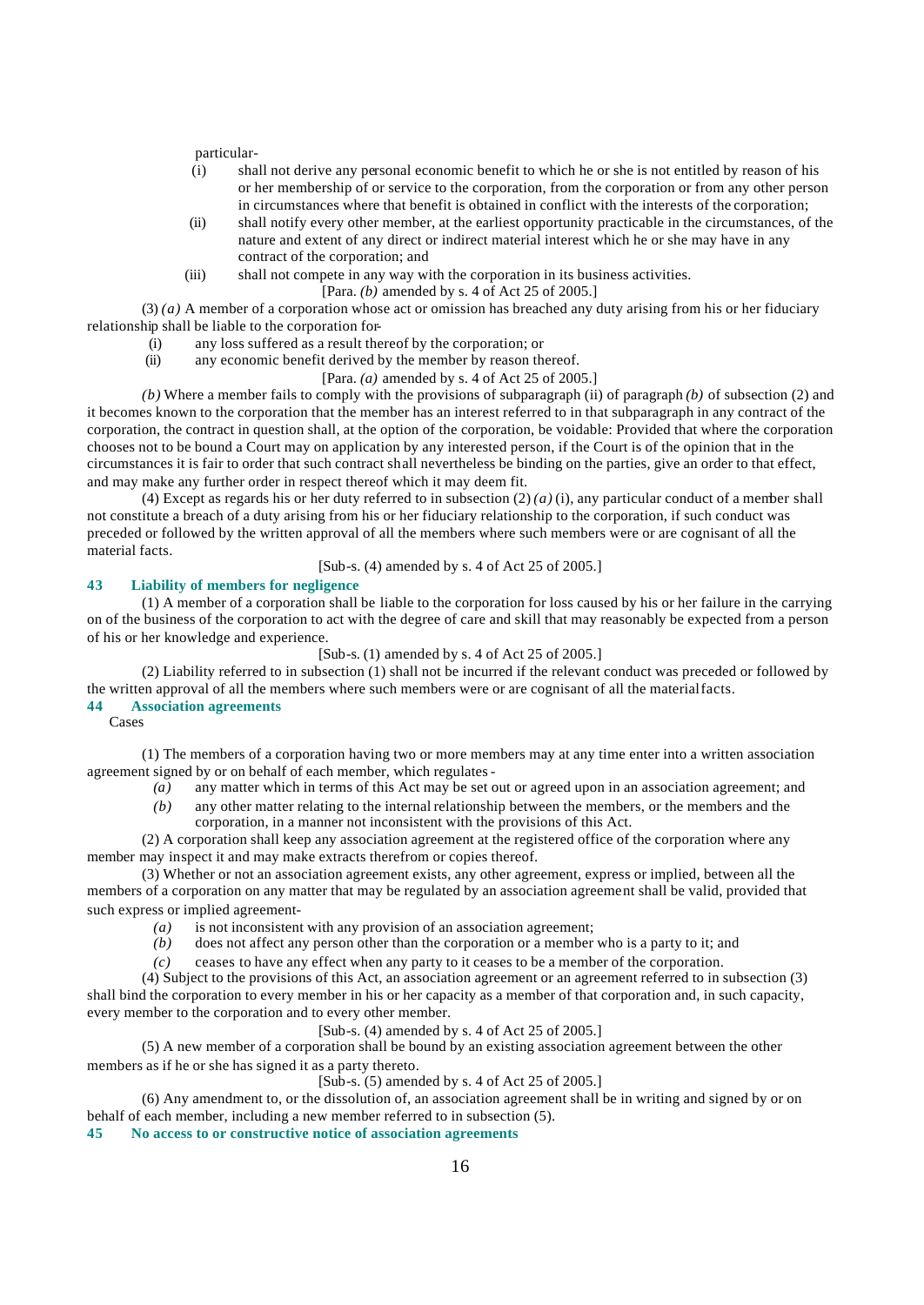No person who is not a member of a corporation shall, except by virtue of a provision of this Act, be entitled to inspect any association agreement in respect of that corporation, and no person dealing with the corporation shall be deemed to have knowledge of any particular thereof merely because it is stated or referred to therein, whether or not the agreement is in accordance with section 44 (2) kept at the registered office of the corporation.

# **46 Variable rules regarding internal relations**

The following rules in respect of internal relations in a corporation shall apply in so far as this Act or an association agreement in respect of the corporation does not provide otherwise:

- *(a)* Every member shall be entitled to participate in the carrying on of the business of the corporation;
- *(b)* subject to the provision of section 47, members shall have equal rights in regard to the management of the business of the corporation and in regard to the power to represent the corporation in the carrying on of its business: Provided that the consent in writing of a member holding a member's interest of at least 75 per cent, or of members holding together at least that percentage of the members' interests, in the corporation, shall be required for-
	- (i) a change in the principal business carried on by the corporation;
	- (ii) a disposal of the whole, or substantially the whole, undertaking of the corporation;
	- (iii) a disposal of all, or the greater portion of, the assets of the corporation; and
	- (iv) any acquisition or disposal of immovable property by the corporation;
		- [Para. *(b)* amended by s. 8 of Act 38 of 1986.]
- *(c)* differences between members as to matters connected with a corporation's business shall be decided by majority vote at a meeting of members of the corporation;
- *(d)* at any meeting of members of a corporation each member shall have the number of votes that corresponds with the percentage of his or her interest in the corporation;
	- [Para. *(d)* amended by s. 4 of Act 25 of 2005.]
- *(e)* a corporation shall indemnify every member in respect of expenditure incurred or to be incurred by him or her-
	- (i) in the ordinary and proper conduct of the business of the corporation; and
	- (ii) in regard to anything done or to be done for the preservation of the business or property of the corporation; and
		- [Para. *(e)* amended by s. 4 of Act 25 of 2005.]
- *(f)* payments by a corporation to its members by reason only of their membership in terms of section 51 (1) shall be of such amounts and be effected at such times as the members may from time to time agree upon, and such payments shall be made to members in proportion to their respective interests in the corporation.

#### **47 Disqualified persons regarding management of corporation** Cases

(1) Notwithstanding any other provision of this Act or in any association agreement or any other agreement to the contrary, the following persons shall be disqualified from taking part in the management of a corporation:

- *(a)* Any person under legal disability, except-
	- $(i)$  ......
- [Sub-para. (i) deleted by s. 13 of Act 22 of 2001.]
- (ii) a minor who has attained at least the age of 18 years and whose guardian has lodged with the corporation a written consent to the minor's participation in the management of the business of the corporation;
- *(b)* save under authority of a Court-
	- (i) an unrehabilitated insolvent;
	- (ii) any person removed from an office of trust on account of misconduct;
	- (iii) any person who has at any time been convicted of theft, fraud, forgery or uttering a forged document, perjury, any offence under the Prevention of Corruption Act, 1958 (Act 6 of 1958), the Corruption Act, 1992 (Act 94 of 1992), Part 1 to 4, or section 17, 20 or 21 (in so far as it relates to the aforementioned offences) of Chapter 2 of the Prevention and Combating of Corrupt Activities Act, 2004, or any offence involving dishonesty or in connection with the formation or management of a company or a corporation, and has been sentenced therefor to imprisonment for at least six months without the option of a fine; and
		- [Sub-para. (iii) substituted by s. 36 (1) of Act 12 of 2004.]
- *(c)* any person who is subject to any order of a court under the Companies Act disqualifying him or her from being a director of a company.

[Para. *(c)* amended by s. 4 of Act 25 of 2005.]

[Sub-s. (1) amended by s. 11 *(b)* of Act 26 of 1997.]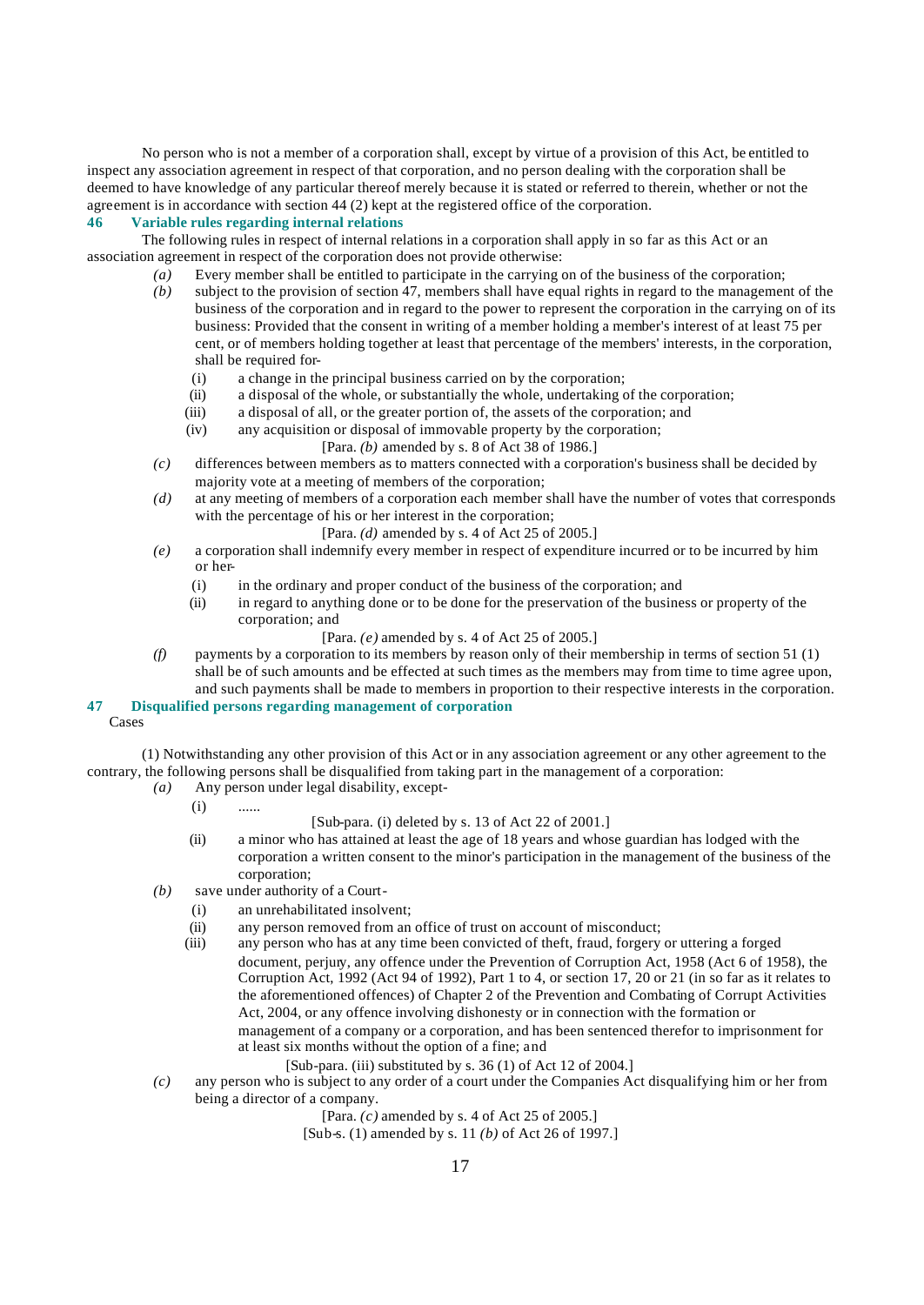(2) Any person disqualified under the provisions of subsection  $(1)(b)$  or  $(c)$  who directly or indirectly takes part in or is concerned with the management of any corporation, shall be guilty of an offence.

[Sub-s. (2) substituted by s. 11 *(c)* of Act 26 of 1997.]

[S. 47 amended by s. 11 *(a)* of Act 26 of 1997.]

# **48 Meetings of members**

(1) Any member of a corporation may by notice to every other member and every other person entitled to attend a meeting of members, call a meeting of members for any purpose disclosed in the notice.

(2) Unless an association agreement provides otherwise-

- *(a)* a notice referred to in subsection (1) shall, as regards the date, time and venue of the meeting, fix a reasonable date and time, and a venue which is reasonably suitable for all persons entitled to attend the particular meeting;
- *(b)* three-fourths of the members present in person at the meeting, shall constitute a quorum; and
- *(c)* only members present in person at the meeting may vote at that meeting.

## [Para. *(c)* added by s. 9 *(c)* of Act 38 of 1986.]

(2A) Unless an association agreement provides otherwise, a meeting at which a quorum is not present within half an hour after the time appointed for the meeting, shall be adjourned to a day not earlier than seven days and not later than 21 days after the date of that meeting, and if at such adjourned meeting a quorum is not present within half an hour after the time appointed for the meeting, the members present in person shall constitute a quorum.

# [Sub-s. (2A) inserted by s. 12 of Act 26 of 1997.]

(2B) Where a meeting has been adjourned as contemplated in subsection (2A), the member who adjourned the meeting shall, upon a date not more than three days after the adjournment, send a written notice to each member of the corporation stating-

- *(a)* the date, time and place to which the meeting has been adjourned;
- *(b)* the matters before the meeting when it was adjourned; and  $(c)$  the grounds for the adjournment.
	- the grounds for the adjournment.

# [Sub-s. (2B) inserted by s. 12 of Act 26 of 1997.]

(3) *(a)* A corporation shall record a report of the proceedings at a meeting of its members within 14 days after the date on which the meeting was held in a minute book which shall be kept at the registered office of the corporation.

*(b)* A resolution in writing, signed by all the members and entered into the minute book, shall be as valid and effective as if it were passed at a meeting of the members duly convened and held.

# **49 Unfairly prejudicial conduct**

Cases

(1) Any member of a corporation who alleges that any particular act or omission of the corporation or of one or more other members is unfairly prejudicial, unjust or inequitable to him or her, or to some members including him or her, or that the affairs of the c orporation are being conducted in a manner unfairly prejudicial, unjust or inequitable to him or her, or to some members including him or her, may make an application to a Court for an order under this section.

[Sub-s. (1) amended by s. 4 of Act 25 of 2005.]

(2) If on any such application it appears to the Court that the particular act or omission is unfairly prejudicial, unjust or inequitable as contemplated in subsection (1), or that the corporation's affairs are being conducted as so contemplated, and if the Court considers it just and equitable, the Court may with a view to settling the dispute make such order as it thinks fit, whether for regulating the future conduct of the affairs of the corporation or for the purchase of the interest of any member o f the corporation by other members thereof or by the corporation.

(3) When an order under this section makes any alteration or addition to the relevant founding statement or association agreement, or replaces any association agreement, the alteration or addition or replacement shall have effect as if it were duly made by agreement of the members concerned.

- (4) A copy of an order made under this section which-
	- *(a)* alters or adds to a founding statement shall within 28 days of the making thereof be lodged by the corporation with the Registrar for registration; or
	- *(b)* alters or adds to or replaces any association agreement, shall be kept by the corporation at its registered office where any member of the corporation may inspect it.

# (5) Any corporation which fails to comply with any provision of subsection (4) shall be guilty of an offence.

# **50 Proceedings against fellow-members on behalf of corporation**

Cases

- (1) Where a member or a former member of a corporation is liable to the corporation-
	- *(a)* to make an initial contribution or any additional contribution contemplated in subsections (1) and (2) *(a)*, respectively, of section 24; or
	- *(b)* on account of-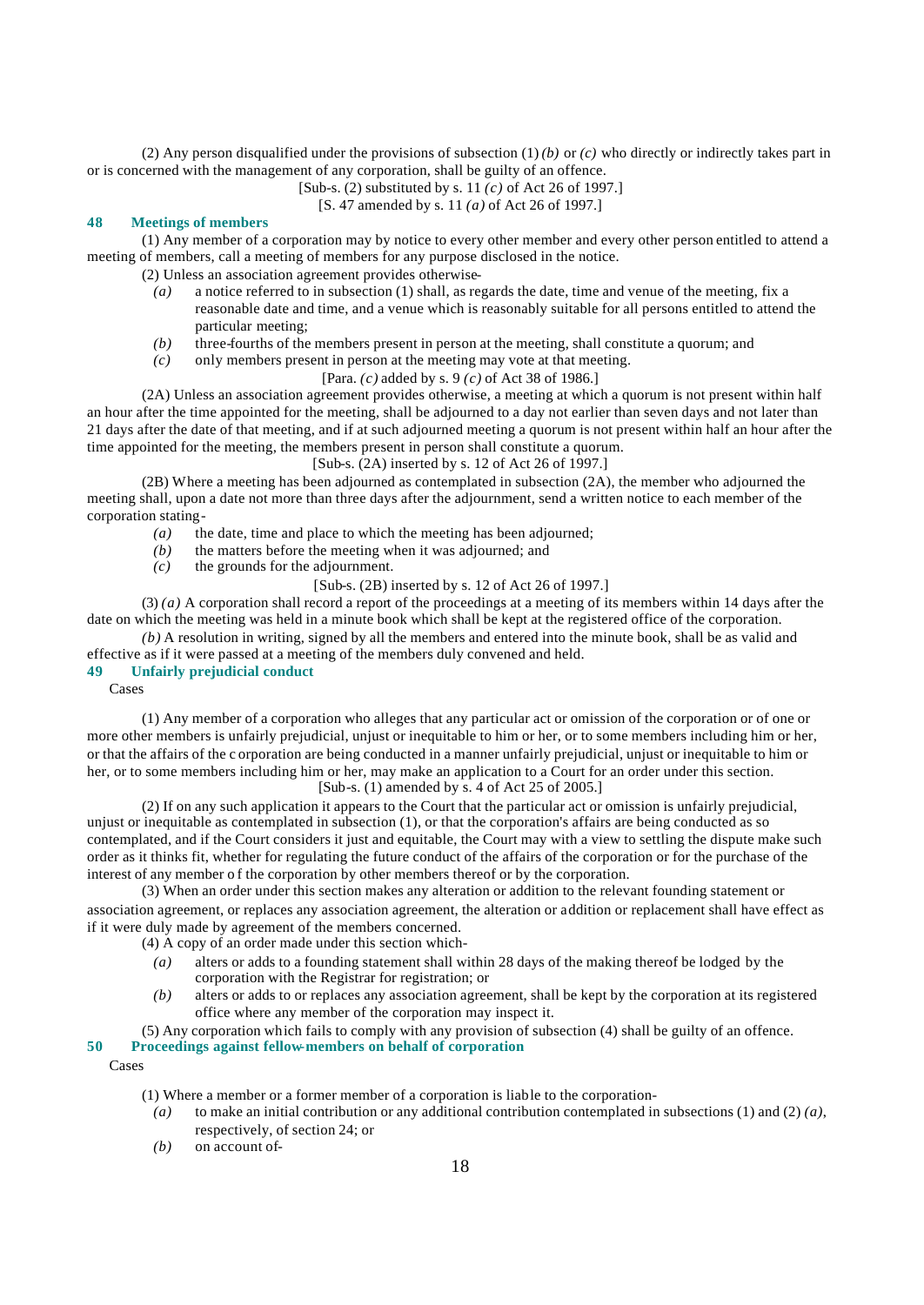- (i) the breach of a duty arising from his or her fiduciary relationship to the corporation in terms of section 42; or
- (ii) negligence in terms of section 43,

any other member of the corporation may institute proceedings in respect of any such liability on behalf of the corporation against such member or former member after notifying all other members of the corporation of his or her intention to do so. [Sub-s. (1) amended by s. 4 of Act 25 of 2005.]

(2) After the institution of such proceedings by a member the leave of the Court concerned shall be required for a withdrawal of the proceedings or for any settlement of the claim, and the Court may in connection with such withdrawal or settlement make such orders as it may deem fit.

(3) If a Court in any particular case finds that the proceedings, if unsuccessful, have been instituted without *prima facie* grounds, it may order the member who has instituted them on behalf of the corporation, himself or herself to pay the costs of the corporation and of the defendant in question in such manner as the Court may determine.

[Sub-s. (3) amended by s. 4 of Act 25 of 2005.]

# **51 Payments by c orporation to members**

- (1) Any payment by a corporation to any member by reason only of his or her membership, may be made only-
	- *(a)* if, after such payment is made, the corporation's assets, fairly valued, exceed all its liabilities;
	- *(b)* if the corporation is able to pay its debts as they become due in the ordinary course of its business; and
	- *(c)* if such payment will in the particular circumstances not in fact render the corporation unable to pay its debts as they become due in the ordinary course of its business.
		- [Sub-s. (1) amended by s. 4 of Act 25 of 2005.]
- (2) A member shall be liable to a corporation for any payment received contrary to any provision of subsection (1).
- (3) For the purposes of this section-
	- *(a)* without prejudice to the generality of the expression 'payment by a corporation to any member by reason only of his or her membership', that expression-
		- (i) shall include a distribution, or a repayment of any contribution, or part thereof, to a member;
		- (ii) shall exclude any payment to a member in his or her capacity as a creditor of the relevant corporation and, in particular, a payment as remuneration for services rendered as an employee or officer of the corporation, a repayment of a loan or of interest thereon or a payment of rental; and [Para. *(a)* amended by s. 4 of Act 25 of 2005.]
	- *(b)* 'payment' shall include the delivery or transfer of any property.

## **52 Prohibition of loans and furnishing of security to members and others by corporation**

## Cases

(1) A corporation shall not, directly or indirectly, make a loan-

- *(a)* to any of its members;
- *(b)* to any other corporation in which one or more of its members together hold more than a 50 per cent interest; or
- *(c)* to any company or other juristic person (except a corporation) controlled by one or more members of the corporation,

and shall not provide any security to any person in connection with any obligation of any such member, or other corporation, company or other juristic person.

(2) The provisions of subsection (1) shall not apply in respect of the making of any particular loan or the provision of any particular security with the express previously obtained consent in writing of all the members of a corporation.

(3) Any member of a corporation who authorizes or permits or is a party to the making of any loan or the provision of any security contrary to any provision of this section-

- *(a)* shall be liable to indemnify the corporation and any other person who had no actual knowledge of the contravention against any loss directly resulting from the invalidity of such loan or security; and
- *(b)* shall be guilty of an offence.
- (4) For the purposes of this section-
- *(a)* 'loan' includes-
	- (i) a loan of any property; and
	- (ii) any credit extended by a corporation where the debt concerned is not payable or is not being paid in accordance with normal business practice in respect of the payment of debts of the same kind;
- *(b)* one or more members of a corporation shall only be deemed to control a company or other juristic person as contemplated in subsection  $(1)$   $(c)$ , if the circumstances envisaged in section 226  $(1)$   $(b)$  of the Companies Act in relation to a director or manager or his or her nominee, or directors or managers or their nominees, referred to in that section, and a company or body corporate, are present in respect of any such member or his or her nominee, or such members or their nominees, and any such company or other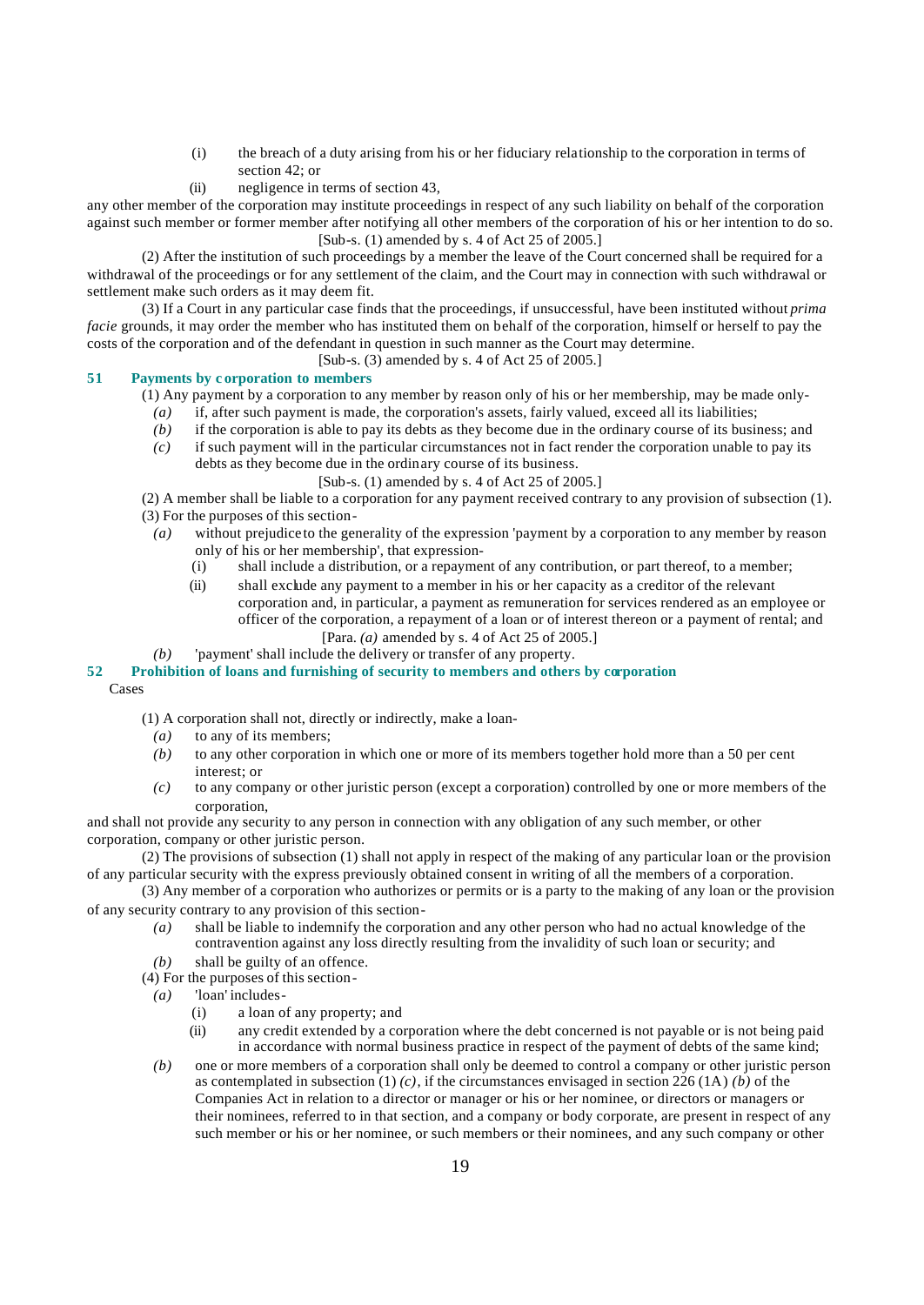juristic person; and

*(c)* 'security' includes a guarantee.

#### **PART VI EXTERNAL RELATIONS (ss 53-55)**

#### **53 Pre-incorporation contracts**

Cases

(1) Any contract in writing entered into by a person professing to act as an agent or a trustee for a corporation not yet formed, may after its incorporation be ratified or adopted by such corporation as if the corporation had been duly incorporated at the time when the contract was entered into.

(2) The ratification or adoption by a corporation referred to in subsection (1) shall be in the form of a consent in writing of all the members of the corporation, given within a time specified in the contract or, if no time is specified, within a reasonable time after incorporation.

#### **54 Power of members to bind corporation**

Cases

(1) Subject to the provisions of this section, any member of a corporation shall in relation to a person who is not a member and is dealing with the corporation, be an agent of the corporation.

(2) Any act of a member shall bind a corporation whether or not such act is performed for the carrying on of the business of the corporation unless the member so acting has in fact no power to act for the corporation in the particular matter and the person with whom the member deals has, or ought reasonably to have, knowledge of the fact that the member has no such power.

[S. 54 amended by s. 10 of Act 38 of 1986 and substituted by s. 13 of Act 26 of 1997.]

# **55 Application of sections 37 and 226 of Companies Act, 1973**

(1) If the relationship between any company and any corporation is such that the corporation, if it were a company, would be a holding company of such company, the provisions of section 37 of the Companies Act regarding-

*(a)* the employment of funds of a company in a loan to; or

*(b)* the provision of any security by a company to another person in connection with an obligation of, its holding company, or a company which is a subsidiary of that holding company but is not a subsidiary of itself, shall *mutatis mutandis* apply in relation to any such employment of funds or provision of security by any such company in respect of any such corporation and in respect of any company which would be a subsidiary of the corporation were it a company, but which is not a subsidiary of the first-mentioned company.

(2) In the application in terms of subsection (1) of the provisions of subsection (3) *(b)* of the said section 37 of the Companies Act any reference therein to a director or officer, or a former director or officer, of a holding company, shall be construed as a reference to any member or officer, or former member or officer, of a corporation envisaged in subsection (1).

(3) If the relationship between any company and any corporation is as envisaged in subsection (1), the provisions of section 226 of the Companies Act regarding the making by a company of any loan to, or the provision of security by a company to another person in connection with any obligation of-

- *(a)* any director or manager of the company's holding company or of another company which is a subsidiary of its holding company; or
- *(b)* another company or another juristic person controlled by one or more directors or managers of the company's holding company or of a company which is a subsidiary of its holding company, [Para. *(b)* substituted by s. 2 *(a)* of Act 17 of 1990.]

shall *mutatis mutandis* apply in relation to any such loan or provision of security by any such company in respect of-

- (i) any member or officer of any such corporation, or any director or officer of another company which would be a subsidiary of any such corporation were the corporation a company; and
- (ii) another company or another juristic person controlled by one or more members of any such corporation, or by one or more directors or managers of a company which would be a subsidiary of the corporation were it a company.

# [Sub-para. (iii) substituted by s. 2 *(b)* of Act 17 of 1990.]

(4) In the application in terms of subsection (3) of the provisions of subsection (5) of the said section 226 of the Companies Act any reference therein to any director or officer of a holding company, shall be construed as a reference to any member or officer of a corporation envisaged in subsection (1).

#### **PART VII**

# **ACCOUNTING AND DISCLOSURE (ss 56-62)**

## **56 Accounting records**

(1) A corporation shall keep in one of the official languages of the Republic such accounting records as are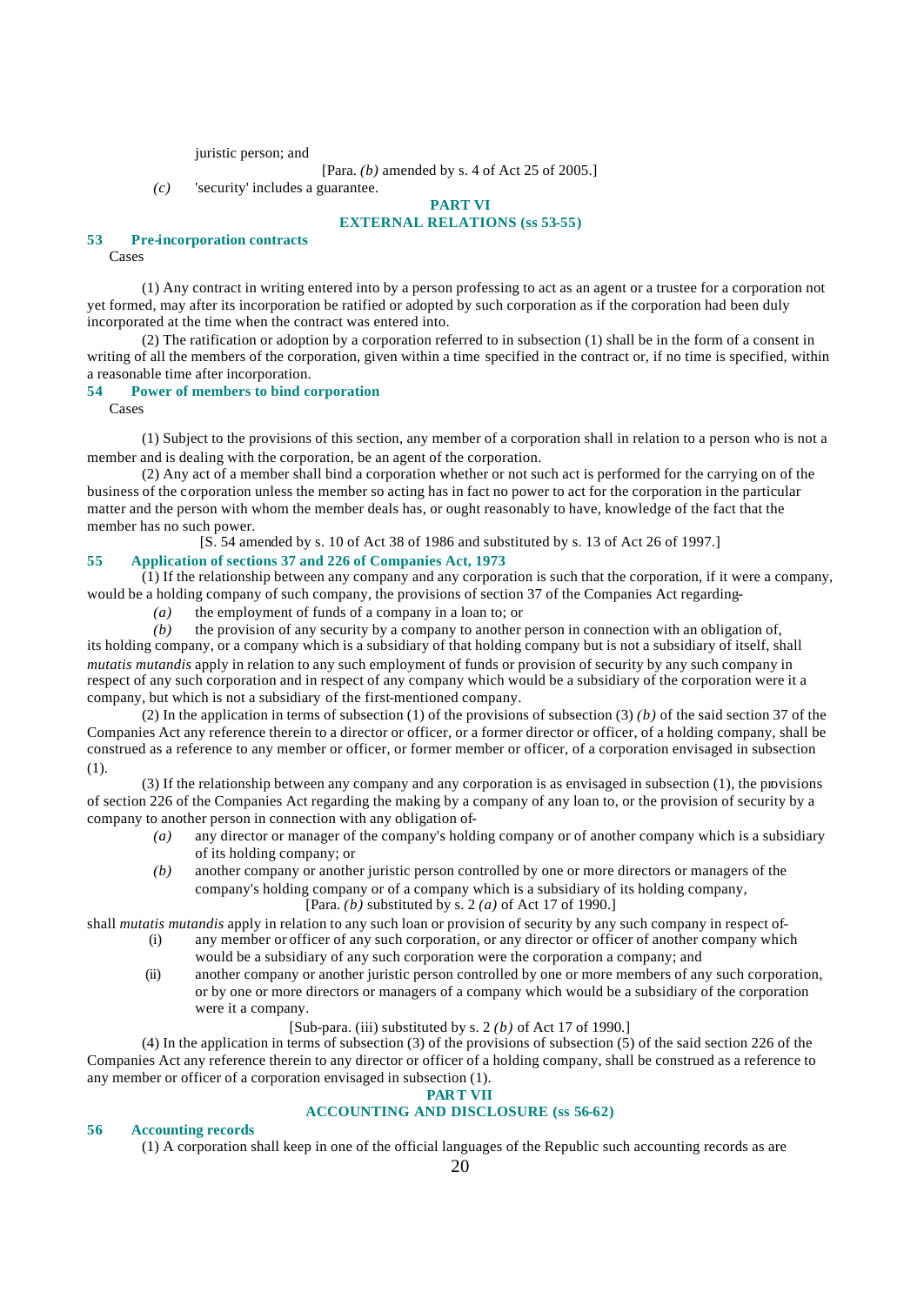necessary fairly to present the state of affairs and business of the corporation, and to explain the transactions and financial position of the business of the corporation, including-

- *(a)* records showing its assets and liabilities, members' contributions, undrawn profits, revaluations of fixed assets and amounts of loans to and from members;
- *(b)* a register of fixed assets showing in respect thereof the respective dates of any acquisition and the cost thereof, depreciation (if any), and where any assets have been revalued, the date of the revaluatio n and the revalued amount thereof, the respective dates of any disposals and the consideration received in respect thereof: Provided that in the case of a corporation which has been converted from a company in terms of section 27, the existing fixed asset register of the company shall be deemed to be such a register in respect of the corporation, and such particulars therein shall be deemed to apply in respect of it; [Para. *(b)* amended by s. 7 of Act 81 of 1992.]
- *(c)* records containing entries from day to day of all cash received and paid out, in sufficient detail to enable the nature of the transactions and, except in the case of cash sales, the names of the parties to the transactions to be identified;
- *(d)* records of all goods purchased and sold on credit, and services received and rendered on credit, in sufficient detail to enable the nature of those goods or services and the parties to the transactions to be identified;
- *(e)* statements of the annual stocktaking, and records to enable the value of stock at the end of the financial year to be determined; and
- *(f)* vouchers supporting entries in the accounting records.
- (2) The accounting records relating to-
	- *(a)* contributions by members;
	- *(b)* loans to and from members; and
	- *(c)* payments to members,

shall contain sufficient detail of individual transactions to enable the nature and purpose thereof to be clearly identified. (3) The accounting records referred to in subsection (1) shall be kept in such a manner as to provide adequate

precautions against falsification and to facilitate the discovery of any falsification.

(4) The accounting records shall be kept at the place or places of business or at the registered office of the corporation and shall, wherever kept, be open at all reasonable times for inspection by any member.

(5) *(a)* Any corporation which fails to comply with any provision of any of the preceding subsections of this section, and every member thereof who is a party to such failure or who fails to take all reasonable steps to secure compliance by the corporation with any such provision, shall be guilty of an offence.

*(b)* In any proceedings against any member of a corporation in respect of an offence consisting of a failure to take reasonable steps to secure compliance by a corporation with any provision referred to in paragraph *(a)*, it shall be a defence if it is proved that the accused had reasonable grounds for believing and did believe that a competent and reliable person was charged with the duty of seeing that any such provision was complied with, and that such person was in a position to discharge that duty, and that the accused had no reason to believe that such person had in any way failed to discharge that duty.

## **57 Financial year of corporation**

 $(1)$   $(a)$  A corporation shall fix a date on which, in each year, its financial year will end.

*(b)* The financial year of a corporation shall be its annual accounting period.

(2) The date referred to in subsection (1) *(a)* may, subject to the provisions of section 15 (2), be changed by the corporation to any other date: Provided that the corporation may not change the date referred to in subsection (1) *(a)* more than once in any financial year.

# [Sub-s. (2) amended by s. 3 *(a)* of Act 17 of 1990.]

(3) Subject to any increase or reduction of the duration of a financial year by reason of the provisions of subsection (4), the duration of each financial year of a corporation shall be 12 months ending on the date or other date referred to in subsection (1) *(a)* or (2).

(4) Notwithstanding the provisions of subsection (3) -

*(a)* the first financial year of a corporation shall commence on the date of its registration and shall end on the date referred to in subsection (1) *(a)* occurring not less than 3 nor more than 15 months after the date of registration: Provided that the first financial year of a corporation converted from a company in terms of section 27, shall end on the date on which the financial year of the company would have ended had it not been so converted; and

## [Para. *(a)* amended by s. 11 of Act 38 of 1986.]

*(b)* in the case of a corporation which has in terms of subsection (2) changed the date referred to in subsection  $(1)(a)$ , the financial year shall commence at the end of the previous financial year and shall end on the date as changed occurring not less than 3 or more than 18 months after the end of that previous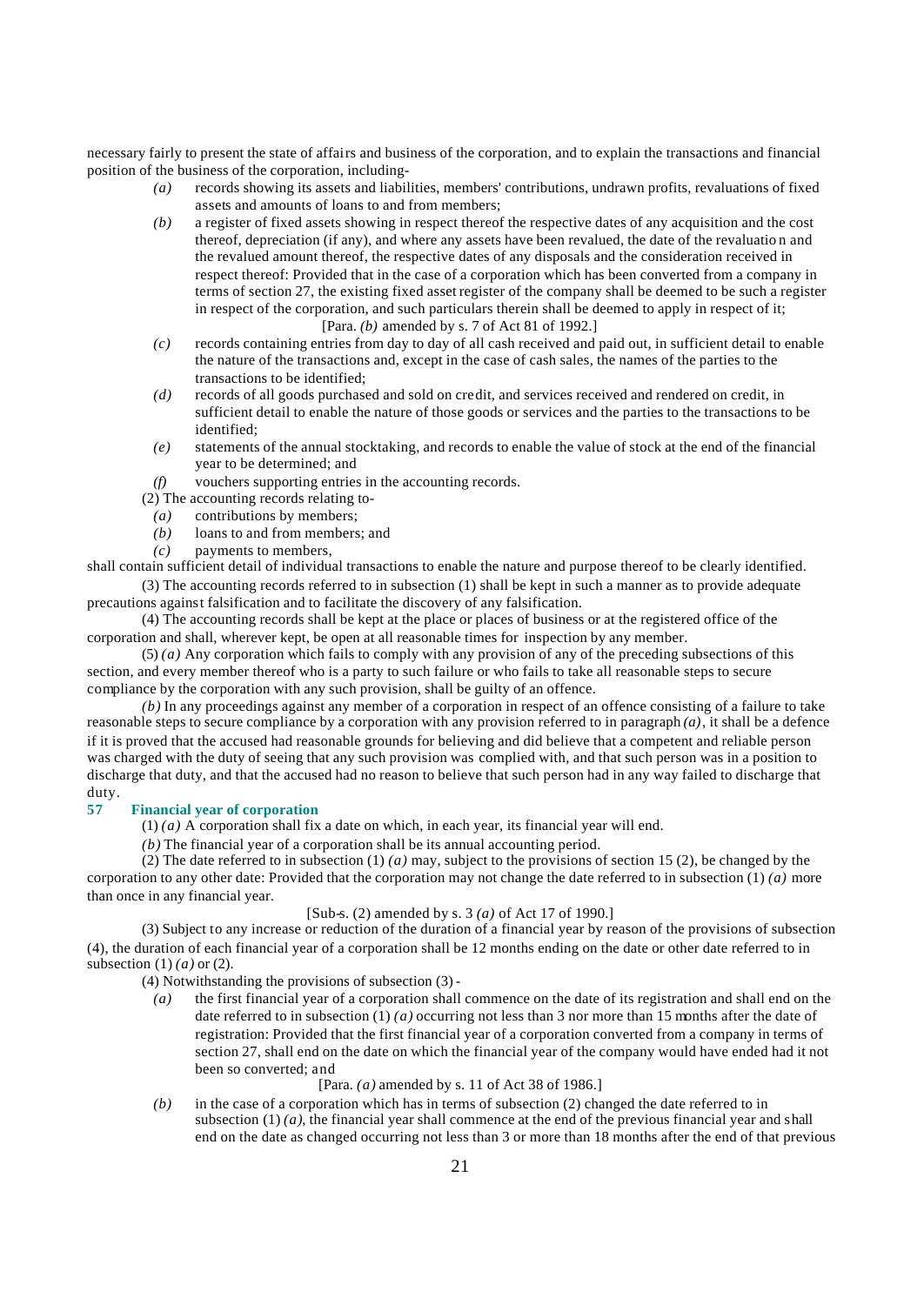financial year.

[Para. *(b)* substituted by s. 3 *(b)* of Act 17 of 1990.]

## **58 Annual financial statements**

(1) The members of a corporation shall within nine months after the end of every financial year of the corporation cause annual financial statements in respect of that financial year to be made out in one of the official languages of the Republic.

## [Sub-s. (1) amended by s. 4 *(a)* of Act 64 of 1988.]

(2) The annual financial statements of a corporation-

- *(a)* shall consist of-
	- (i) a balance sheet and any notes thereon; and
	- (ii) an income statement or any similar financial statement where such form is appropriate, and any notes thereon;
- *(b)* shall in conformity with generally accepted accounting practice, appropriate to the business of the corporation, fairly present the state of affairs of the corporation as at the end of the financial year concerned, and the results of its operations for that year;
- *(c)* shall disclose separately the aggregate amounts, as at the end of the financial year, of contributions by members, undrawn profits, revaluations of fixed assets and amounts of loans to or from members, and the movements in these amounts during the year;
- *(d)* shall be in agreement with the accounting records, which shall be summarised in such a form that-
	- (i) compliance with the provisions of this subsection is made possible; and
	- (ii) an accounting officer is enabled to report to the corporation in terms of section 62 (1)  $(c)$  without it being necessary to refer to any subsidiary accounting records and vouchers supporting the entries in the accounting records:

Provided that nothing contained in this paragraph shall be construed as preventing an accounting officer, if he or she deems it necessary, from inspecting such subsidiary accounting records and vouchers; and [Para. *(d)* added by s. 12 (1) *(b)* of Act 38 of 1986 and amended by s. 4 of Act 25 of 2005.]

- *(e)* shall contain the report of the accounting officer referred to in section 62 (1) *(c)*.
	- [Para. *(e)* added by s. 12 (1) *(b)* of Act 38 of 1986.]

[Sub-s. (2) amended by s. 4 *(a)* of Act 64 of 1988.]

(3) The annual financial statements shall be approved and signed by or on behalf of a member holding a member's interest of at least 51%, or members together holding members' interests of at least 51%, in the corporation .

[Sub-s. (3) substituted by s. 4 *(b)* of Act 64 of 1988.]

(4) *(a)* Any member of a corporation who fails to take all reasonable steps to comply or to secure compliance with any provision of this section, shall be guilty of an offence.

 $(b)$  In any proceedings against any member of a corporation under paragraph  $(a)$  the defence referred to in section 56 (5) *(b)* shall be available to him or her.

[Para. *(b)* substituted by s. 12 (1) *(c)* of Act 38 of 1986 and amended by s. 4 of Act 25 of 2005.]

# **59 Appointment of accounting officers**

(1) Every corporation shall appoint an accounting officer in accordance with the provisions of this Act.

(2) The appointment of the first accounting officer of a corporation referred to in section 12 *(g)* (i) shall take effect on the date of the registration of the corporation.

(3) If a vacancy occurs in the office of an accounting officer, whether as a result of a removal, resignation or otherwise, the corporation shall within 28 days appoint another accounting officer and comply with the provisions of subsection (2) of section 15: Provided that the provisions of subsection (3) of the said section 15 shall apply where the said subsection (2) of that section has not so been complied with, whether or not an appointment of such other accounting officer has been made.

# [Sub-s. (3) amended by s. 14 *(a)* of Act 26 of 1997.]

(4) A corporation shall inform its accounting officer in writing of his or her removal from office.

## [Sub-s. (4) amended by s. 4 of Act 25 of 2005.]

(5) *(a)* An accounting officer shall on resignation or removal from office forthwith inform every member of the corporation thereof in writing, and shall send a copy of the letter to the last known address of the registered office of the corporation and shall in addition forthwith by registered post inform the Registrar-

- (i) that he or she has resigned or been removed from office;
- (ii) of the date of his or her resignation or removal from office;<br>(iii) of the date up to which he or she performed his or her dutie
- of the date up to which he or she performed his or her duties; and
- (iv) whether, at the time of the resignation or removal from office of the accounting officer, that officer was aware of any matters in the financial affairs of the corporation which are in contravention of the provisions of this Act: Provided that an accounting officer who was aware of any such matter shall submit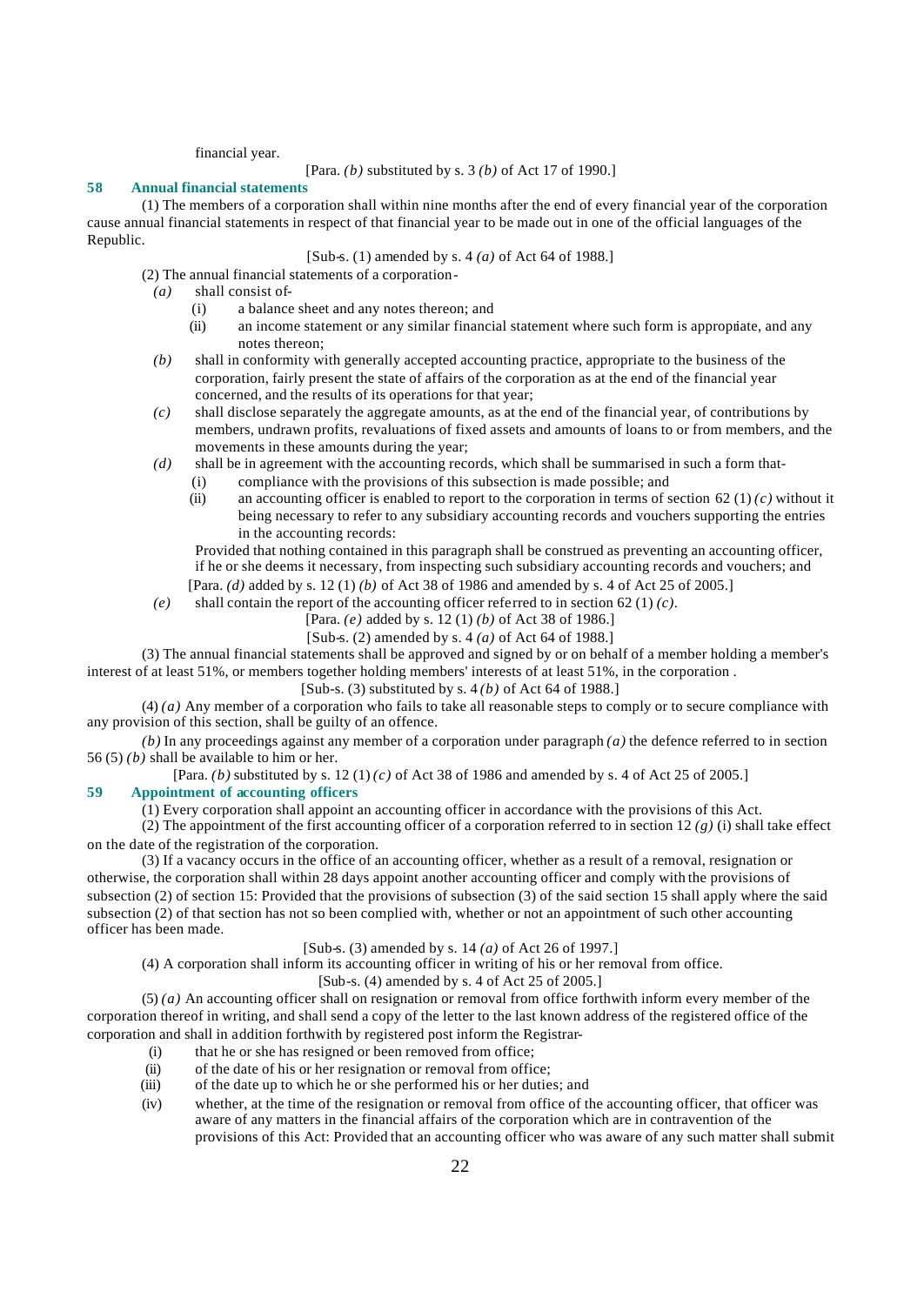the full particulars thereof in writing to the Registrar.

[Sub-para. (iv) substituted by s. 14 *(b)* of Act 26 of 1997.]

[Para. *(a)* substituted by s. 8 of Act 81 of 1992 and amended by s. 14 of Act 22 of 2001.]

*(b)* If an accounting officer who has been removed from office is of the opinion that he or she was removed for improper reasons, he or she shall forthwith by registered post inform the Registrar thereof, and shall send a copy of the letter to every member.

[Para. *(b)* amended by s. 14 of Act 22 of 2001.]

[Sub-s. (5) amended by s. 4 of Act 25 of 2005.]

## **60 Qualifications of accounting officers**

(1) No person shall be appointed as or hold the office of an accounting officer of a corporation, unless he or she is a member of a recognized profession which-

- *(a)* as a condition for membership, requires its members to have passed examinations in accounting and related fields of study which in the opinion of the Minister would qualify such members to perform the duties of an accounting officer under this Act;
- *(b)* has the power to exclude from membership those persons found guilty of negligence in the performance of their duties or of conduct which is discreditable to their profession; and
- *(c)* has been named in a notice referred to in subsection (2).
	- [Sub-s. (1) amended by s. 9 *(a)* of Act 81 of 1992 and by s. 4 of Act 25 of 2005.]

(2) The Minister may from time to time publish by notice in the *Gazette* the names of those professions whose members are qualified to perform the duties of an accounting officer in terms of this Act.

(3) A member or employee of a corporation, and a firm whose partner or employee is a member or employee of a corporation, shall not qualify for appointment as an accounting officer of such corporation unless all the members consent in writing to such appointment.

 $(4)$  *(a)* A corporation may appoint as its accounting officer-

- (i) any person who is a member of a recognised profession listed in a notice referred to in subsection (2);
- (ii) a firm as defined in section 1 of the Public Accountants' and Auditors' Act, 1991 (Act 80 of 1991);
- (iii) any other firm, if each partner in the firm is qualified to be so appointed; or
- (iv) any other corporation, if each member of such corporation is qualified to be so appointed.

*(b)* The liability of a partner in respect of debts and liabilities incurred by a firm contemplated in paragraph *(a)* (iii) during the partner's period as a partner and the liability of a member in respect of debts and liabilities incurred by a corporation contemplated in paragraph *(a)* (iv) during the member's period as a member may not be excluded by operation of law or in any other way.

*(c)* For the purposes of paragraph *(b)*, 'debts and liabilities incurred' means debts and liabilities incurred by the firm or corporation, as the case may be, in connection with the performance by the firm or corporation, as the case may be, of its duties in terms of section 62.

[Sub-s. (4) substituted by s. 9 *(b)* of Act 81 of 1992 and by s. 3 of Act 25 of 2005.]

# **61 Right of access and remuneration of accounting officers**

(1) An accounting officer of a corporation shall at all times have a right of access to the accounting records and all the books and documents of the corporation, and to require from members such information and explanations as he or she considers necessary for the performance of his or her duties as an accounting officer.

[Sub-s. (1) amended by s. 4 of Act 25 of 2005.]

(2) The remuneration of an accounting officer shall be determined by agreement with the corporation.

# **62 Duties of accounting officers**

(1) The accounting officer of a corporation shall, not later than three months after completion of the annual financial statements-

*(a)* subject to the provisions of section 58 (2) *(d)*, determine whether the annual financial statements are in agreement with the accounting records of the corporation;

[Para. *(a)* substituted by s. 13 (1) *(a)* of Act 38 of 1986.]

*(b)* review the appropriateness of the accounting policies represented to the accounting officer as having been applied in the preparation of the annual financial statements; and

[Para. *(b)* substituted by s. 13 (1) *(a)* of Act 38 of 1986 and by s. 4 *(a)* of Act 17 of 1990.]

*(c)* report in respect of paragraphs *(a)* and *(b)* to the corporation.

(2) *(a)* If during the performance of his or her duties an accounting officer becomes aware of any contravention of a provision of this Act, he or she shall describe the nature of such contravention in his or her report.

*(b)* Where an accounting officer is a member or employee of a corporation, or is a firm of which a partner or

employee is a member or employee of the corporation, his or her report shall state that fact.  $[Sub-s. (2)$  amended by s. 4 of Act 25 of 2005.]

(3) If an accounting officer of a corporation-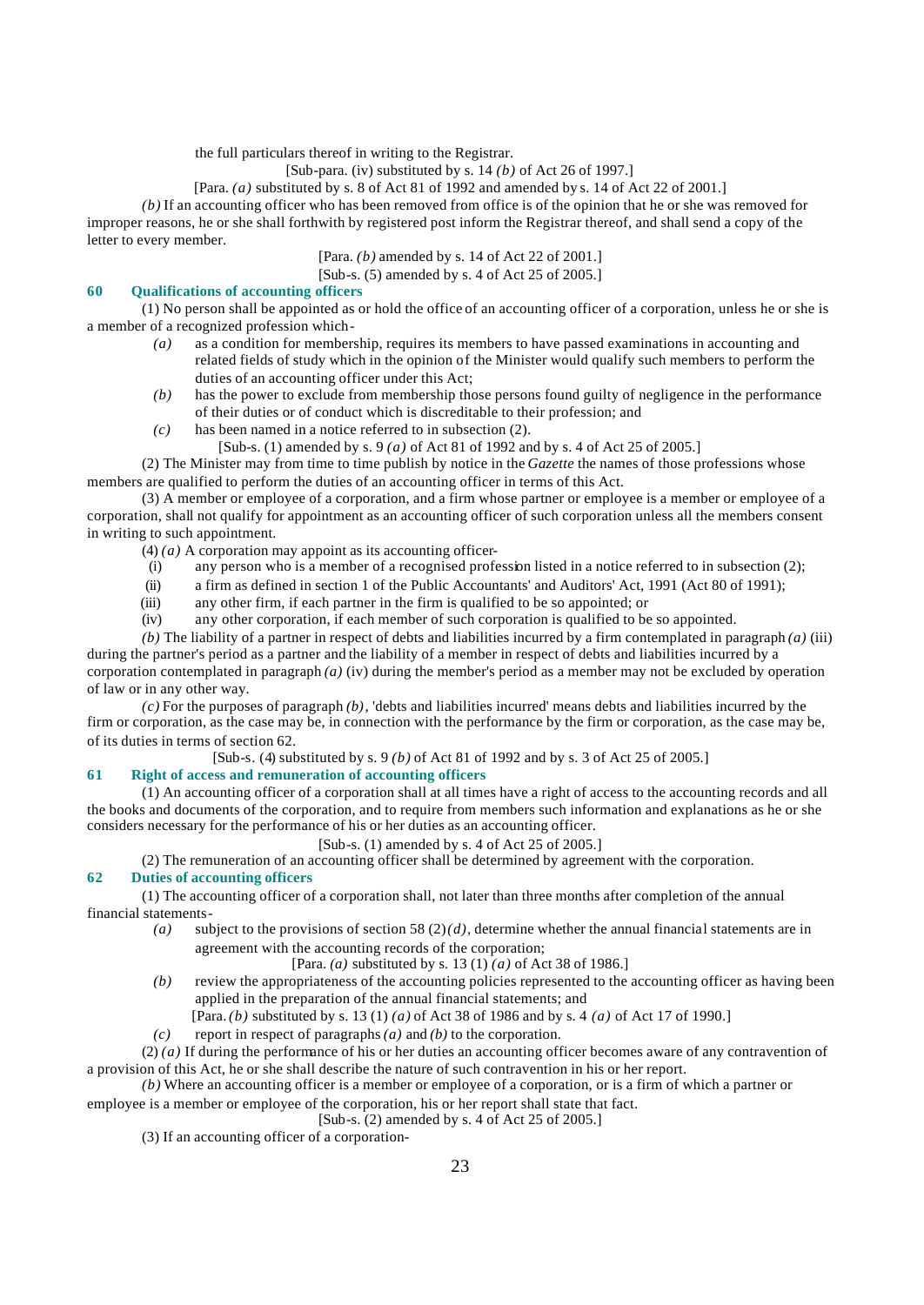- *(a)* at any time knows, or has reason to believe, that the corporation is not carrying on business or is not in operation and has no intention of resuming operations in the foreseeable future; or
- *(b)* during the performance of his or her duties finds-
	- (i) that any change, during a relevant financial year, in respect of any particulars mentioned in the relevant founding statement has not been registered;
	- (ii) that the annual financial statements indicate that as at the end of the financial year concerned the corporation's liabilities exceed its assets; or
	- (iii) that the annual financial statements incorrectly indicate that as at the end of the financial year concerned the assets of the corporation exceed its liabilities, or has reason to believe that such an incorrect indication is given,

[Sub-para. (iii) added by s. 13 (1) *(d)* of Act 38 of 1986.]

he or she shall forthwith by registered post report accordingly to the Registrar.

[Sub-s. (3) amended by s. 14 of Act 22 of 2001 and by s. 4 of Act 25 of 2005.]

(4) If an accounting officer of a corporation has in accordance with subparagraph (ii) or (iii) of paragraph *(b)* of subsection (3) reported to the Registrar that the annual financial statements of the corporation concerned indicate that as at the end of the financial year concerned the corporation's liabilities exceed its assets or that the annual financial statements incorrectly indicate that as at the end of the financial year concerned the assets of the corporation exceed its liabilities, or that he or she has reason to believe that such an incorrect indication is given, and he or she finds that any subsequent financial statements of the corporation concerned indicate that the situation has changed or has been rectified and that the assets concerned then exceed the liabilities or that they no longer incorrectly indicate that the assets exceed the liabilities or that he or she no longer has reason to believe that such an incorrect indication is given, as the case may be, he or she may report to the Registrar accordingly.

[Sub-s. (4) added by s. 4 *(b)* of Act 17 of 1990 and amended by s. 4 of Act 25 of 2005.]

## **PART VIII**

# **LIABILITY OF MEMBERS AND OTHERS FOR DEBTS OF CLOSE CORPORATION (ss 63-65) 63 Joint liability for debts of corporation**

Cases

Notwithstanding anything to the contrary contained in any provision of this Act, the following persons shall in the following circumstances together with a corporation be jointly and severally liable for the specified debts of the corporation:

*(a)* Where the name of the corporation is in any way used without the abbreviation as required by section 22 (1), any member of the corporation who is responsible for, or who authorized or knowingly permits the omission of such abbreviation, shall be so liable to any person who enters into any transaction with the corporation from which a debt accrues for the corporation while that person, in consequence of such omission, is not aware that the person is dealing with a corporation;

[Para. *(a)* substituted by s. 15 *(a)* of Act 26 of 1997.]

- *(b)* where any member fails to pay money or to deliver or transfer property to the corporation as required by section 24 (4), that member shall be so liable for every debt of the corporation incurred from the date of registration of the founding statement in which particulars of the contribution concerned are stated to the date of the actual payment, delivery or transfer of such money or property;
	- [Para. *(b)* substituted by s. 15 *(b)* of Act 26 of 1997.]
- *(c)* ...... [Para. *(c)* deleted by s. 15 *(c)* of Act 26 of 1997.]
- *(d)* where a juristic person or a trustee of a trust *inter vivos* in that capacity purports to hold, whether directly or indirectly, a member's interest in the corporation in contravention of any provision of section 29, such juristic person or trustee of a trust *inter vivos* and any nominee referred to in that section shall, notwithstanding the invalidity of the holding of such interest, be so liable for every debt of the corporation incurred during the time the contravention continues;

[Para. *(d)* substituted by s. 5 (1) of Act 64 of 1988.]

*(e)* where the corporation makes a payment in respect of the acquisition of a member's interest in contravention of any provision of section 39, every person who is a member at the time of such payment and who is aware of the making of such payment, including a member or a former member who receives or who received such payment, shall be so liable for every debt of the corporation incurred prior to the making of such payment unless, in the case of a member who is so aware, he or she proves that he or she took all reasonable steps to prevent the payment;

# [Para. *(e)* amended by s. 4 of Act 25 of 2005.]

*(f)* where the corporation gives financial assistance for the purpose of or in connection with any acquisition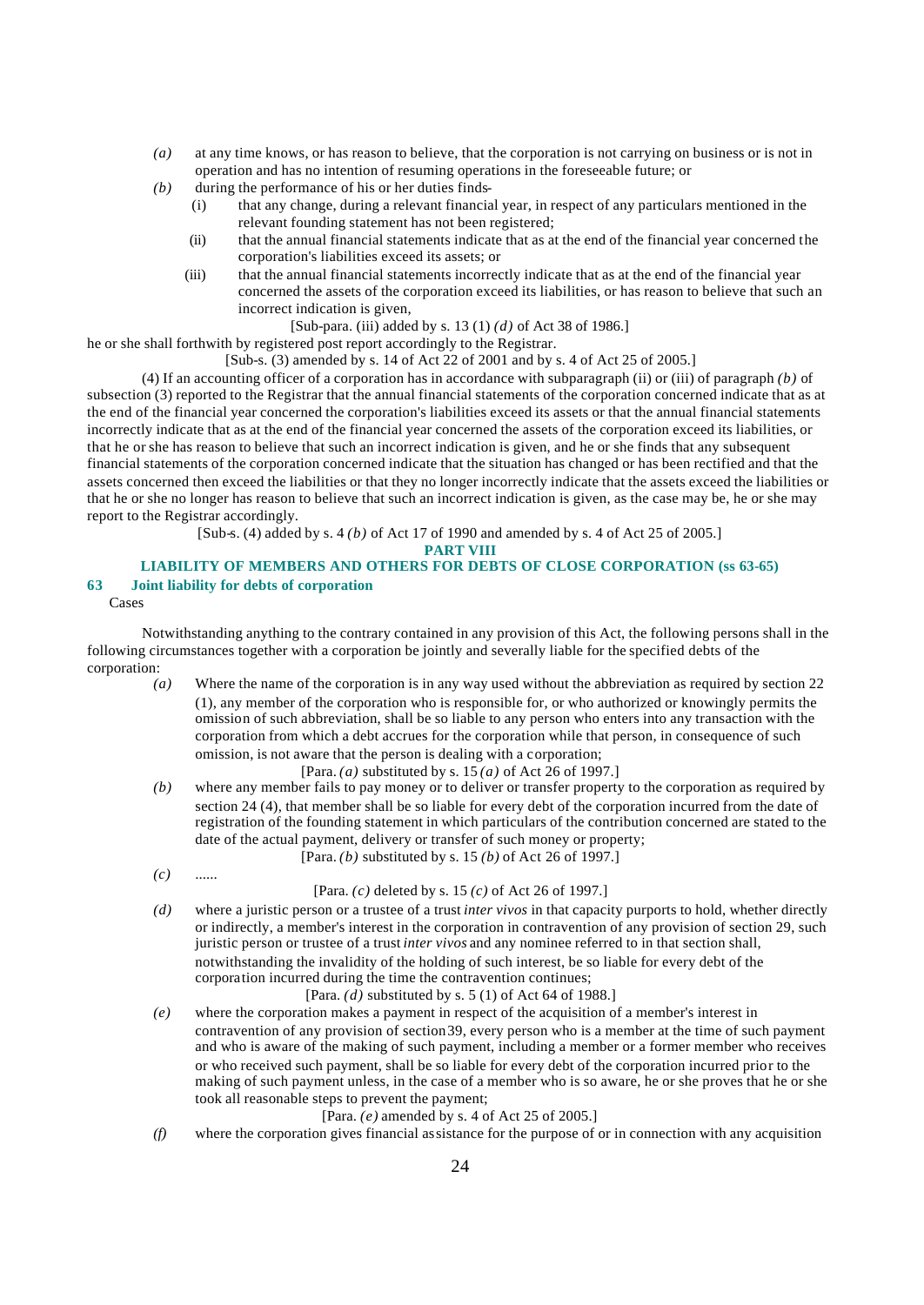of a member's interest in contravention of any provision of section 40, every person who is a member at the time of the giving of such assistance and who is aware of the giving of such assis tance, and the person who receives such assistance, shall be so liable for every debt of the corporation incurred prior to the giving of such assistance unless, in the case of a member who is so aware, he or she proves that he or she took all reasonable steps to prevent the payment;

# [Para. *(f)* amended by s. 4 of Act 25 of 2005.]

*(g)* where a person takes part in the management of the business of the corporation while disqualified from doing so in terms of section 47 (1) *(b)* or *(c)*, that person shall be so liable for every debt of the corporation which it incurs as a result of his or her participation in the management of the corporation; and

[Para. *(g)* amended by s. 4 of Act 25 of 2005.]

*(h)* where the office of accounting officer of the corporation is vacant for a period of six months, any person who at any time during that period was a member and aware of the vacancy, and who at the expiration of that period is still a member, shall be so lia ble for every debt of the corporation incurred during such existence of the vacancy and for every such debt thereafter incurred while the vacancy continues and he or she still is a member.

# [Para. *(h)* amended by s. 4 of Act 25 of 2005.]

# **64 Liability for reckless or fraudulent carrying-on of business of corporation**

Cases

(1) If it at any time appears that any business of a corporation was or is being carried on recklessly, with gross negligence or with intent to defraud any person or for any fraudulent purpose, a Court may on the application of the Master, or any creditor, member or liquidator of the corporation, declare that any person who was knowingly a party to the carrying on of the business in any such manner, shall be personally liable for all or any of such debts or other liabilities of the corporation as the Court may direct, and the Court may give such further orders as it considers proper for the purpose of giving effect to the declaration and enforcing that liability.

(2) Without prejudice to any other criminal liability incurred where any business of a corporation is carried on in any manner contemplated in subsection (1), every person who is knowingly a party to the carrying on of the business in any such manner, shall be guilty of an offence.

# **65 Powers of Court in case of abuse of separate juristic personality of corporation**

Cases

Whenever a Court on application by an interested person, or in any proceedings in which a corporation is involved, finds that the incorporation of, or any act by or on behalf of, or any use of, that corporation, constitutes a gross abuse of the juristic personality of the corporation as a separate entity, the Court may declare that the corporation is to be deemed not to be a juristic person in respect of such rights, obligations or liabilities of the corporation, or of such member or members thereof, or of such other person or persons, as are specified in the declaration, and the Court may give such further order or orders as it may deem fit in order to give effect to such declaration.

# **PART IX**

## **WINDING-UP (ss 66-81)**

## **66 Application of Companies Act, 1973**

Cases

(1) The provisions of the Companies Act which relate to t he winding-up of a company, including the regulations made thereunder, (except sections 311, 312, 313, 337, 338, 344, 345, 346 (2), 347 (3), 349, 364, 365 (2), 367 to 370, inclusive, 377, 387, 389, 390, 395 to 399, inclusive, 400 (1) *(b)*, 401, 402, 417, 418, 419 (4), 421, 423 and 424), shall apply *mutatis mutandis* and in so far as they can be applied to the liquidation of a corporation in respect of any matter not specifically provided for in this Part or in any other provision of this Act.

[Sub-s. (1) substituted by s. 16 of Act 26 of 1997.]

(2) For the purposes of subsection (1)-

- *(a)* any reference in a relevant provision of the Companies Act, and in any provision of the Insolvency Act, 1936 (Act 24 of 1936), made applicable by any such provision-
	- (i) to a company, shall be construed as a reference to a corporation;
	- (ii) to a share in a company, shall be construed as a reference to a member's interest in a corporation;
	- (iii) to a member, director, shareholder or contributory of a company, shall b e construed as a reference to a member of a corporation;
	- (iv) to an auditor of a company, shall be construed as a reference to an accounting officer of a corporation;
	- (v) to an officer or a secretary of a company, shall be construed as a reference to a manager or a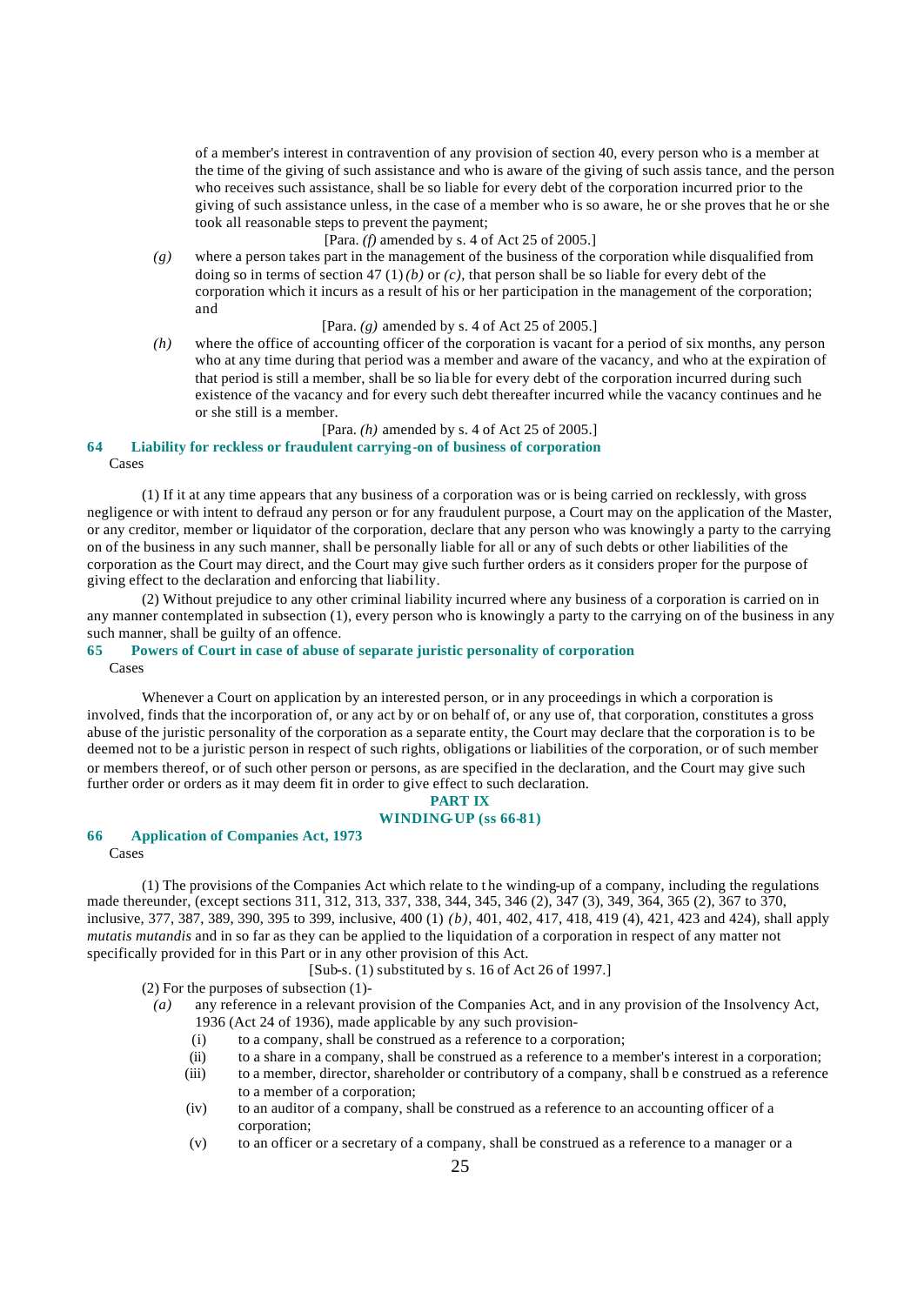secretary who is an officer of a corporation;

- (vi) to a registered office of a company, shall be construed as a reference to a registered office of a corporation;
- (vii) to a memorandum or articles of association of a company, shall be construed as a reference to a founding statement and an association agreement of a corporation, respectively;
- (viii) to the Registrar of Companies, shall be construed as a reference to the Registrar;
- (ix) to the Companies Act or the regulations made thereunder, or to any provision thereof, shall be construed as including a reference to this Act or the regulations made thereunder, or to any corresponding provision thereof, as the case may be;
- (x) to an insolvent estate, shall be construed as a reference to a corporation;
- (xi) to a provisional liquidator of a company, or to a liquidator of a company or a trustee of an insolvent estate, shall be construed as a reference to a provisional liquidator and to a liquidator of a corporation, respectively;
- (xii) to a sheriff of a province, shall be construed as including a reference to a messenger of a magistrate's court;
- (xiii) to a Registrar of a Court, shall be construed as including a reference to a clerk of a magistrate's court;
- (xiv) to a Court, shall be construed as a reference to a Court having jurisdiction under this Act; and
- (xv) to a Master, shall be construed as a reference to a Master having jurisdiction under this Act;
- *(b)* a reference to a special resolution-
	- (i) referred to in sections 340 (2), 350 (1), 351 (1), 352, 356 (2), 357 (3) and (4), 359 (1), 362 (1) and 363 (1) of the Companies Act, shall be construed as a reference to a written resolution for the voluntary winding-up of a corporation in terms of section 67 of this Act; and
	- (ii) referred to in section 422 (1)  $(b)$  of the Companies Act, shall be construed as a reference to a written resolution signed by or on behalf of all the members of a corporation; and
- *(c)* it shall be deemed that the following paragraph has been substituted for paragraph *(b)* of section 358 of the Companies Act:
	- *'(b)* where any other action or proceeding is being or about to be instituted against the company in any court in the Republic, apply to such court for an order restraining further proceedings in the action or proceeding,'.

# **67 Voluntary winding-up**

(1) A corporation may be wound up voluntarily if all its members so resolve at a meeting of members called for the purpose of considering the winding-up of the corporation, and sign a written resolution that the corporation be wound up voluntarily by members or creditors, as the case may be.

(2) A copy of the written resolution, in duplicate in the prescribed form, shall be lodged within 28 days after the date of the passing of the resolution, together with the prescribed fee, with the Registrar, who shall register such resolution if it complies with the provisions of subsection (1).

(3) If such copy of the written resolution is not so registered by the Registrar within 90 days from the date of the passing of the resolution, the resolution shall lapse and be void.

(4) A resolution in terms of this section shall not take effect until it has been registered by the Registrar.

# **68 Liquidation by Court**

Cases

A corporation may be wound up by a Court, if-

- *(a)* members having more than one half of the total number of votes of members, have so resolved at a meeting of members called for the purpose of considering the winding-up of the corporation, and have signed a written resolution that the corporation be wound up by a Court;
- *(b)* the corporation has not commenced its business within a year from its registration, or has suspended its business for a whole year;
- *(c)* the corporation is unable to pay its debts; or
- *(d)* it appears on application to the Court that it is just and equitable that the corporation be wound up.

## **69 Circumstances under which corporation deemed unable to pay debts**

Cases

- (1) For the purposes of section 68  $(c)$  a corporation shall be deemed to be unable to pay its debts, if-
	- *(a)* a creditor, by cession or otherwise, to whom the corporation is indebted in a sum of not less than two hundred rand then due has served on the corporation, by delivering it at its registered office, a demand requiring the corporation to pay the sum so due, and the corporation has for 21 days thereafter neglected to pay the sum or to secure or compound for it to the reasonable satisfaction of the creditor; or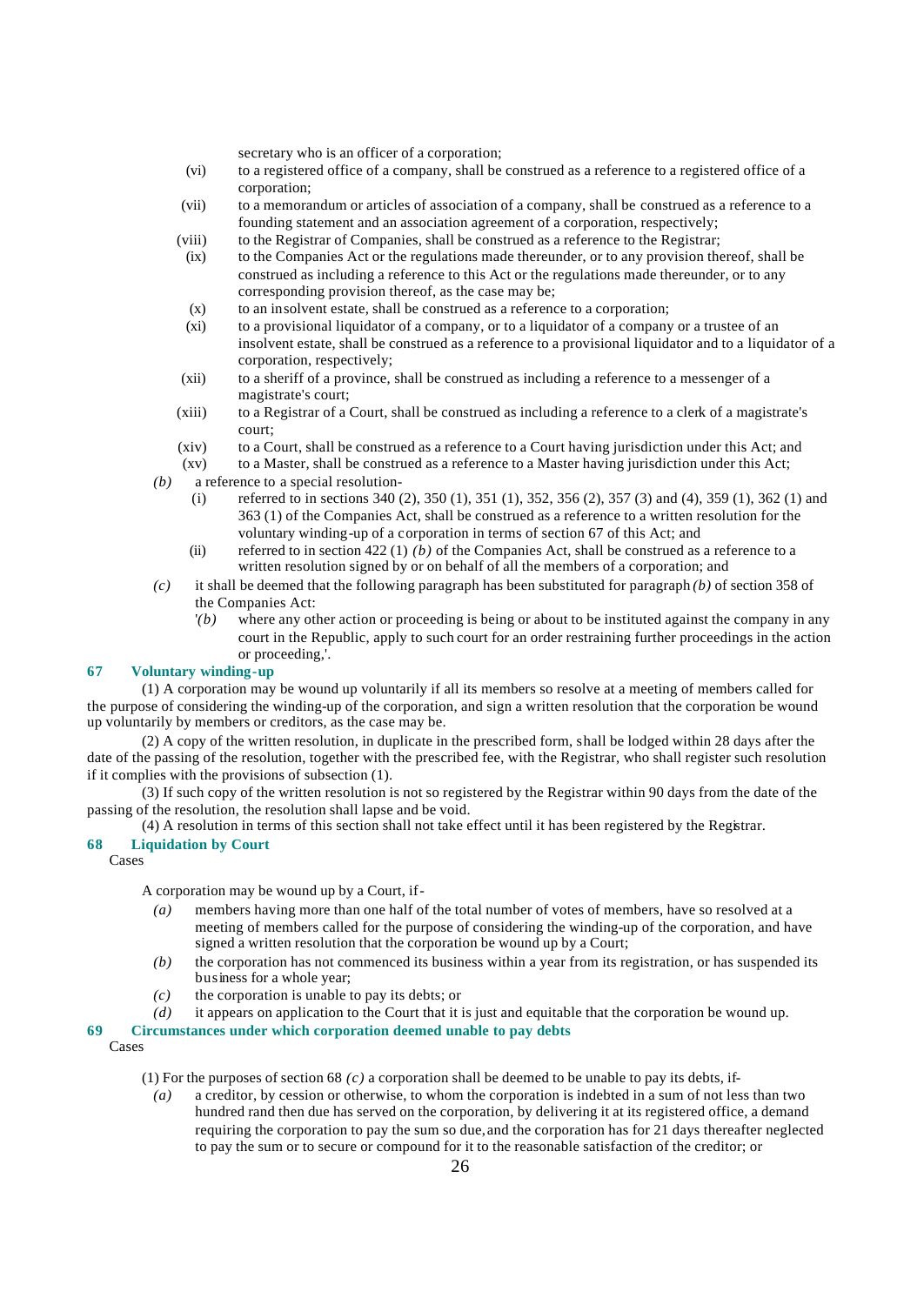*(b)* any process issued on a judgment, decree or order of any court in favour of a creditor of the corporation is returned by a sheriff, or a messenger of a magistrate's court, with an endorsement that he or she has not found sufficient disposable property to satisfy the judgment, decree or order, or that any disposable property found did not upon sale satisfy such process; or

[Para. *(b)* amended by s. 4 of Act 25 of 2005.]

*(c)* it is proved to the satisfaction of the Court that the corporation is unable to pay its debts. (2) In determining for the purposes of subsection (1) whether a corporation is unable to pay its debts, the Court shall also take into account the contingent and prospective liabilities of the corporation.

## **70 Repayments by members**

(1) Subject to the provisions of this section, no member of a corporation shall in the winding-up of the corporation be liable for the repayment of any payment made by the corporation to him or her by reason only of his or her membership, if such payment complies with the requirements of section 51 (1).

[Sub-s. (1) amended by s. 4 of Act 25 of 2005.]

(2) In the winding-up of a corporation unable to pay its debts, any such payment made to a member by reason only of his or her membership within a period of two years before the commencement of the winding-up of the corporation, shall be repaid to the corporation by the member, unless such member can prove that-

- *(a)* after such payment was made, the corporation's assets, fairly valued, exceeded all its liabilities; and
- *(b)* such payment was made while the corporation was able to pay its debts as they became due in the ordinary course of its business; and
- *(c)* such payment, in the particular circumstances, did not in fact render the corporation unable to pay its debts as they became due in the ordinary course of its business.

[Sub-s. (2) amended by s. 4 of Act 25 of 2005.]

(3) A person who has ceased to be a member of the corporation concerned within the said period of two years, shall also be liable for any repayment provided for in subsection (2) if, and to the extent that, repayments by present members, together with all other available assets, are insufficient for paying all the debts of the corporation.

(4) A certificate given by the Master as to the amount payable by any member or former member in terms of subsection  $(2)$  or  $(3)$  to the corporation, may be forwarded by the liquidator to the clerk of the magistrate's court in whose area of jurisdiction the registered office of the corporation is situated, who shall record it, and thereupon such notice shall have the effect of a civil judgment of that magistrate's court against the member or former member concerned.

(5) The court in question may, on application by a member or former member referred to in subsection (3), make any order that it deems fit in regard to any certificate referred to in subsection (4).

#### **71 Repayment of salary or remuneration by members**

- (1) If a corporation being wound up is unable to pay its debts, and-
	- *(a)* any direct or indirect payment of a salary or other remuneration was made by the corporation within a period of two years before the commencement of its winding-up to a member in his or her capacity as an officer or employee of the corporation; and
	- *(b)* such payment was, in the opinion of the Master, not *bona fide* or reasonable in the circumstances,

the Master shall direct that such payment, or such part thereof as he or she may determine, be repaid by such member to the corporation.

## [Sub-s. (1) amended by s. 4 of Act 25 of 2005.]

(2) A person who has within a period of two years referred to in subsection (1) *(a)* ceased to be a member of a corporation referred to in that subsection may, under the circumstances referred to therein, be directed by the Master to make a repayment provided for in subsection (1), if, and to the extent that, any such repayments by present members are, together with all other available assets, insufficient for paying all the debts of the corporation.

(3) The provisions of subsections (4) and (5) of section 70 shall *mutatis mutandis* apply in respect of any repayment to a corporation in terms of subsection (1) or (2).

#### **72 Composition**

Cases

(1) Any person, in this section referred to as 'the offeror', may at any time after the commencement of the liquidation of a corporation which is unable to pay its debts, submit to the liquidator a written offer of composition.

(2) If the liquidator is of the opinion that the creditors will probably accept the offer of composition, the liquidator shall send by registered post or deliver to every known creditor as well as the Master, a copy of the offer referred to in subsection (1) with the liquidator's report thereon, and an explanation of the effect of the composition.

(3) If the liquidator is of the opinion that there is no likelihood that the creditors will accept the composition or that he or she has insufficient information at his or her disposal to make a recommendation, the liquidator shall inform the offeror in writing that the offer is unacceptable and that he or she does not propose to send a copy thereof to the creditors and the Master.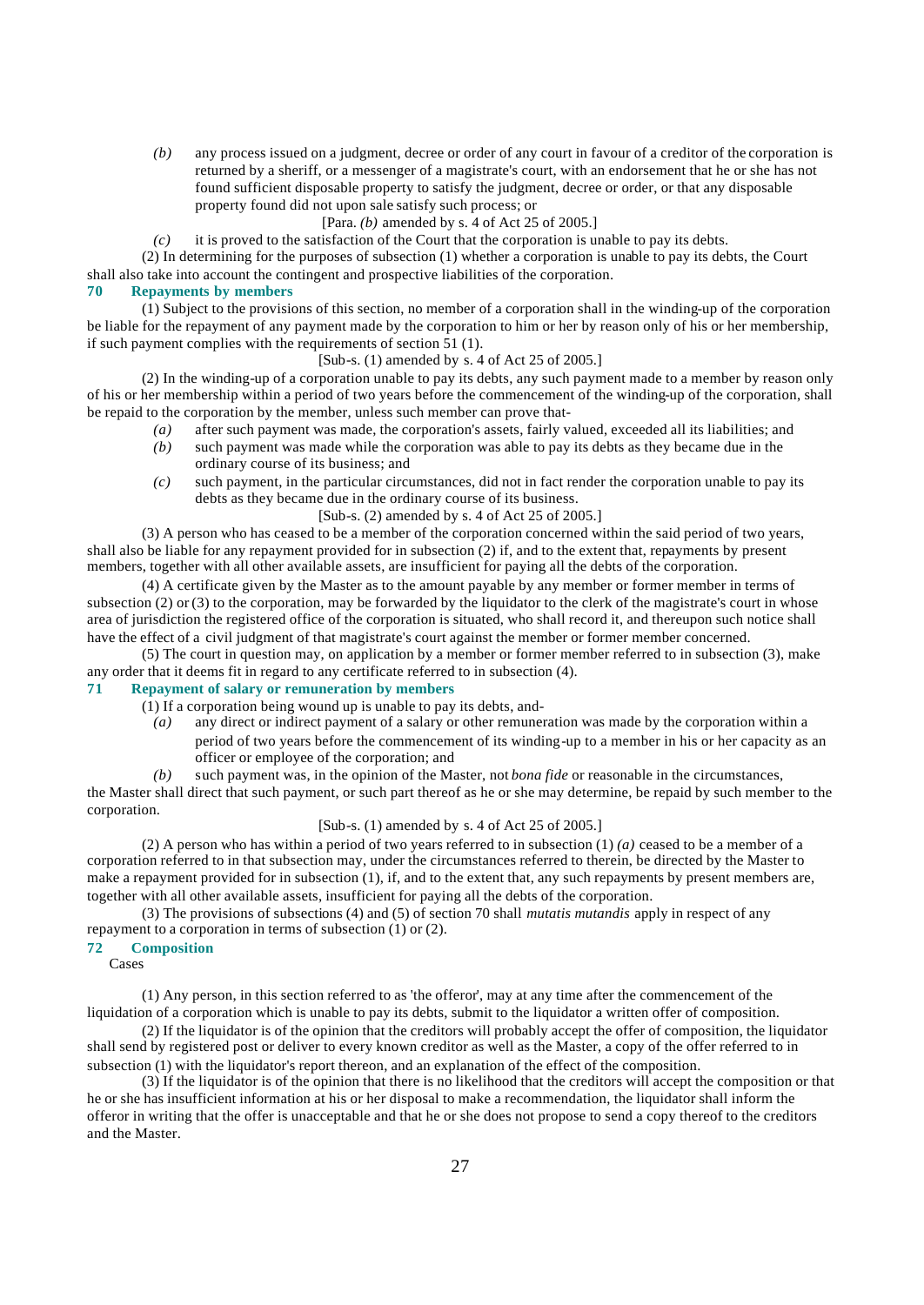(4) The offeror may, within 30 days from the date on which the liquidator advised that offeror of the rejection of the offer, submit representations in writing to the Master who, after having allowed the liquidator 14 days to comment in writing, shall consider the representations and comment and may thereafter direct the liquidator to send by registered post or deliver a copy of the offer to every known creditor of the corporation together with the liquidator's report thereon, and an explanation of the effect of the composition.

(5) Whenever the liquidator posts or delivers to the creditors and the Master an offer of composition in terms of the provisions of this section, he or she shall simultaneously give notice to the creditors of the meeting at which the offer and any other matter mentioned in the notice, are to be considered.

(6) An offer of composition may be considered at a general meeting of creditors of the corporation in terms of this Act, provided that notice was given to creditors and the Master not less than 10 days and not more than 28 days before the date of such a meeting.

(7) An offer of composition which has been accepted by creditors whose votes amount to not less than two -thirds in value and two-thirds in number, calculated in accordance with the provisions of section 52 of the Insolvency Act, 1936 (Act 24 of 1936), of the votes of all the creditors who proved claims against the corporation, shall be binding upon every person who had notice of and was entitled to vote at that meeting, whether or not that person was present or represented at the meeting, as if that person were a party to the composition: Provided that-

- *(a)* no offer may be so accepted if it contains any condition whereby any creditor would obtain any benefit to which that creditor would not have been entitled upon the distribution of the estate in the ordinary way;
- *(b)* payment under the composition has been made or security for such payment has been given as specified in the offer of composition; and
- *(c)* the right of any secured or preferent creditor shall not be prejudiced thereby, except insofar as that creditor has expressly and in writing waived the preference.
- (8) A composition shall not affect the liability of a surety of the corporation.

(9) Any money to be paid and anything to be done for the benefit of creditors in pursuance of a composition shall be paid and done through the liquidator: Provided that any creditor who has failed to prove a claim before the liquidator has made a final distribution amongst those creditors who have proved their claims, shall be entitled to prove a claim and share in such final distribution up to the amount to which that creditor may have been entitled to under the composition: Provided further, that no claim shall be proved against the corporation after the expiration of six months as from the date of the meeting at which the composition was accepted, except with leave of the Court or Master and on payment of such sum to cover the costs or any part thereof, occasioned by the late proof of the claim, as the Court or Master may direct.

(10) When a composition has been entered into between a corporation and its creditors, the liquidator shall, in terms of this Act, frame an account and plan of distribution of all the assets which are or will become available for creditors under the composition.

(11) If an accepted offer of composition so provides, the offeror may apply to the Court for the setting aside of the winding-up of the corporation and the Court may make such an order provided that the offeror has, not less than three weeks before making the application, given notice by advertisement in the *Gazette*, of the intention to make the application and has served a copy of the application on the Master, the Registrar and the liquidator.

(12) The application for the setting aside of the liquidation of the corporation may be opposed by any creditor or other interested person on the following grounds:

- *(a)* That the composition approved under this section unfairly prejudices the interests of a creditor of the corporation;
- *(b)* that there has been some material irregularity at or in the relation to the meetings held for the consideration of the composition;
- *(c)* that insufficient or materially inaccurate information on the composition was disclosed; or
	- *(d)* any other grounds that the Court may deem sufficient.

# [S. 72 substituted by s. 17 of Act 26 of 1997.]

# **73 Repayments, payments of damages and restoration of property by members and others**

(1) Where in the course of the winding-up of a corporation it appears that any person who has taken part in the formation of the corporation, or any former or present member, officer or accounting officer of the corporation has misapplied or retained or become liable or accountable for any money or property of the corporation, or has been guilty of any breach of trust in relation to the corporation, a Court may, on the application of the Master or of the liquidator or of any creditor or member of the corporation, inquire into the conduct of such person, member, officer or accounting officer and may order him or her to repay or restore the money or property, or any part thereof, with interest at such rate as the Court considers just, or to contribute such sum to the assets of the corporation by way of compensation or damages in respect of the misapplication, retention or breach of trust, as the Court considers just.

## [Sub-s. (1) amended by s. 4 of Act 25 of 2005.]

(2) The provisions of subsection (1) shall apply in respect of any person, member, officer or accounting officer referred to therein, notwithstanding the fact that such person may also be criminally responsible in respect of any conduct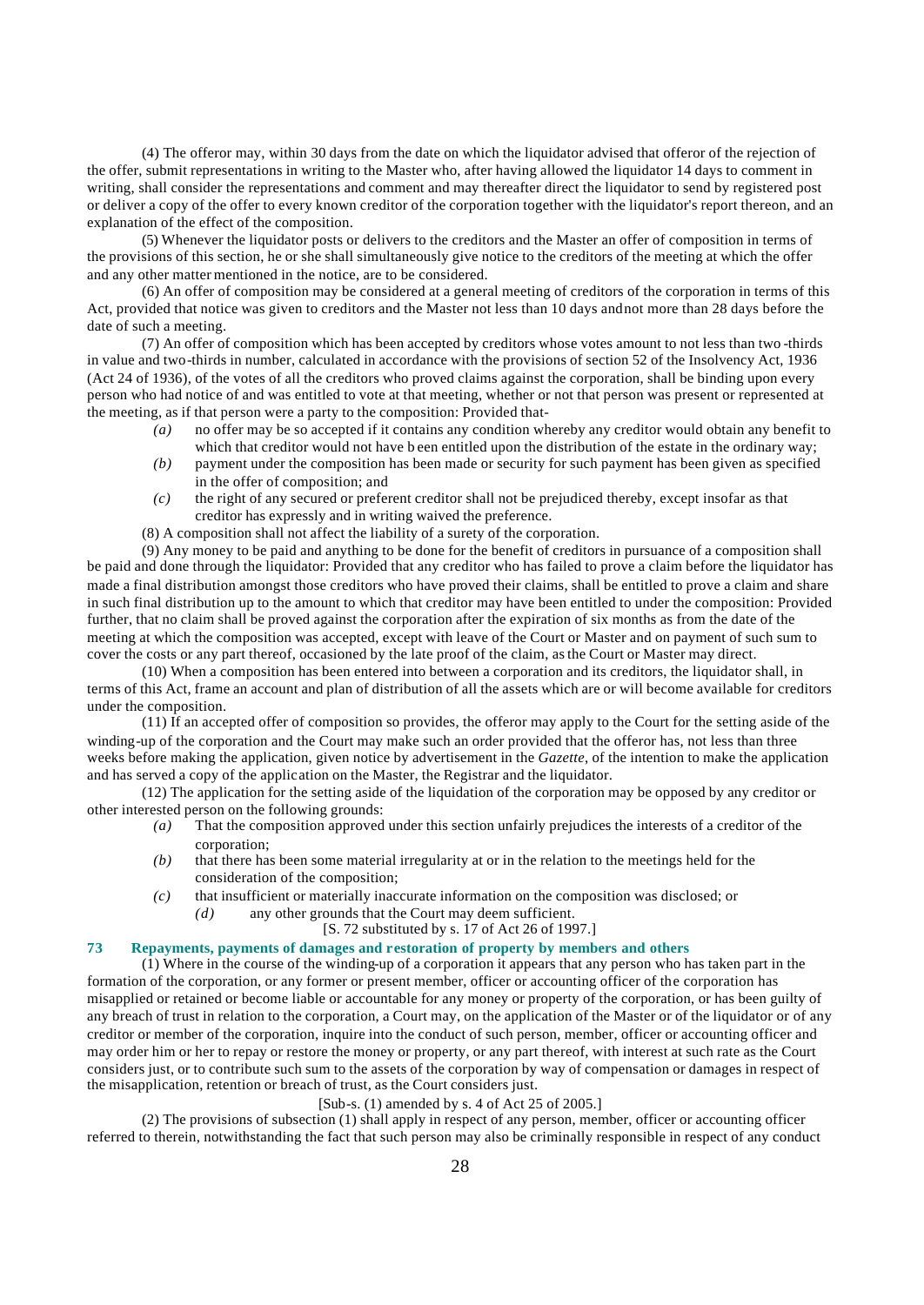contemplated therein.

#### **74 Appointment of liquidator**

(1) For the purposes of conducting the proceedings in a winding-up of a corporation, the Master shall, in accordance with policy determined by the Minister, appoint a suitable natural person as liquidator.

[Sub-s. (1) substituted by s. 21 of Act 16 of 2003.]

(2) The Master shall make an appointment as soon as is practicable after a provisional winding-up order has been made, or a copy of a resolution for a voluntary winding-up has been registered in terms of section 67 (2).

(3) When the Master in the case of a voluntary winding-up by members makes an appointment, he or she shall take into consideration any further resolution at a meeting of members nominating a person as liquidator.

[Sub-s. (3) amended by s. 4 of Act 25 of 2005.]

(4) In the case of a creditors' voluntary winding-up and a winding-up by the Court, the Master shall, subject to the provisions of section 76, if a person is nominated as co-liquidator at the first meeting of creditors, appoint such person as co-liquidator as soon as he or she has given security to the satisfaction of the Master for the proper performance of his or her duties.

[Sub-s. (4) amended by s. 4 of Act 25 of 2005.]

### **75 Vacancies in office of liquidators**

(1) When a vacancy occurs in the office of a liquidator of a corporation, the Master may-

- *(a)* where the vacancy occurs in the office of a liquidator nominated by members or creditors, direct any remaining liquidator to convene a meeting of creditors or members, as the case may be, to nominate a liquidator to fill the vacancy;
- $(b)$  in a case other than a case contemplated in paragraph  $(a)$ , if he or she is of opinion that any remaining liquidator will be able to complete the winding-up, dispense with the appointment of a liquidator to fill the vacancy, and direct the remaining liquidator to complete the winding-up; or
	- [Para. *(b)* amended by s. 4 of Act 25 of 2005.]
- *(c)* in any other case, appoint a liquidator to fill the vacancy.

(2) The provisions of the Companies Act relating to the nomination or appointment of a liquidator, as applied by section 66 of this Act, and of this Act, shall apply to the nomination or appointment of a liquidator to fill a vacancy in the office of liquidator.

# **76 Refusal by Master to appoint nominated person as liquidator**

(1) If a person who has been nominated as liquidator by any meeting of creditors or of members of a corporation was not properly nominated, or is disqualified from being nominated or appointed as liquidator pursuant to section 372 or 373 of the Companies Act, as applied by section 66 of this Act, or has failed to give within a period of 21 days as from the date upon which he or she was notified that the Master had accepted his or her nomination or within such further period as the Master may allow, the security mentioned in section 375 (1) of the Companies Act, as so applied, or, if in the opinion of the Master the person nominated as liquidator should not be appointed as liquidator of the corporation concerned, the Master shall give notice in writing to the person so nominated that he or she declines to accept his or her nomination or to appoint him or her as liquidator, and shall in such notice state his or her reasons for declining to accept his or her nomination or to appoint him or her: Provided that if the Master declines to accept the nomination for appointment as liquidator because he or she is of the opinion that the person nominated s hould not be appointed as liquidator, it shall be sufficient if the Master states in that notice, as such reason, that he or she is of the opinion that the person nominated should not be appointed as liquidator of the corporation concerned.

[Sub-s. (1) amended by s. 14 of Act 38 of 1986 and by s. 4 of Act 25 of 2005.]

(2) *(a)* When the Master has so declined to accept the nomination of any person or to appoint him or her as liquidator, or when the Minister has under section 371 (3) of the Companies Act, as applied by section 66 of this Act, set aside the appointment of a liquidator, the Master shall convene a meeting of creditors or members, as the case may be, of the corporation concerned for the purpose of nominating another person for appointment as liquidator.

# [Para. *(a)* amended by s. 4 of Act 25 of 2005.]

*(b)* In the notice convening any said meeting the Master shall state that he or she has declined to accept the nomination for appointment as liquidator of the person previously nominated, or to appoint the person so nominated and, subject to the proviso to subsection (1), the reasons therefor, or that the appointment of the person previously appointed as liquidator has so been set aside by the Minister, as the cas e may be, and that the meetings are convened for the purpose of nominating another person for appointment as liquidator.

### [Para. *(b)* amended by s. 4 of Act 25 of 2005.]

*(c)* The Master shall post a copy of such notice to every creditor whose claim against the company was previously proved and admitted.

*(d)* Any meeting referred to in paragraph *(a)* shall be deemed to be a continuation of the relevant first meeting of creditors or of members, or of any such meeting referred to in section 75, as the case may be.

(3) If the Master again so declines for any reason mentioned in subsection (1) to accept the nomination for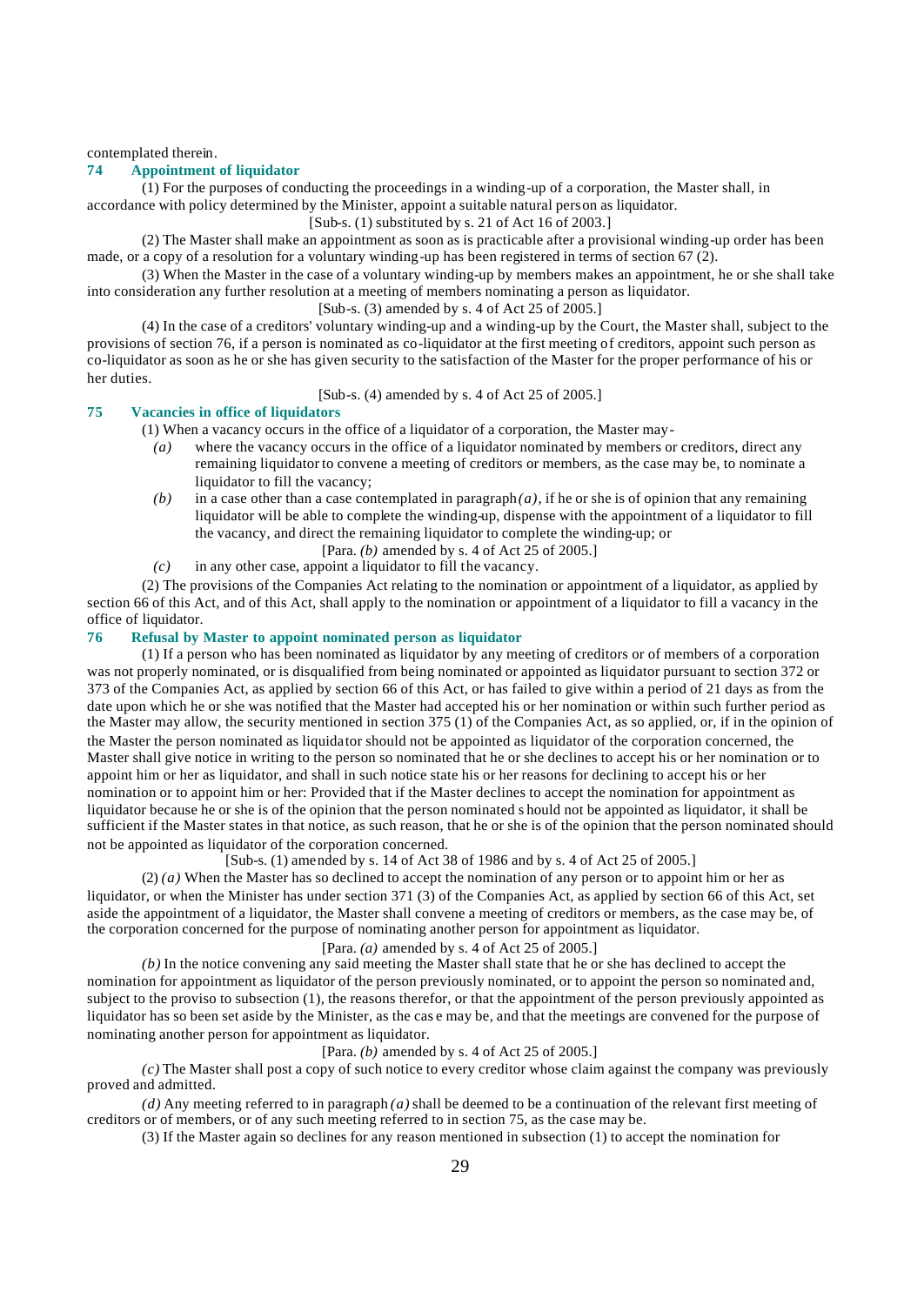appointment as liquidator by any meeting referred to in subsection (2), or to appoint a person so nominated-

*(a)* he or she shall act in accordance with the provisions of subsection (1); and

[Para. *(a)* amended by s. 4 of Act 25 of 2005.]

*(b)* if the person so nominated as sole liquidator has not or if all the persons so nominated have not been appointed by him or her, he or she shall, in accordance with policy determined by the Minister, appoint as liquidator or liquidators of the corporation concerned any other person or persons not disqualified from being liquidator of that corporation.

[Para. *(b)* substituted by s. 22 of Act 16 of 2003.]

## **77 Resignation and absence of liquidator**

(1) At the request of a liquidator the Master may relieve him or her of his or her office upon such conditions as the Master may think fit.

- (2) A liquidator shall not be absent from the Republic for a period exceeding 60 days, unless-
- *(a)* the Master has before his or her departure from the Republic granted him or her permission in writing to be absent; and
- *(b)* he or she complies with such conditions as the Master may think fit to impose.

(3) Every liquidator who is relieved of his or her office by the Master, or who is permitted to absent himself or herself for a period exceeding 60 days from the Republic, shall give notice thereof in the *Gazette*.

[s. 77 amended by s. 4 of Act 25 of 2005.]

## **78 First meeting of creditors and members**

Cases

(1) A liquidator shall as soon as may be and, except with the consent of the Master, not later than one month after a final winding-up order has been made by a Court or a resolution of a creditors' voluntary winding-up has been registered- *(a)* summon a meeting of the creditors of the corporation for the purpose of-

- (i) considering the statement as to the affairs of the corporation lodged with the Master;
- (ii) the proving of claims against the corporation;
- (iii) deciding whether a co-liquidator should be appointed and, if so, nominating a person for appointment; and
- (iv) receiving or obtaining, in a winding-up by the Court or a creditors' voluntary winding-up, directions or authorization in respect of any matter regarding the liquidation; and
- *(b)* summon a meeting of members of the corporation for the purpose of-
	- (i) considering the said statement as to the affairs of the corporation, unless the meeting of members when passing a resolution for the voluntary winding-up of the corporation has already considered the said statement; and
	- (ii) receiving or obtaining directions or authorization in respect of any matter regarding the liquidation.

(2) *(a)* The provisions of the law relating to insolvency in respect of voting, the manner of voting and voting by an agent at meetings of creditors, shall apply *mutatis mutandis* in respect of any meeting referred to in this section: Provided that in a winding-up by the Court a member or former member of a corporation shall have no voting right in respect of the nomination of a liquidator based on his or her loan account with the corporation or claims for arrear salary, travelling expenses or allowances due by the corporation, or claims paid by such member or former member on behalf of the corporation.

# [Para. *(a)* amended by s. 4 of Act 25 of 2005.]

 $(b)$  The provisions of paragraph $(a)$  shall *mutatis mutandis* apply in respect of a person to whom a right contemplated in that paragraph has been ceded.

# **79 Report to creditors and members**

Except in the case of a members' voluntary winding-up, a liquidator shall, as soon as practicable and, except with the consent of the Master, not later than three months after the date of his or her appointment, submit to a general meeting of creditors and members of the corporation concerned a report as to the following matters:

- *(a)* The estimated amounts of the corporation's assets and liabilities;
- *(b)* if the corporation has failed, the causes of the failure;
- *(c)* whether or not he or she has submitted or intends to submit to the Master a report under section 400 (2) of the Companies Act, as applied by section 66 of this Act;
- *(d)* whether or not any member or former member appears to be liable-
	- (i) to the corporation on the ground of breach of trust or negligence;
	- (ii) to make repayments to the corporation in terms of section 70 (2) or (3) or section 71 (1) or (2);
	- (iii) to either a creditor of the corporation or the corporation itself, as the case may be, by virtue of any provision of Part VIII of this Act;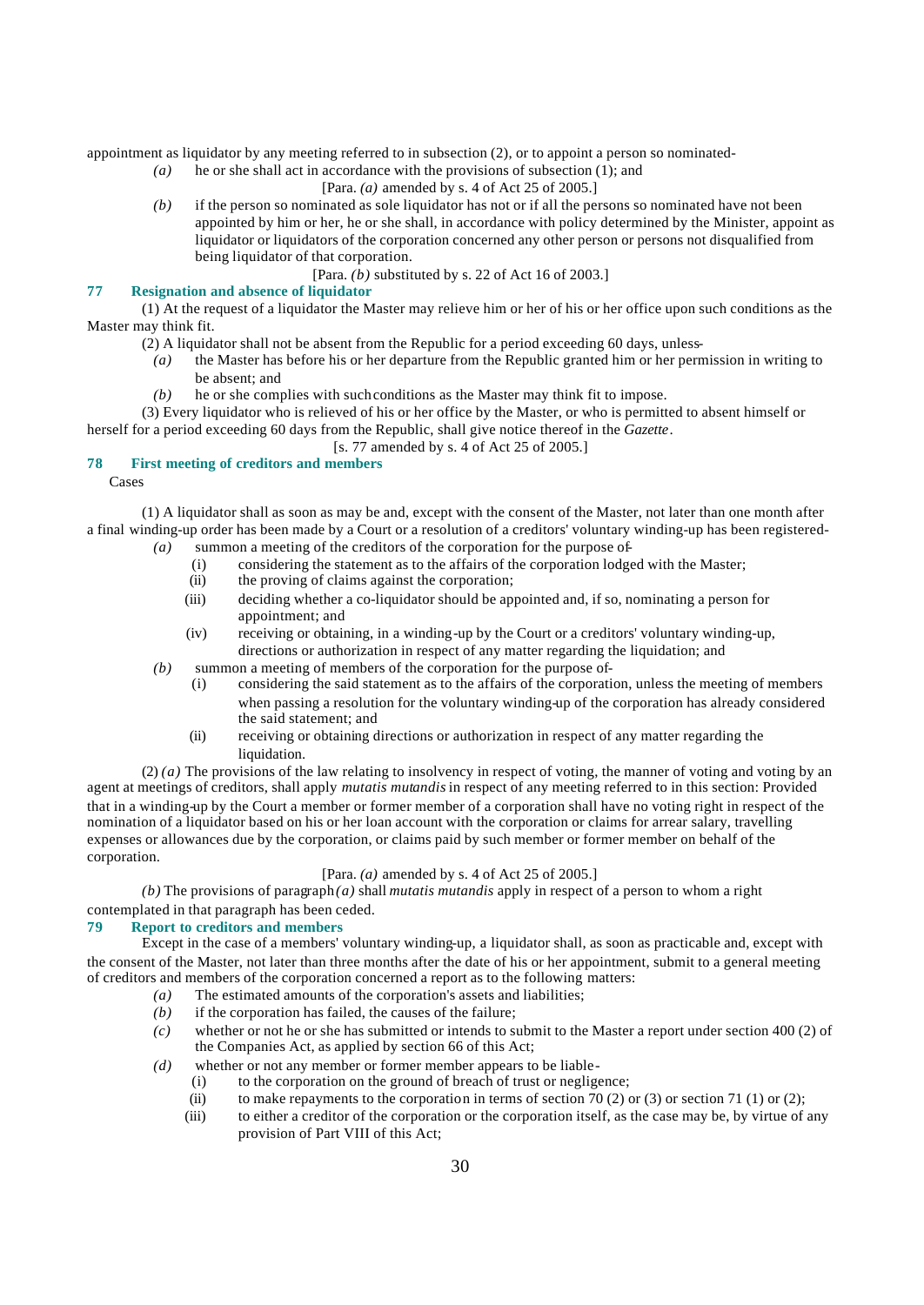- *(e)* any legal proceedings by or against the corporation which may have been pending at the date of the commencement of the winding-up, or which may have been or may be instituted;
- *(f)* whether or not further enquiry is in his or her opinion desirable in regard to any matter relating to the formation or failure of the corporation or the conduct of its business;
- *(g)* whether or not the corporation has kept the accounting records required by section 56 and, if not, in what respects the requirements of that section have not been complied with;
- *(h)* the progress and prospects in respect of the winding-up; and
- *(i)* any other matter which he or she may consider fit, or in connection with which he or she may require the directions of the creditors.

## [S. 79 amended by s. 4 of Act 25 of 2005.]

# **80 Repayments by members or former members**

The liquidator of a corporation unable to pay its debts-

- *(a)* shall ascertain whether members or former members of the corporation are liable in terms of section 70 (2) or (3) to make repayments;
- *(b)* shall ascertain whether circumstances justify an approach to the Master for a direction that members or former members of the corporation make repayments in terms of section 71 (1) or (2);
- *(c)* may, if necessary, enforce such repayments; and
- *(d)* may, in the event of the death of such member or former member liable for or directed to make a repayment, or of the insolvency of his or her estate, claim the amount due from the estate concerned.
	- [Para. *(d)* amended by s. 4 of Act 25 of 2005.]

# **81 Duties of liquidator regarding liability of members to creditors or corporation**

(1) The liquidator of a corporation unable to pay its debts shall ascertain whether, on the facts reasonably available to him or her, there is reason to believe that any member or former member of the corporation, or any other person, has by virtue of any provision of Part VIII of this Act incurred any liability to a creditor of the corporation or to the corporation itself, as the case may be.

# [Sub-s. (1) amended by s. 4 of Act 25 of 2005.]

(2) If the liquidator finds that there is such reason in respect of any creditor who has proved a claim, he or she shall in writing inform such creditor accordingly, and if the creditor recovers the amount of his or her claim or part thereof from such member or former member, or from such other person, the liquidator shall take such recovery into account in determining the dividend payable to that creditor.

# [Sub-s. (2) amended by s. 4 of Act 25 of 2005.]

(3) In particular the liquidator shall determine whether an application to the Court in terms of section 64 (1) is justified and advisable.

# **PART X**

# **PENALTIES AND GENERAL (ss 82-83)**

# **82 Penalties**

(1) Any corporation or a member or officer of a corporation or any other person convicted of any offence in terms of this Act, shall be liable to be sentenced, in the case of an offence referred to-

- *(a)* in section 52, 56 or 64, to a fine not exceeding R2 000 or imprisonment for a period not exceeding two years, or to both such fine and such imprisonment;
- *(b)* in section 58, to a fine not exceeding R1 000 or imprisonment for a period not exceeding one year, or to both such fine and such imprisonment;
- *(c)* in section 20, 22, 22A, 23 or 47, to a fine not exceeding R500 or imprisonment for a period not exceeding six months, or to both such fine and such imprisonment; and
	- [Para. *(c)* substituted by s. 10 of Act 81 of 1992 and by s. 18 of Act 26 of 1997.]
- *(d)* in section 16, 41 or 49, to a fine not exceeding R100 or imprisonment for a period not exceeding three months, or to both such fine and such imprisonment.

(2) The Court convicting any such corporation, member, officer or person for failure to perform any act required to be performed by it or him or her under this Act, may, in addition to any penalty which the Court imposes, order such corporation, member, officer or person to perform such act within such period as the Court may determine.

[Sub-s. (2) amended by s. 4 of Act 25 of 2005.]

(3) Any person who, in respect of any offence under any provision of the Companies Act, or of the Insolvency Act, 1936 (Act 24 of 1936), which is made applicable by any provision of this Act, is convicted of any such offence under any such provision as so applied, shall be liable to be sentenced to the penalties which are imposed in respect of any such offence by any applicable provision of the said Companies Act or Insolvency Act, as the case may be.

# **83 Short title and commencement**

This Act shall be called the Close Corporations Act, 1984, and shall come into operation on a date fixed by the State President by proclamation in the *Gazette*.